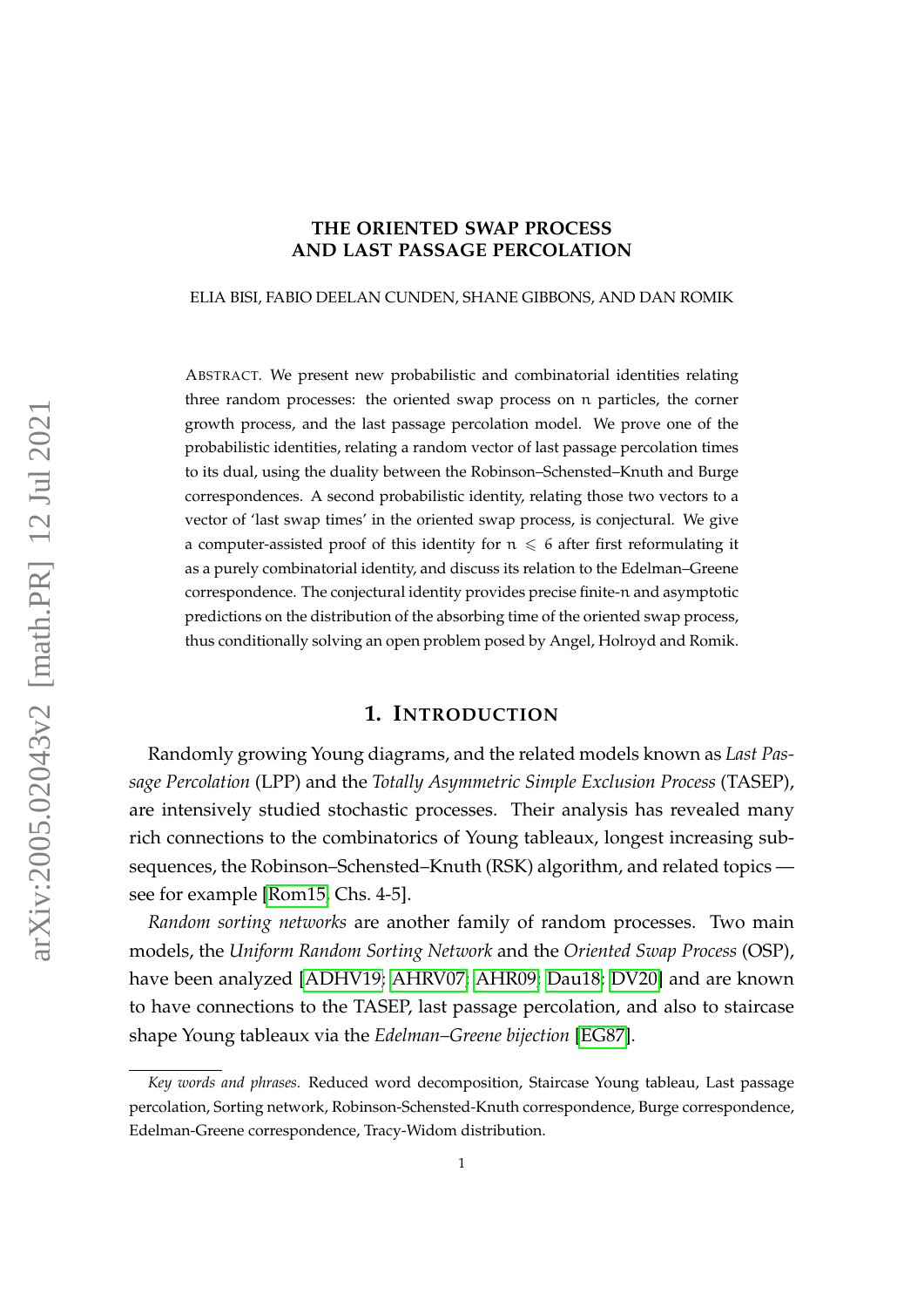In this article we discuss a new and surprising meeting point between the aforementioned subjects. In an attempt to address an open problem from [\[AHR09\]](#page-32-2) concerning the absorbing time of the OSP, we discovered elegant distributional identities relating the oriented swap process to last passage percolation, and last passage percolation to itself. We will prove one of the two main identities; the other one is a conjecture that we have been able to verify for small values of a parameter n. The analysis relies in a natural way on well-known notions of algebraic combinatorics, namely the RSK, Burge, and Edelman–Greene correspondences.

Our conjectured identity apparently requires new combinatorics to be explained, and has far-reaching consequences for the asymptotic behavior of the OSP as the number of particles grows to infinity, as will be explained in Subsection [1.3.](#page-6-0)

Most of the results in this paper were obtained in 2019 and announced in the proceedings of the 32nd Conference on Formal Power Series and Algebraic Combinatorics [\[BCGR20\]](#page-32-3). The present paper contains complete proofs, as well as additional material including:

- more detailed information about the RSK and Burge correspondences for random tableaux and their connection to distributional symmetries in last passage percolation;
- some explicit formulas related to the conjectural identity and its connection to the largest eigenvalue of certain random matrices and Tracy-Widom distributions;
- more details about the Edelman-Greene correspondence and its relation to the conjectural identity.

<span id="page-1-0"></span>**1.1. MODELS.** The two main identities presented in this paper take the form

$$
u_n \stackrel{D}{=} V_n \stackrel{D}{=} W_n,
$$

where  $\stackrel{\rm D}{=}$  denotes equality in distribution, and  ${\bf U}_\text{n}$ ,  ${\bf V}_\text{n}$ ,  ${\bf W}_\text{n}$  are  $(n-1)$ -dimensional random vectors associated with the following three random processes.

THE ORIENTED SWAP PROCESS. This process [\[AHR09\]](#page-32-2) describes randomly sorting a list of n particles labelled  $1, \ldots, n$ . At time  $t = 0$ , particle labelled j is in position j on the finite integer lattice  $[1, n] = \{1, \ldots, n\}$ . All pairs of adjacent positions  $k, k + 1$  of the lattice are assigned independent Poisson clocks. The system then evolves according to the random dynamics whereby each pair of particles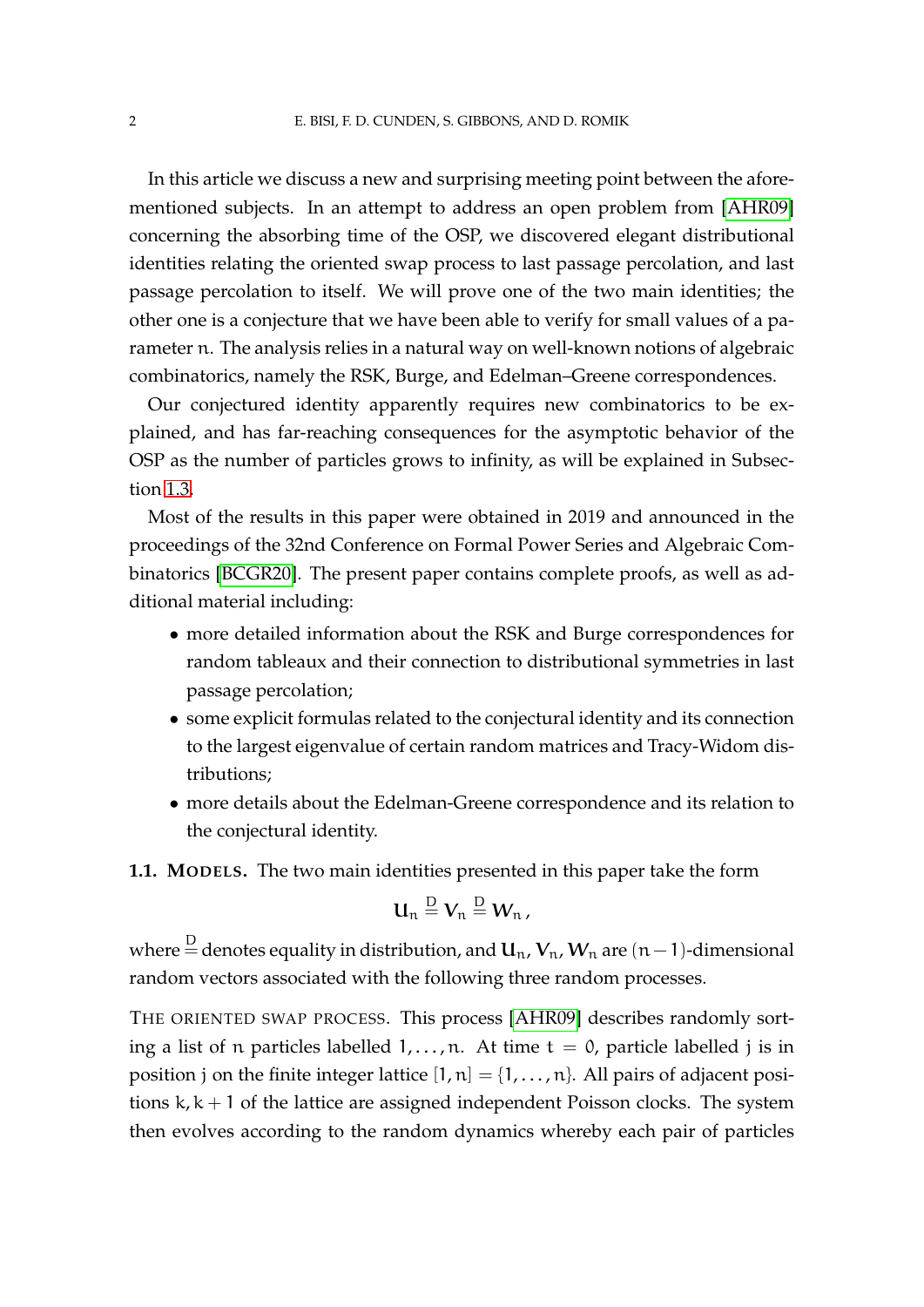<span id="page-2-0"></span>



(A) The Cayley graph of  $S_n$  with Coxeter generators given by adjacent transpositions, for  $n = 4$ .

(B) The Young sublattice  $\mathcal{Y}(\delta_n)$  of all Young sub-diagrams of the staircase shape  $\delta_n$ , for  $n = 4$ .

FIGURE 1. Graphs related to the random walks representations of the oriented swap process and the randomly growing Young diagram model. They can be regarded as *directed* graphs, with edges directed from bottom to top.

with labels *i*, j occupying respective positions  $k$ ,  $k + 1$  attempt to swap when the corresponding Poisson clock rings; the swap succeeds only if  $i < j$ , i.e., if the swap increases the number of inversions in the sequence of particle labels. The oriented swap process can also be interpreted as a continuous-time random walk on the Cayley graph of  $S_n$  with adjacent swaps as generators (considered as a directed graph). See Fig. [1](#page-2-0)A.

We define the vector  $U_n = (U_n(1), \ldots, U_n(n-1))$  of *last swap times* by

 $U_n(k) :=$  the last time t at which a swap occurs between positions k and  $k + 1$ .

As explained in [\[AHR09\]](#page-32-2), the last swap times are related to the *particle finishing times*: it is easy to see that max{ $U_n(n - k)$ ,  $U_n(n - k + 1)$ } is the finishing time of particle k (with the convention that  $U_n(0) = U_n(n) = 0$ ); see the equation on the last line of page 1988 of [\[AHR09\]](#page-32-2).

RANDOMLY GROWING A STAIRCASE SHAPE YOUNG DIAGRAM. This process is a variant of the *corner growth process*. Starting from the empty Young diagram, boxes are successively added at random times, one box at each step, to form a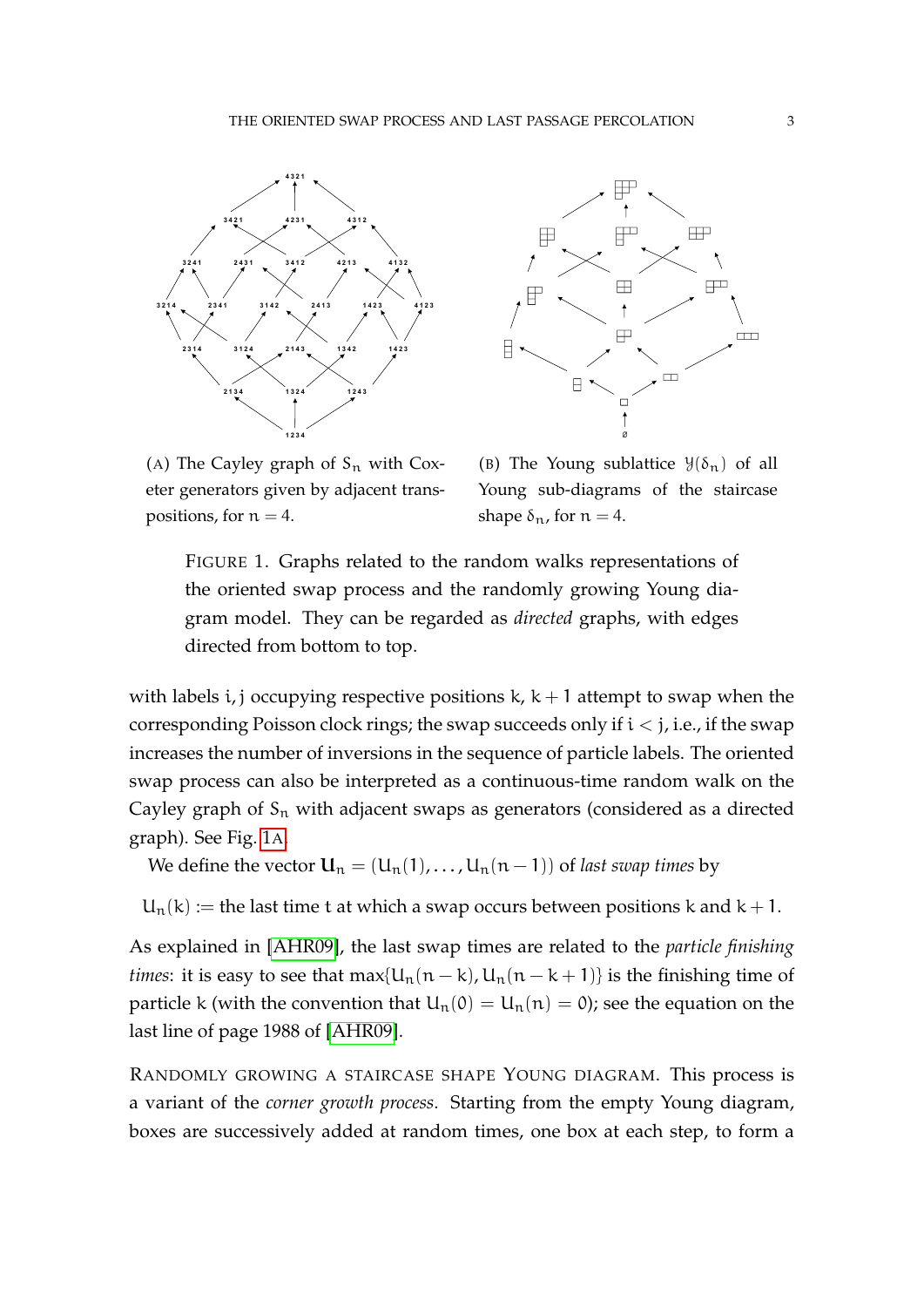larger diagram until the staircase shape  $\delta_n = (n-1, n-2, \ldots, 1)$  is reached. We identify each box of a Young diagram  $\lambda$  with the position  $(\mathfrak{i},\mathfrak{j})\in\mathbb{N}^2$ , where  $\mathfrak{i}$  and j are the row and column index respectively. All boxes are assigned independent Poisson clocks. Each box  $(i, j) \in \delta_n$ , according to its Poisson clock, attempts to add itself to the current diagram  $\lambda$ , succeeding if and only if  $\lambda \cup \{(i,j)\}$  is still a Young diagram. Notice that the randomly growing Young diagram model can be thought of as a continuous-time random walk, starting from  $\varnothing$  and ending at  $\delta_{\rm n}$ , on the graph of Young diagrams contained in  $\delta_n$  (regarded in the obvious way as a directed graph). See Fig. [1](#page-2-0)B. Furthermore, note that every such random walk path is encoded by a standard Young tableau of shape  $\delta_{n}$ , where the box added after m steps is filled with m, for all  $m = 1, ..., {n \choose 2}$ . For more details on this, see Subsection [3.1](#page-16-0) and, in particular, [\(22\)](#page-17-0).

We define  $V_n = (V_n(1), \ldots, V_n(n-1))$  as the vector that records when boxes along the  $(n - 1)$ th anti-diagonal are added:

 $V_n(k) :=$  the time at which the box at position  $(n - k, k)$  is added.

THE LAST PASSAGE PERCOLATION MODEL. This process describes the maximal time spent travelling from one vertex to another of the two-dimensional integer lattice along a directed path in a random environment. Let  $(X_{i,j})_{i,j\geq 1}$  be an array of independent and identically distributed (i.i.d.) non-negative random variables, referred to as *weights*. For (a, b),(c, d) ∈ **N**<sup>2</sup> , define a *directed lattice path* from  $(a, b)$  to  $(c, d)$  to be any sequence  $((i_k, j_k))_{k=0}^m$  of minimal length  $|c - a| + |d - b|$ such that  $(i_0, j_0) = (a, b)$ ,  $(i_m, j_m) = (c, d)$ , and  $|i_{k+1} - i_k| + |j_{k+1} - j_k| = 1$  for all  $0 \le k < m$ . We then define the *Last Passage Percolation* (LPP) time from  $(a, b)$  to  $(c, d)$  as

<span id="page-3-1"></span>
$$
L(a, b; c, d) := \max_{\pi: (a, b) \to (c, d)} \sum_{(i,j) \in \pi} X_{i,j},
$$
 (1)

where the maximum is over all directed lattice paths  $\pi$  from  $(a, b)$  to  $(c, d)$ . It is immediate to see that LPP times starting at a fixed point, say (1, 1), satisfy the recursive relation

<span id="page-3-0"></span>
$$
L(1, 1; i, j) = \max\{L(1, 1; i - 1, j), L(1, 1; i, j - 1)\} + X_{i, j}, \qquad i, j \geq 1, \qquad (2)
$$

with the boundary condition  $L(1, 1; i, j) := 0$  if  $i = 0$  or  $j = 0$ .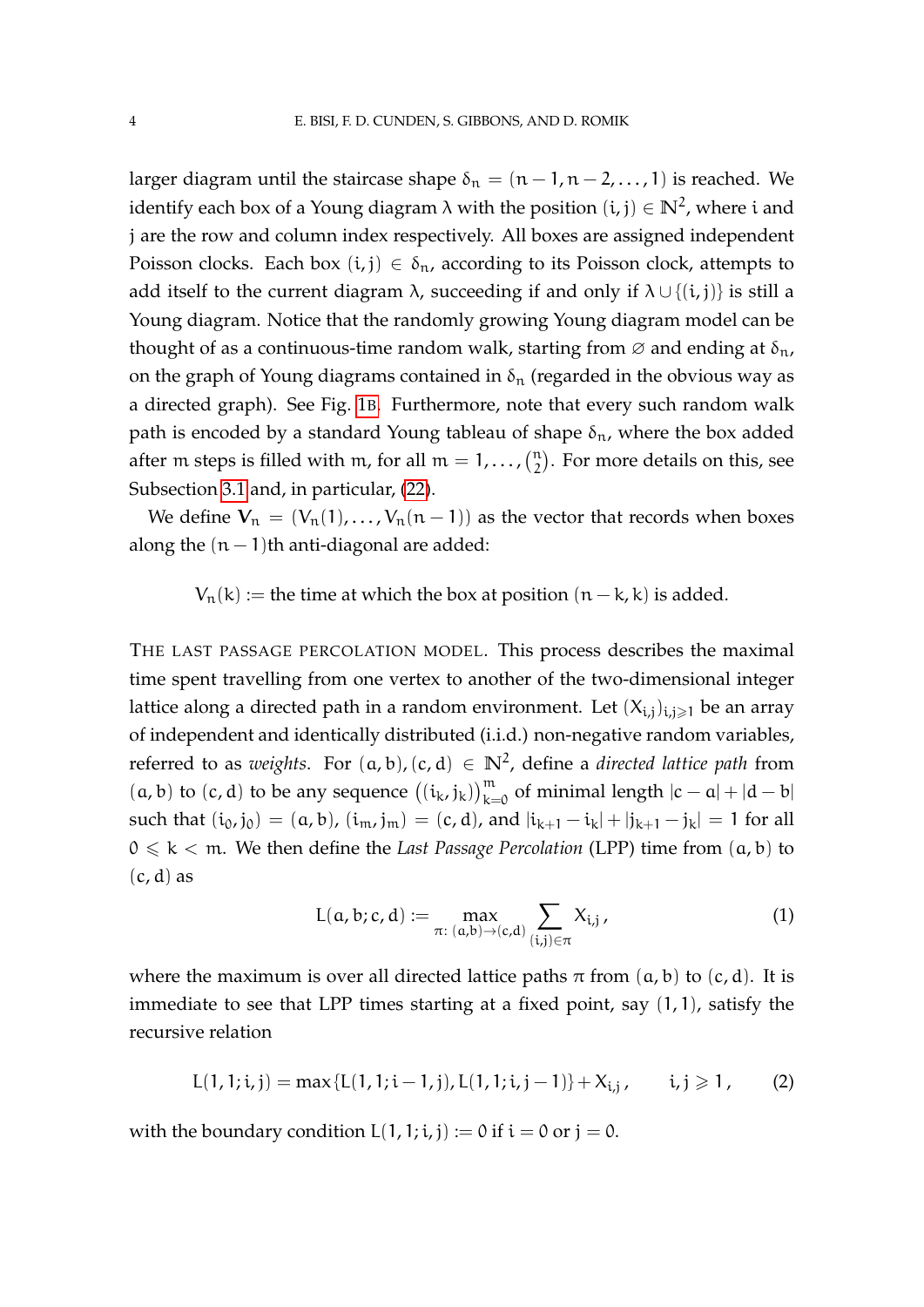<span id="page-4-0"></span>

(A) Point-to-line LPP vector  $V_n$ .

(B) Line-to-line LPP vector  $W_n$ .

FIGURE 2. A schematic illustration of point-to-line and line-to-line last passage percolation vectors.

If the weights  $X_{i,j}$  are i.i.d. exponential random variables of rate 1, the LPP model has a precise connection (see [\[Rom15,](#page-34-0) Ch. 4]) with the corner growth process, whereby each random variable  $L(1, 1; i, j)$  is the time when box  $(i, j)$  is added to the randomly growing Young diagram. We can thus equivalently define  $V_n$  in terms of the last passage times between the fixed vertex  $(1, 1)$  and the vertices  $(i, j)$ along the anti-diagonal line  $i + j = n$ :

$$
\mathbf{V}_n = (L(1,1;n-1,1), L(1,1;n-2,2), \dots, L(1,1;1,n-1)). \tag{3}
$$

We refer to this as the *point-to-line* LPP vector (see the illustration in Fig. [2](#page-4-0)A and the discussion in Subsection [1.3](#page-6-0) below).

Observe that  $V_n(k)$  is the LPP time between two opposite vertices of the rectangular lattice  $[1, n - k] \times [1, k]$ , namely  $(1, 1)$  and  $(n - k, k)$ . On the other hand, we can also consider the 'dual' last passage times between the other two opposite vertices of the same rectangles, defining the vector  $W_n = (W_n(1), \ldots, W_n(n-1))$ as

$$
W_n := (L(n-1,1;1,1), L(n-2,1;1,2), \ldots, L(1,1;1,n-1)). \tag{4}
$$

In this case, the starting and ending points for each last passage time vary simultaneously along the two lines  $i = 1$  and  $j = 1$ , respectively. We then refer to this vector W as the *line-to-line* LPP vector (see Fig. [2](#page-4-0)B).

**1.2. MAIN RESULTS.** We can now state our results.

<span id="page-4-1"></span>**Theorem 1.1.**  $\mathbf{V}_\mathfrak{n} \stackrel{\mathrm{D}}{=} \mathbf{W}_\mathfrak{n}$  *for all*  $\mathfrak{n} \geqslant 2$ *.*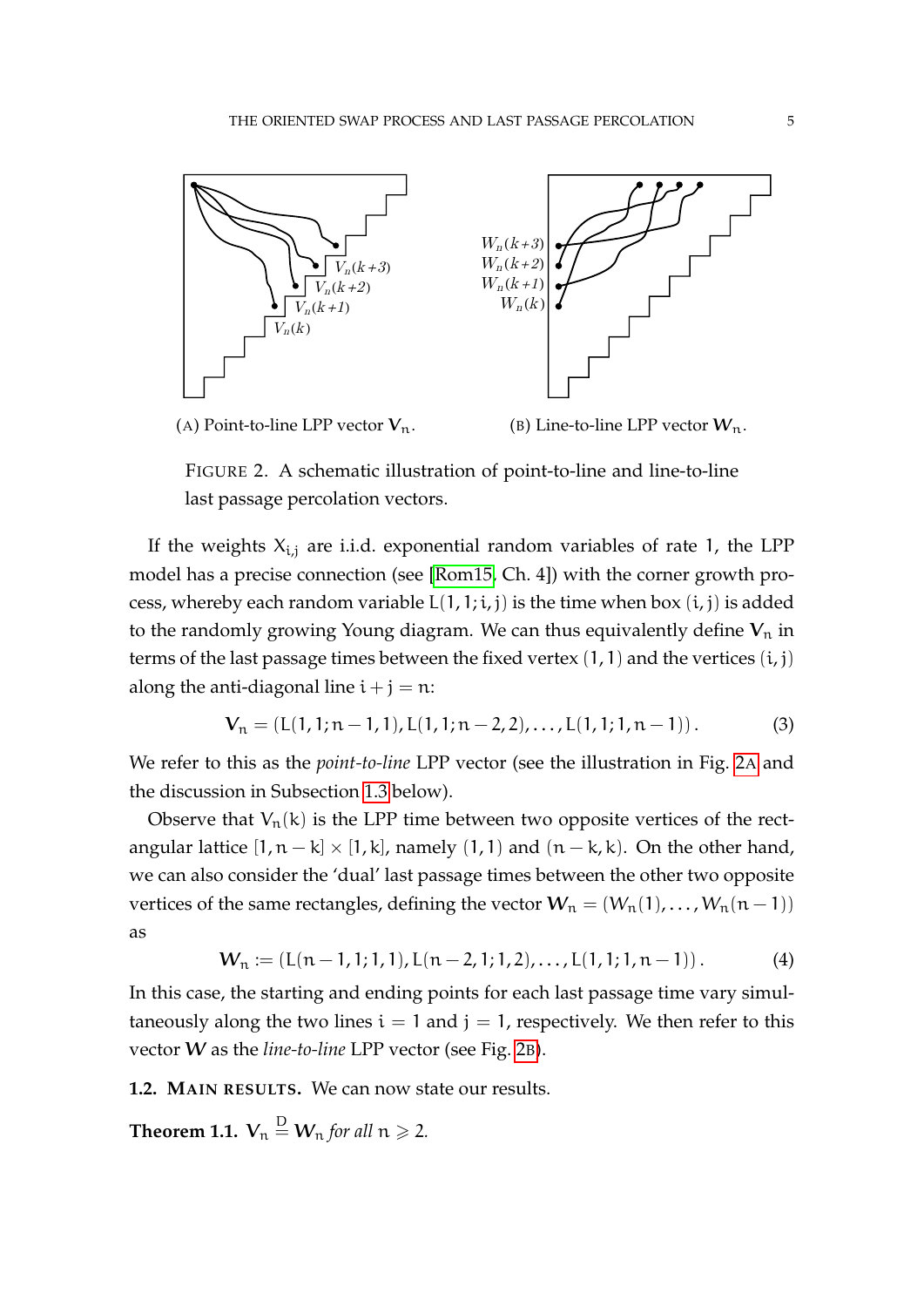<span id="page-5-0"></span>**Conjecture 1.2.**  $\mathbf{U}_n \overset{\mathbf{D}}{=} \mathbf{V}_n$  *for all*  $n \geqslant 2$ *.* 

One might hope to prove Theorem [1.1](#page-4-1) and Conjecture [1.2](#page-5-0) by methods similar to those used to derive standard relations about last passage percolation. For example, the LPP recursive relation [\(2\)](#page-3-0) yields an explicit recursive formula for the joint density of  $V_{n}$ ,

<span id="page-5-1"></span>
$$
p_{\mathbf{V}_n}(\nu_1, \dots, \nu_{n-1}) = \int_0^{\min(\nu_1, \nu_2)} dy_1 \int_0^{\min(\nu_2, \nu_3)} dy_2 \dots \int_0^{\min(\nu_{n-2}, \nu_{n-1})} dy_{n-2}
$$
  
 
$$
\times \exp\left\{\sum_{k=1}^{n-1} \left[\max(y_{k-1}, y_k) - \nu_k\right] \right\} p_{\mathbf{V}_{n-1}}(y_1, \dots, y_{n-2})
$$
(5)

for  $n \ge 3$ , with the convention that  $y_0 = y_{n-1} = 0$ , with the initial condition  $p_{V_2}(v) = e^{-v} 1\!\!1_{[0,\infty)}(v)$ . Surprisingly, formula [\(5\)](#page-5-1) also holds for the line-to-line LPP vector  $W_n$  (as it must, by virtue of Theorem [1.1\)](#page-4-1); Conjecture [1.2](#page-5-0) says that the joint density of  $U_n$  should also satisfy the same recursive relation. However, we know of no simple recursive structure in the corresponding models to make possible such a direct proof.

Theorem [1.1](#page-4-1) and Conjecture [1.2](#page-5-0) imply the equality of the one-dimensional marginal distributions

$$
U_n(k) \stackrel{D}{=} V_n(k) \stackrel{D}{=} W_n(k), \quad \text{for all } 1 \leqslant k \leqslant n-1, n \geqslant 2. \tag{6}
$$

The identity  $\mathsf{U}_\mathfrak{n}(\mathsf{k})\stackrel{\mathsf{D}}{=} \mathsf{V}_\mathfrak{n}(\mathsf{k})$  was proved by Angel, Holroyd and Romik [\[AHR09\]](#page-32-2) using a connection between the oriented swap process, the TASEP and the corner growth model. The identity  $V_n(k)\stackrel{\rm D}{=}W_n(k)$  follows immediately from the observation that these two variables are the LPP times, on the same i.i.d. environment  $(X_{i,j})_{i,j\geq 1}$ , between two pairs of opposite vertices of the same rectangular lattice  $[1, n - k] \times [1, k].$ 

It is also easy to see that the following two-dimensional marginals coincide

$$
(U_n(1), U_n(n-1)) \stackrel{D}{=} (V_n(1), V_n(n-1)) \stackrel{D}{=} (W_n(1), W_n(n-1)), \tag{7}
$$

for all  $n \ge 2$ . The second equality actually holds almost surely, since  $V_n$  and  $W_n$ are LPP vectors on the same environment  $(X_{i,j})_{i,j\geq 1}$ . To check the first identity, observe that  $U_n(n-1)$  and  $U_n(1)$  are the finishing times of the first and last particle in the OSP, respectively. Particle labelled 1 (resp. n) jumps  $n - 1$  times only to the right (resp. to the left), always with rate 1. All these jumps are independent of each other, except the one that occurs when particles 1 and n are adjacent and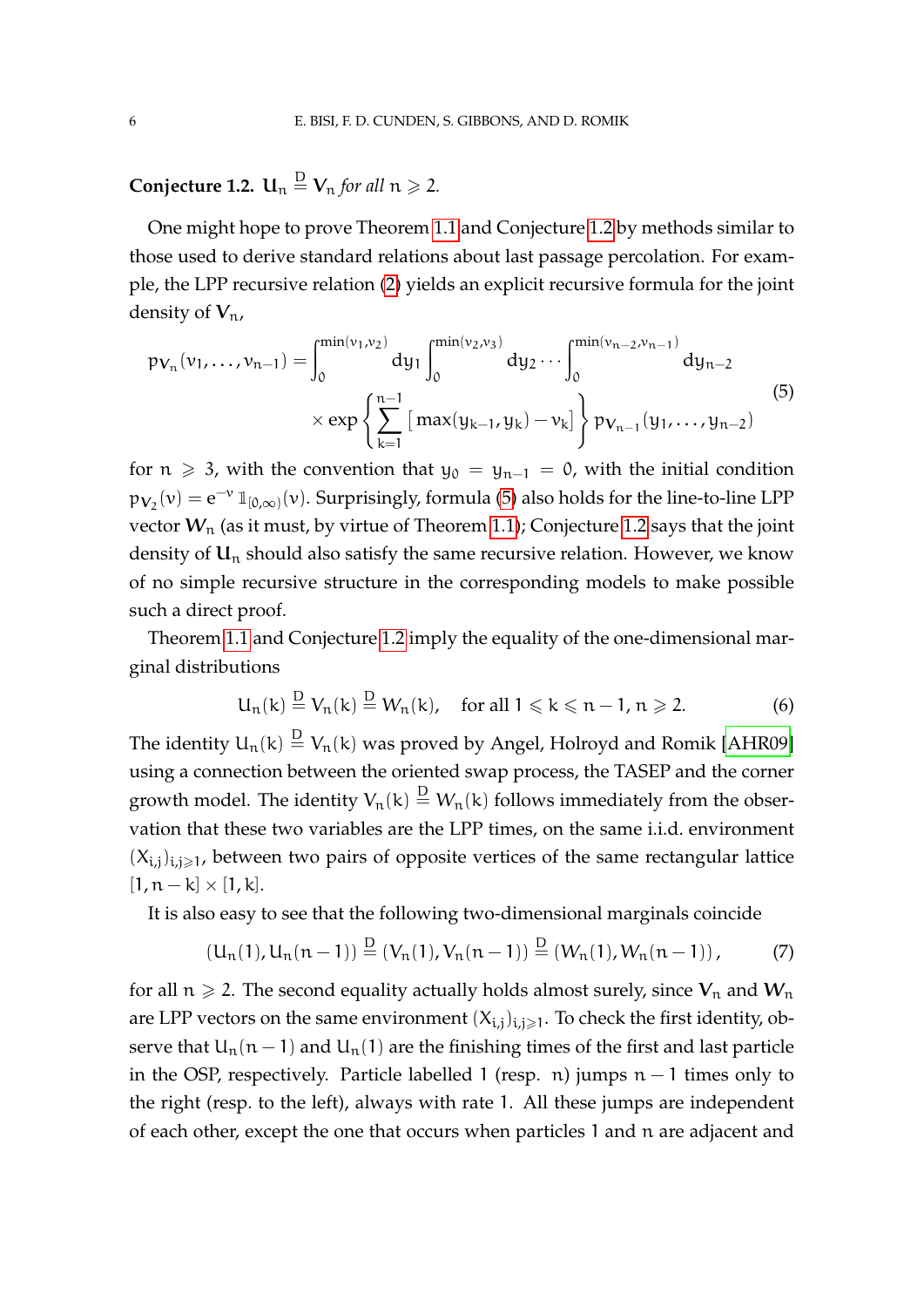swap. Hence,  $(U_n(1), U_n(n-1))$  is jointly distributed as  $(Γ + X, Γ' + X)$  where  $Γ, Γ'$ are independent with Gamma $(n-2, 1)$  distribution and X has  $Exp(1)$  distribution and is independent of  $\Gamma$ ,  $\Gamma'$ . This is the same joint distribution of the LPP times  $(V_n(1), V_n(n-1)).$ 

Theorem [1.1](#page-4-1) is proved in Section [2.](#page-9-0) As we will see, the distributional identity  $\bm V_\text{n} \, \stackrel{\text{D}}{=} \, \bm W_\text{n}$  arises as a special case of a more general family of identities (Theorem [2.2\)](#page-10-0) involving LPP times between pairs of opposite vertices in rectangles  $[1, i] \times [1, j]$ , where each  $(i, j)$  belongs to the so-called border strip of a Young diagram. This result is, in turn, a consequence of the duality between the RSK and Burge correspondences, and holds also in the discrete setting where the weights  $X_{i,j}$  follow a geometric distribution. Theorem [1.1](#page-4-1) can be seen as a special case of a "shift-invariance" symmetry, conjectured in [\[BGW19\]](#page-33-3) for a variety of integrable stochastic systems, and recently proved in full generality in [\[Dau21,](#page-33-4) Theorem 1.2].

On the other hand, the conjectural equality in distribution between  $\mathbf{u}_n$  and  $V_n$  remains mysterious, but we made some progress towards understanding its meaning by reformulating it as an algebraic-combinatorial identity that is of independent interest.

<span id="page-6-1"></span>**Conjecture 1.3.** *For* n > 2 *we have the identity of vector-valued generating functions*

<span id="page-6-2"></span>
$$
\sum_{\mathfrak{t}\in \text{SYT}(\delta_n)} f_{\mathfrak{t}}(x_1,\ldots,x_{n-1})\sigma_{\mathfrak{t}} = \sum_{s\in \text{SN}_n} g_s(x_1,\ldots,x_{n-1})\pi_s.
$$
 (8)

Precise definitions and examples will be given in Section [3,](#page-16-1) where we will prove the equivalence between Conjectures [1.2](#page-5-0) and [1.3.](#page-6-1) For the moment, we only remark that the sums on the left-hand and right-hand sides of [\(8\)](#page-6-2) range over the sets of staircase shape standard Young tableaux t and sorting networks s of order n, respectively;  $f_t$  and  $g_s$  are certain rational functions, and  $\sigma_t$ ,  $\pi_s$  are permutations in the symmetric group  $S_{n-1}$  that are associated with t and s.

The identity [\(8\)](#page-6-2) reduces the proof of  ${\bf U}_n\stackrel{\rm D}{=} {\bf V}_n$  for fixed  $n$  to a concrete finite computation. This enabled us to provide a computer-assisted verification of Con-jecture [1.2](#page-5-0) for  $4 \le n \le 6$  (the cases  $n = 2, 3$  can be checked by hand) and thus prove the following:

<span id="page-6-3"></span>Theorem 1.4.  $\mathbf{U}_\mathfrak{n} \overset{\mathrm{D}}{=} \mathbf{V}_\mathfrak{n}$  *for* 2  $\leqslant$   $\mathfrak{n} \leqslant$  6*.* 

<span id="page-6-0"></span>**1.3. ABSORBING TIMES AND RANDOM MATRICES.** Conjecture [1.2](#page-5-0) has an important consequence in the asymptotic analysis of the oriented swap process.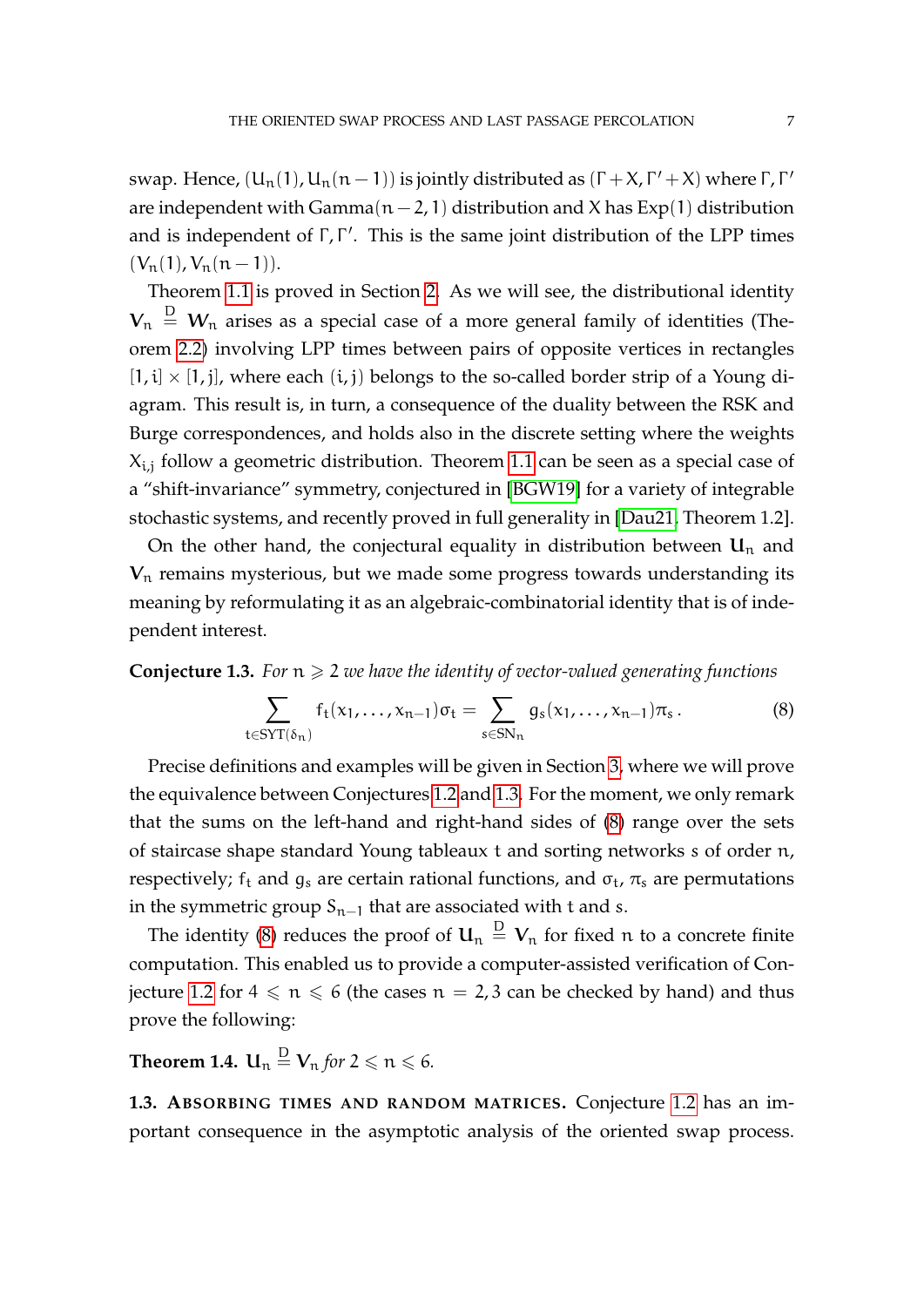Specifically, it addresses the open problem posed in [\[AHR09\]](#page-32-2) (see also [\[Rom15,](#page-34-0) Ex. 5.22(e), p. 331]) about the limiting distribution, as  $n \to \infty$ , of

<span id="page-7-1"></span>
$$
U_n^{\max} := \max_{1 \leq k \leq n-1} U_n(k), \qquad (9)
$$

i.e. the absorbing time of the OSP on n particles.

Observe first that the random variable

<span id="page-7-0"></span>
$$
V_n^{\max} := \max_{1 \le k \le n-1} V_k = \max_{\substack{\pi:\ (1,1) \to (a,b), \\ a+b=n}} \sum_{(i,j) \in \pi} X_{i,j},\tag{10}
$$

where  $(X_{i,j})_{i,j\geq 1}$  are i.i.d. exponential random variables of rate 1, represents the time until the staircase shape  $\delta_n$  is reached in the corner growth process. As the last expression in [\(10\)](#page-7-0) points out, it can also be seen as the maximal time spent travelling from the point (1, 1) to any point of the line  $\{(a, b) \in \mathbb{N}^2 \colon a + b = n\}$ along a directed path in an exponentially distributed random environment. This variable has been referred to as the *point-to-line* last passage percolation time and has been an object of study in the literature.

It is known that the point-to-line LPP time  $V_n^{\max}$  with exponential weights is exactly distributed as the largest eigenvalue  $\lambda_{\max}^{(\mathrm{n})}$  of an  $\mathfrak{n}\times\mathfrak{n}$  random matrix drawn from the Laguerre Orthogonal Ensemble (LOE) — see e.g. [\[BR01a;](#page-32-4) [FW20\]](#page-33-5). In the limit as  $n \to \infty$ ,  $\lambda_{\text{max}}^{(n)}$  features KPZ fluctuations of order  $n^{1/3}$  and has the  $\beta = 1$ Tracy–Widom distribution (first obtained by Tracy and Widom in [\[TW96\]](#page-34-1)) as its limiting law; see [\[Joh01,](#page-34-2) Theorem 1.1].

The asymptotic distribution of the point-to-line LPP time and some closely related random variables have also been studied independently of its connection with random matrix theory. Baik and Rains [\[BR01b\]](#page-32-5) proved a limit theorem for a conceptually related model, i.e. the length of the longest increasing subsequence of random involutions. Borodin, Ferrari, Prahofer and Sasamoto [\[Sas05;](#page-34-3) [BFPS07\]](#page-33-6) ¨ studied the asymptotic distribution of the TASEP with particle-hole alternating ("flat") initial configuration; using the usual correspondence between LPP and TASEP, this can be viewed as an analogous result for the point-to-line last passage percolation model. More recently, Bisi and Zygouras [\[BZ19,](#page-32-6) Theorem 1.1] obtained the asymptotics of the point-to-line LPP time [\(10\)](#page-7-0) using the determinantal structure provided by symplectic Schur functions.

On the other hand, modulo Conjecture [1.2,](#page-5-0) we have that

<span id="page-7-2"></span>
$$
U_n^{\max} \stackrel{D}{=} V_n^{\max}.
$$
 (11)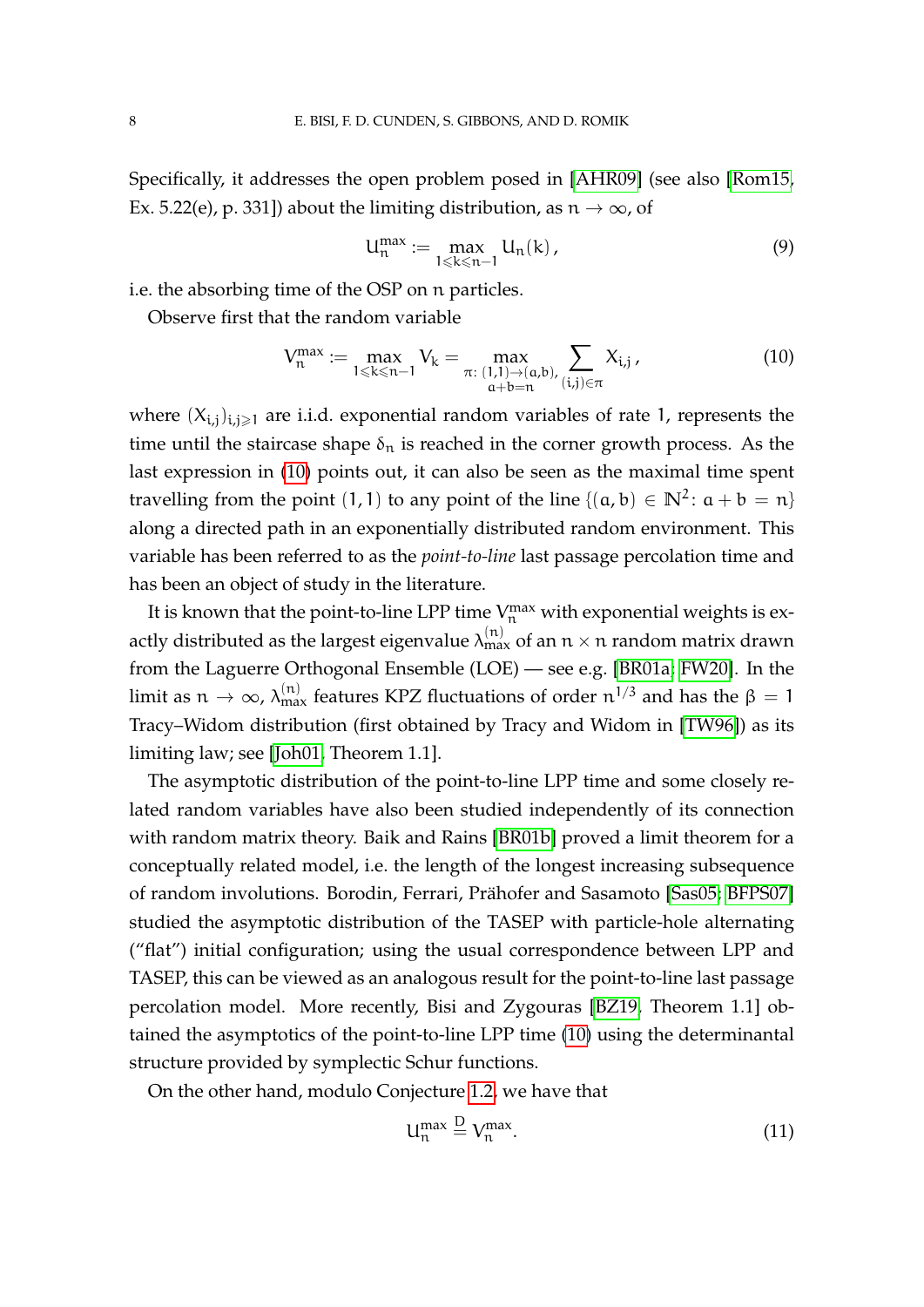The precise knowledge of the (finite n and asymptotic) distribution of  $V_n^{\max}$  thus extends to  $U_n^{\max}$ .

**Corollary 1.5.** *Let* Umax <sup>n</sup> *be the absorbing time of the OSP on* n *particles, as in* [\(9\)](#page-7-1)*. Then, assuming Conjecture [1.2:](#page-5-0)*

*(i) for any*  $n \ge 2$ *,*  $t \ge 0$ *,* 

<span id="page-8-0"></span>
$$
\mathbb{P}\left(U_n^{\max} \leqslant t\right) = \frac{1}{C_n} \int_{[0,t]^{n-1}} \prod_{1 \leqslant i < j \leqslant n-1} |y_i - y_j| \prod_{i=1}^{n-1} e^{-y_i} \, dy_i, \tag{12}
$$

*where*  $C_n$  *is a normalization constant; (ii) the following limit in distribution holds:*

<span id="page-8-1"></span>
$$
\frac{U_n^{\max} - 2n}{(2n)^{1/3}} \xrightarrow{n \to \infty} F_1,
$$
\n(13)

*where*  $F_1$  *is the*  $\beta = 1$  *Tracy–Widom law.* 

The integral formula in [\(12\)](#page-8-0) is the distribution function of the largest eigenvalue in the Laguerre Orthogonal Ensemble (LOE). It occurs in the following way. Let Y be an  $n \times (n-1)$  matrix with entries that are independent real Gaussian random variables with mean zero and variance 1/2. Then the right-hand side in [\(12\)](#page-8-0) is the probability that the largest eigenvalue of  $YY^{\mathsf{T}}$  (also called a real Wishart matrix) is less than  $t$  — see e.g. [\[For10,](#page-33-7) § 3.2].

As mentioned in the extended abstract version of this paper [\[BCGR20\]](#page-32-3), the distributional limit [\(13\)](#page-8-1) answers the open problem posed in [\[AHR09\]](#page-32-2) about the asymptotic distribution of the absorbing time of the OSP, conditionally on Conjecture [1.2.](#page-5-0) Following the appearance of the extended abstract version of this paper, Bufetov, Gorin and Romik found a way to derive [\(11\)](#page-7-2) (and therefore deduce [\(12\)](#page-8-0) and [\(13\)](#page-8-1)) by proving a weaker version of our Conjecture [1.2](#page-5-0) that equates the joint distribution functions of the random vectors  $U_n$  and  $V_n$  for 'diagonal points', i.e. points (t, t, . . . , t) ∈ **R**n−<sup>1</sup> . This is of course sufficient to imply equality in distribution of the maxima of the coordinates of the respective vectors. Thus, the open problem from [\[AHR09\]](#page-32-2) is now settled.

**Theorem 1.6** (Bufetov-Gorin-Romik (2020) [\[BGR21\]](#page-33-8))**.** *The relations* [\(11\)](#page-7-2)*,* [\(12\)](#page-8-0) *and* [\(13\)](#page-8-1) *are true unconditionally.*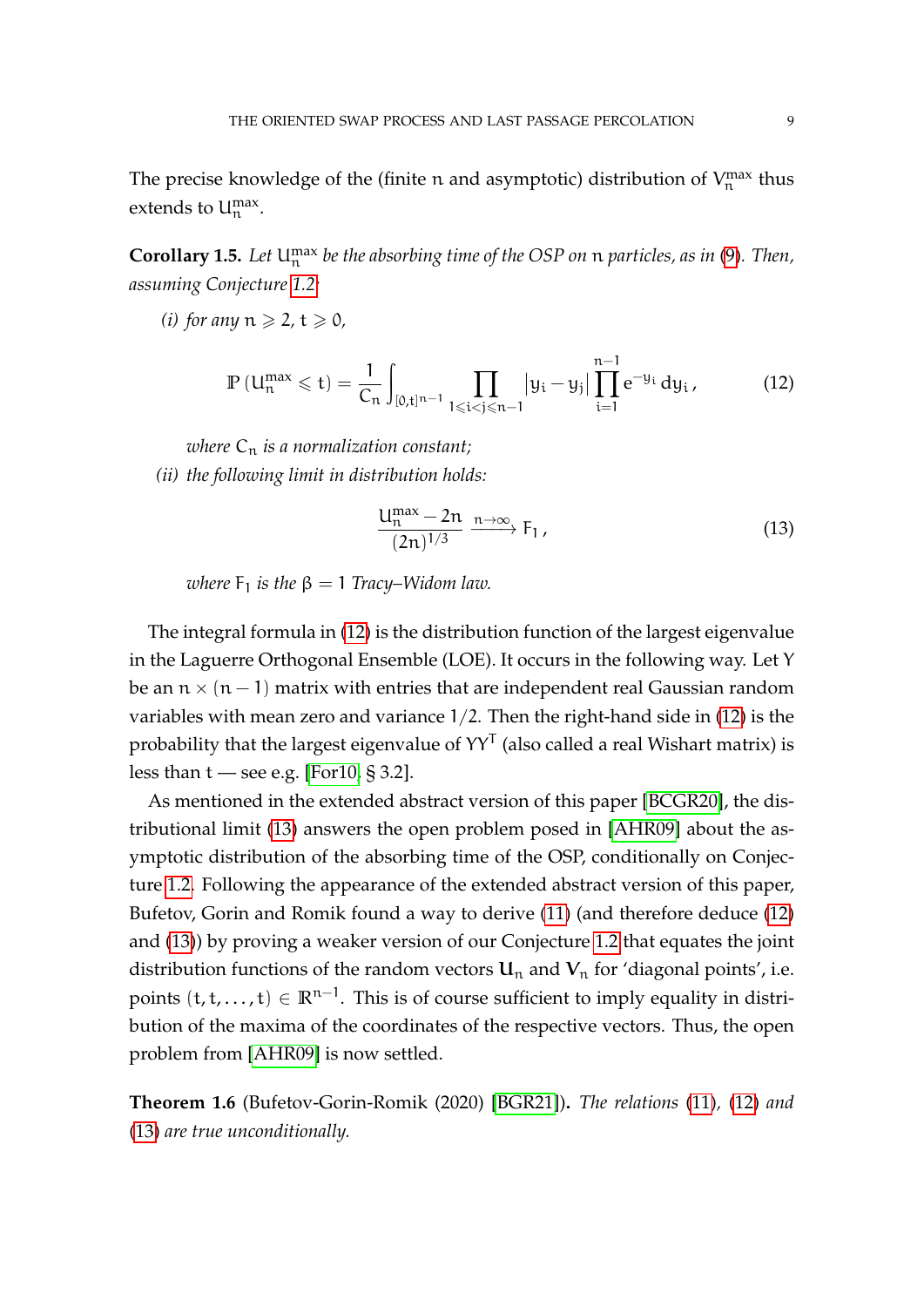# <span id="page-9-0"></span>**2. EQUIDISTRIBUTION OF LPP TIMES AND DUAL LPP TIMES ALONG BORDER STRIPS**

The goal of this section is to prove Theorem [1.1.](#page-4-1) We will in fact prove a more general statement (Theorem [2.2\)](#page-10-0), which establishes the joint distributional equality between LPP times and dual LPP times along the so-called 'border strips'.

**2.1. LPP AND DUAL LPP TABLEAUX.** We first fix some terminology. We say that (*i*, *j*) is a *border box* of a Young diagram  $\lambda$  if  $(i + 1, j + 1) \notin \lambda$ , or equivalently if  $(i, j)$ is the last box of its diagonal. We refer to the set of border boxes of λ as the *border strip* of  $\lambda$ . We say that  $(i, j) \in \lambda$  is a *corner* of  $\lambda$  if  $\lambda \setminus \{(i, j)\}$  is a Young diagram. Note that every corner is a border box. We refer to any array  $\mathsf{x} = \{\mathsf{x}_{\mathsf{i},\mathsf{j}}\colon (\mathsf{i},\mathsf{j}) \in \lambda\}$  of non-negative real numbers as a *tableau* of shape λ. We call such an x an *interlacing tableau* if its diagonals interlace, in the sense that

<span id="page-9-1"></span>
$$
x_{i-1,j} \leqslant x_{i,j} \quad \text{if } i > 1 \qquad \text{and} \qquad x_{i,j-1} \leqslant x_{i,j} \quad \text{if } j > 1 \tag{14}
$$

for all  $(i, j) \in \lambda$ , or equivalently if its entries are weakly increasing along rows and columns. As a reference, see the tableaux in Fig. [3.](#page-14-0) Their common shape  $\lambda =$  $(4, 3, 3, 3, 1)$  has border strip  $\mathcal{B} = \{(1, 4), (1, 3), (2, 3), (3, 3), (4, 3), (4, 2), (4, 1), (5, 1)\},$ and corners  $(1, 4)$ ,  $(4, 3)$ ,  $(5, 1)$ ; the two tableaux on the right are interlacing.

Throughout this section,  $\lambda$  will denote an arbitrary but fixed Young diagram. Let now X be a *random* tableau of shape λ with i.i.d. non-negative random entries  $X_{i,j}$ . We can then define the associated LPP time  $L(a,b;c,d)$  on X between two boxes  $(a, b), (c, d) \in \lambda$  as in [\(1\)](#page-3-1). We will mainly be interested in the special  $\lambda$ shaped tableaux  $L = (L_{i,j})_{(i,j)\in\lambda}$  and  $L^* = (L_i^*)$  $\left(\boldsymbol{\varepsilon}_{i,j}\right)_{\left(\boldsymbol{\varepsilon},j\right)\in\lambda}$ , which we respectively call the *LPP tableau* and the *dual LPP tableau*, defined by

$$
L_{i,j} := L(1,1;i,j) \quad \text{and} \quad L_{i,j}^* := L(i,1;1,j), \quad \text{for } (i,j) \in \lambda. \tag{15}
$$

It is easy to see from the definitions that L and L<sup>\*</sup> are both (random) interlacing tableaux.

Now, it is evident that, for each  $(i, j) \in \lambda$ , the distributions of  $L_{i,j}$  and  $L_i^*$  $_{\rm i,j}^{\rm *}$  coincide. However, the joint distributions of L and L <sup>∗</sup> do not coincide in general.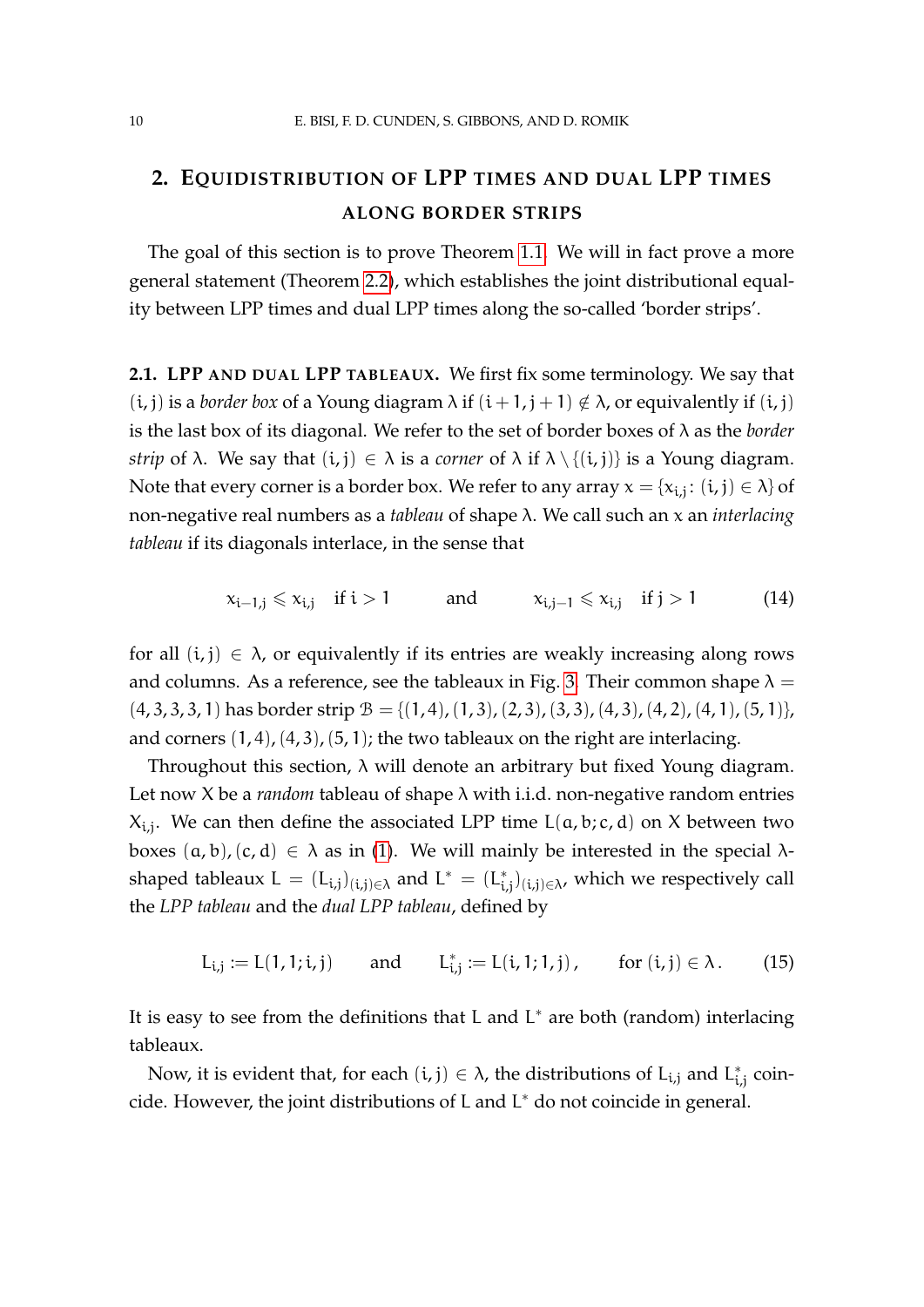<span id="page-10-2"></span>**Proposition 2.1.** *Let* X *be a Young tableau of shape* λ *with i.i.d. non-deterministic*[†](#page-10-1) *entries. Then the corresponding LPP and dual LPP tableaux* L *and* L ∗ *follow the same law if and only if* λ *is a hook shape (a Young diagram with at most one row of length* > 1*).*

*Proof.* If  $\lambda$  is a hook shape, then  $L = L^*$  almost surely; in particular, the two tableaux have the same law. Suppose now that  $\lambda$  is not a hook shape, i.e.  $(2, 2) \in \lambda$ . By definition of  $L$  and  $L^*$ , we have

$$
\begin{aligned} L_{1,1} &= L_{1,1}^* = X_{1,1} \,, \qquad L_{1,2} = L_{1,2}^* = X_{1,1} + X_{1,2} \,, \qquad L_{2,1} = L_{2,1}^* = X_{1,1} + X_{2,1} \,, \\ L_{2,2} &= X_{1,1} + \max(X_{1,2}, X_{2,1}) + X_{2,2} \,, \qquad \qquad L_{2,2}^* = X_{2,1} + \max(X_{1,1}, X_{2,2}) + X_{1,2} \,. \end{aligned}
$$

It immediately follows that

$$
L_{2,2} - L_{1,2} - L_{2,1} + L_{1,1} = X_{2,2} - \min(X_{1,2}, X_{2,1}),
$$
  

$$
L_{2,2}^{*} - L_{1,2}^{*} - L_{2,1}^{*} + L_{1,1}^{*} = \max(0, X_{2,2} - X_{1,1}).
$$

As by hypothesis the  $X_{i,j}$ 's are non-deterministic, there exists  $t \in \mathbb{R}$  such that their (common) cumulative distribution function F satisfies  $0 < F(t) < 1$ . We then have, by independence of the  $X_{\text{i},\text{j}}\text{'s}$ , that

$$
\begin{aligned} \mathbb{P}(L_{2,2} - L_{1,2} - L_{2,1} + L_{1,1} < 0) &= \mathbb{P}(X_{2,2} < \min(X_{1,2}, X_{2,1})) \\ &\geqslant \mathbb{P}(X_{2,2} \leqslant t, X_{1,2} > t, X_{2,1} > t) = \mathbb{F}(t)(1 - \mathbb{F}(t))^2 > 0 \,. \end{aligned}
$$

On the other hand,

$$
\mathbb{P}(L_{2,2}^*-L_{1,2}^*-L_{2,1}^*+L_{1,1}^*<0)=\mathbb{P}(\max(0,X_{2,2}-X_{1,1})<0)=0\,.
$$

It follows that  $L_{2,2} - L_{1,2} - L_{2,1} + L_{1,1}$  and  $L_{2,2}^{*} - L_{1,2}^{*} - L_{2,1}^{*} + L_{1}^{*}$  $_{1,1}^*$  are not equally distributed. In particular, L and  $L^*$  do not follow the same joint law.

The main result of this section is that certain distributional identities between LPP and dual LPP do hold as long as the common distribution of the weights is geometric or exponential:

<span id="page-10-0"></span>**Theorem 2.2.** *Let* X *be a Young tableau of shape* λ *with i.i.d. geometric or i.i.d. exponential weights. Then the border strip entries (and in particular the corner entries) of the corresponding LPP and dual LPP tableaux* L *and* L <sup>∗</sup> *have the same joint distribution.*

<span id="page-10-1"></span><sup>†</sup> In the sense that their common distribution is not a Dirac measure.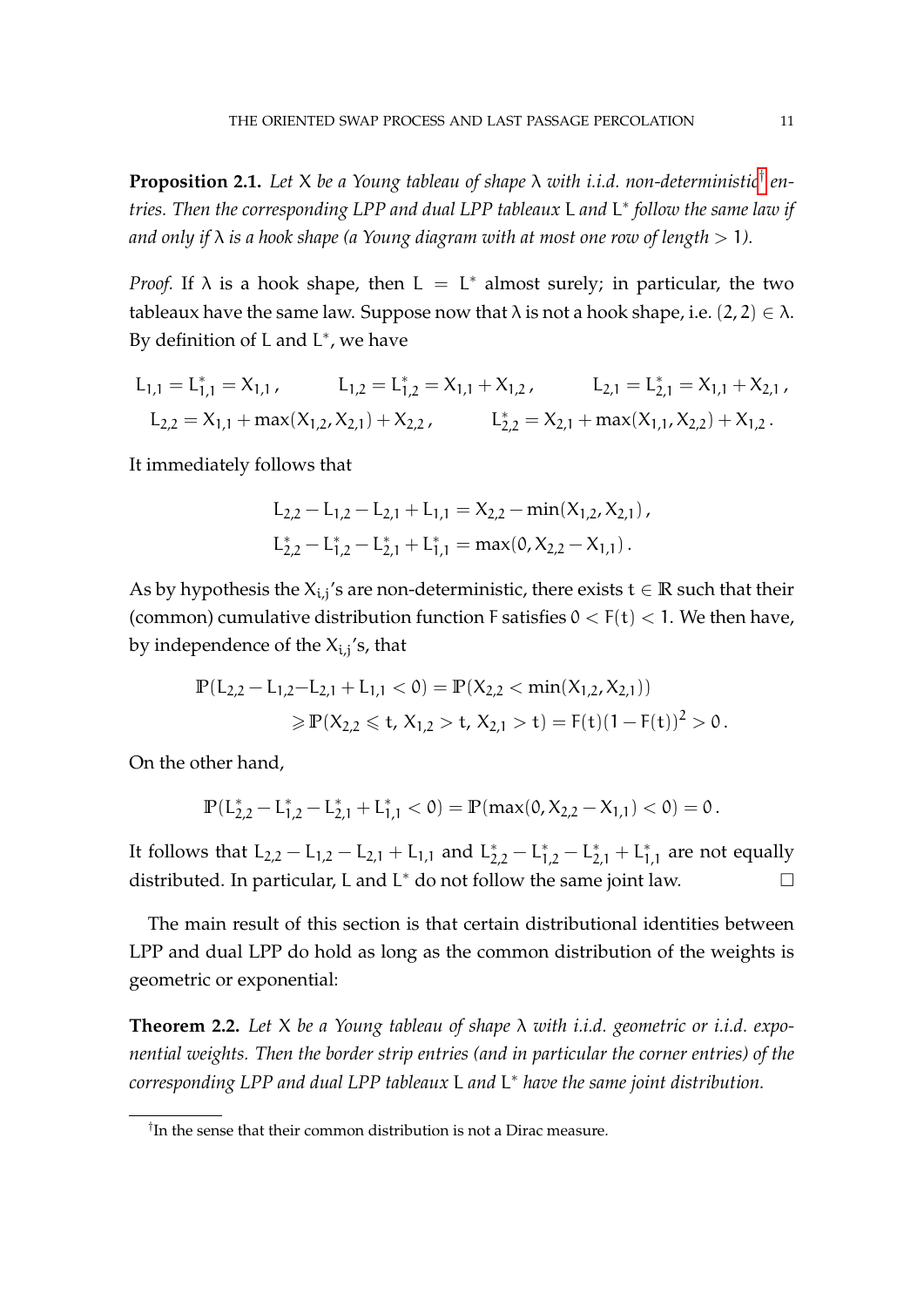Theorem [1.1](#page-4-1) immediately follows from Theorem [2.2](#page-10-0) applied to tableaux of staircase shape  $(n-1, n-2, \ldots, 1)$ , since in this case the coordinates of  $V_n$  and  $W_n$  are precisely the corner entries of L and L<sup>\*</sup>, respectively.

**Remark 2.3.** In a similar vein to how Proposition [2.1](#page-10-2) illustrates the limits of what types of identities in distribution might be expected to hold, note as well that, in general, Theorem [2.2](#page-10-0) fails to hold if the weights are not geometric nor exponential. For example, consider the square shape  $\lambda = (2, 2)$  and assume the  $X_{i,j}$ 's are uniformly distributed on {0, 1}. Then, we have that

$$
\mathbb{P}(L_{1,2}=2,\ L_{2,2}=3,\ L_{2,1}=1)=\mathbb{P}(X_{1,1}=X_{1,2}=X_{2,2}=1,\ X_{2,1}=0)=2^{-4},
$$

but

$$
\mathbb{P}(L_{1,2}^*=2,\,L_{2,2}^*=3,\,L_{2,1}^*=1)=0\,.
$$

Thus L and L<sup>\*</sup>, even when restricted to the border strip  $B = \{(2, 1), (2, 2), (1, 2)\}$  of λ, are not equally distributed.

**2.2. RSK AND BURGE CORRESPONDENCES.** We will prove Theorem [2.2](#page-10-0) via an extended version of two celebrated combinatorial maps, the Robinson– Schensted–Knuth and Burge correspondences, acting on arrays of arbitrary shape λ.

We denote by  $\textnormal{Tab}_{\mathbb{Z}_{\geqslant 0}}(\lambda)$  the set of tableaux of shape  $\lambda$  with non-negative integer entries, and by  $IntTab_{\mathbb{Z}_{\geqslant 0}}(\lambda)$  the subset of interlacing tableaux, in the sense of [\(14\)](#page-9-1). Let  $\Pi_{\mathfrak{m},\mathfrak{n}}^{(k)}$  be the set of all unions of k disjoint non-intersecting directed lattice paths  $\pi_1, \ldots, \pi_k$  with  $\pi_i$  starting at  $(1, i)$  and ending at  $(m, n - k + i)$ . Similarly, let  $\Pi^{*(\mathrm{k})}_{\mathfrak{m},\mathfrak{n}}$  be the set of all unions of k disjoint non-intersecting directed lattice paths  $\pi_1, \ldots, \pi_k$  with  $\pi_i$  starting at  $(m, i)$  and ending at  $(1, n - k + i)$ .

<span id="page-11-0"></span>**Theorem 2.4** ([\[BOZ20;](#page-32-7) [Gre74;](#page-33-9) [Kra06\]](#page-34-4))**.** *Let* λ *be a Young diagram with border strip* B*. There exist two bijections*

 $\mathsf{RSK}\colon \mathsf{Tab}_{\mathbb{Z}_{\geqslant 0}}(\lambda) \to \mathsf{IntTab}_{\mathbb{Z}_{\geqslant 0}}(\lambda)$ ,  $x = \{x_{\mathfrak{i},\mathfrak{j}}\colon (\mathfrak{i},\mathfrak{j})\in \lambda\} \xrightarrow{\mathsf{RSK}} r = \{r_{\mathfrak{i},\mathfrak{j}}\colon (\mathfrak{i},\mathfrak{j})\in \lambda\}$ ,  $\text{Bur: } \text{Tab}_{\mathbb{Z}_{\geqslant 0}}(\lambda) \to \text{IntTab}_{\mathbb{Z}_{\geqslant 0}}(\lambda)$ ,  $x = \{x_{i,j} \colon (i,j) \in \lambda\} \xrightarrow{\text{Bur}} b = \{b_{i,j} \colon (i,j) \in \lambda\}$ ,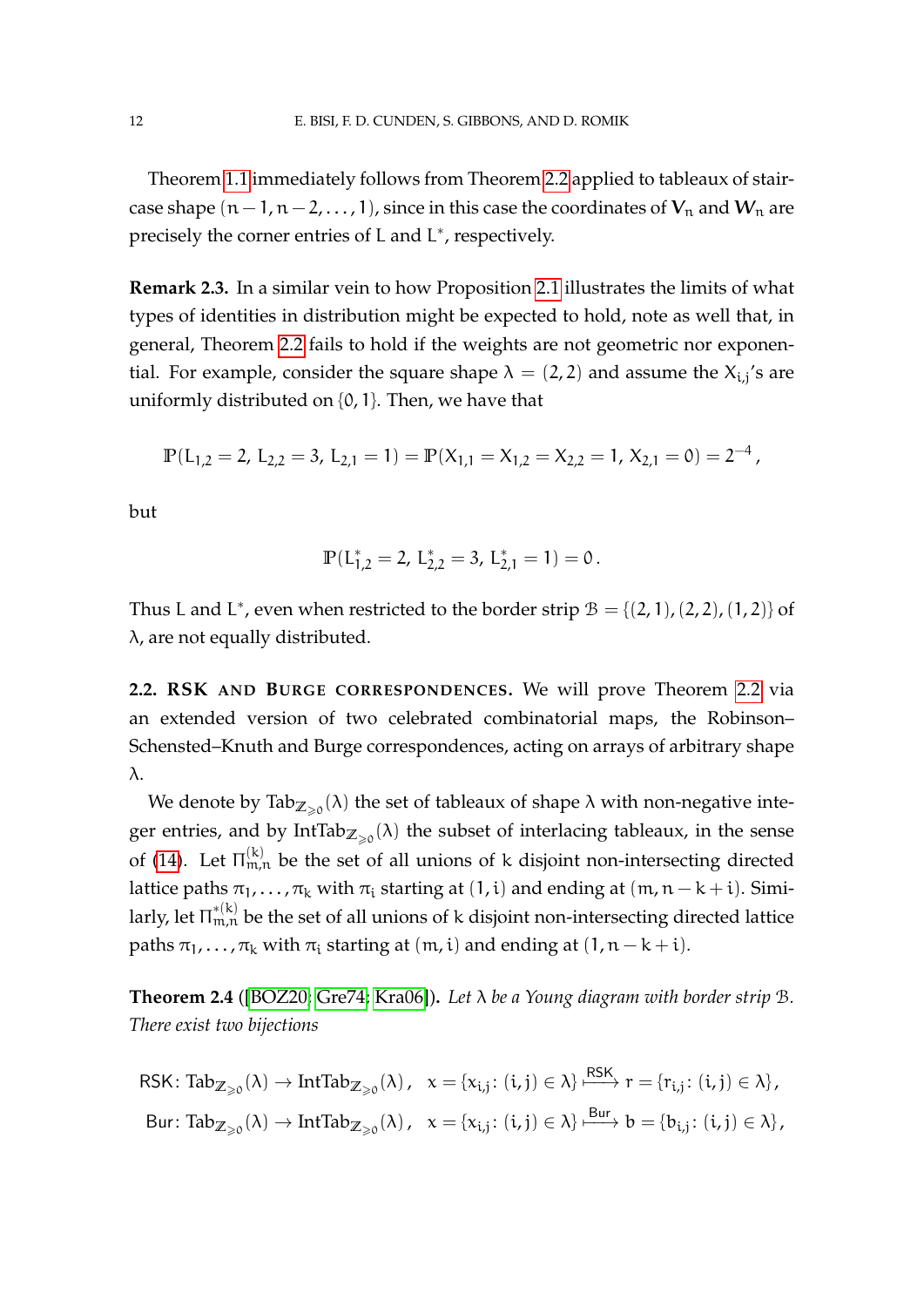*called the Robinson–Schensted–Knuth and Burge correspondences, that are characterized (in fact defined) by the following relations: for any*  $(m, n) \in B$  *and*  $1 \le k \le min(m, n)$ *,* 

<span id="page-12-0"></span>
$$
\sum_{i=1}^{k} r_{m-i+1,n-i+1} = \max_{\pi \in \Pi_{m,n}^{(k)}} \sum_{(i,j) \in \pi} x_{i,j},
$$
 (16)

<span id="page-12-1"></span>
$$
\sum_{i=1}^{k} b_{m-i+1,n-i+1} = \max_{\pi \in \Pi_{m,n}^{*(k)}} \sum_{(i,j) \in \pi} x_{i,j}.
$$
 (17)

The RSK correspondence was introduced by Robinson, Schensted, and Knuth — see the classic paper [\[Knu70\]](#page-34-5) as well as the modern presentation in [\[Sta99,](#page-34-6) § 7.11]. The Burge correspondence is one of the bijections presented in [\[Bur74\]](#page-33-10) see also [\[Ful97,](#page-33-11) App. A]. In the usual setting, both these maps are regarded as bijections between non-negative integer matrices  $x$  and a pair  $(P, Q)$  of semistandard Young tableaux of the same shape. They are defined, respectively, in terms of *row insertion* and *column insertion*, two combinatorial algorithms that 'insert' a given positive integer into a given semistandard Young tableau, yielding a new semistandard Young tableau with one extra box — see [\[Ful97,](#page-33-11) § 1.1 and A.2].

Theorem [2.4](#page-11-0) presents the RSK and Burge correspondences, in a somewhat untraditional way, as bijections between tableaux and interlacing tableaux with nonnegative integer entries. This generalization goes through an alternative construction of these maps in terms of  $(max, min, +, -)$  operations on the elements of the input tableau, as described in [\[BOZ20,](#page-32-7) § 2] (therein, the bijections are further extended to tableaux with real entries). Relations [\(16\)](#page-12-0)-[\(17\)](#page-12-1) can be then regarded as an extension of so-called Greene's theorem [\[Gre74\]](#page-33-9). The paper of Krattenthaler [\[Kra06\]](#page-34-4) contains all the details of the constructions leading to Theorem [2.4,](#page-11-0) even though expressed in a slightly different language. For the reader's convenience we translate the results of [\[Kra06\]](#page-34-4) into our setting in Appendix [A.](#page-30-0)

For the proof of Theorem [2.2,](#page-10-0) we will be using the extremal cases  $k = 1$  and  $k = min(m, n)$  of [\(16\)](#page-12-0) and [\(17\)](#page-12-1).

The case  $k = 1$  explains the connection between the outputs of the RSK (respectively, Burge) correspondence and the LPP (respectively, dual LPP) times. More precisely, we have that

<span id="page-12-2"></span>
$$
r_{m,n} = \max_{\pi: (1,1) \to (m,n)} \sum_{(i,j) \in \pi} x_{i,j} \quad \text{and} \quad b_{m,n} = \max_{\pi: (m,1) \to (1,n)} \sum_{(i,j) \in \pi} x_{i,j}, \quad (18)
$$

for all  $(m, n)$  on the border strip  $B$  on  $\lambda$ .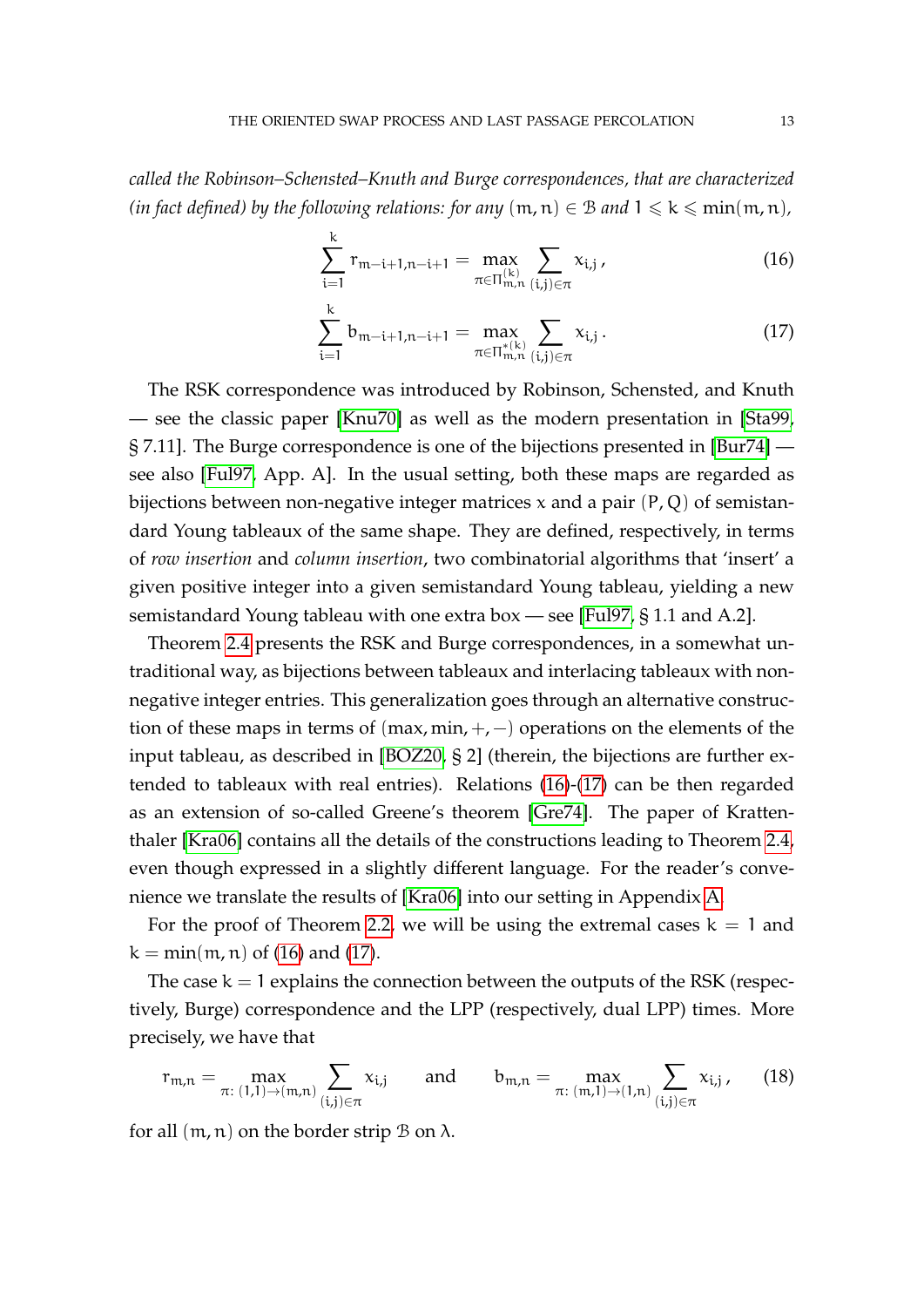On the other hand, taking  $k = min(m, n)$  in Theorem [2.4,](#page-11-0) it is easy to see that the maxima in [\(16\)](#page-12-0) and [\(17\)](#page-12-1) become both equal to the *same* 'rectangular sum'  $Rec_{m,n}(x)$  of inputs:

<span id="page-13-0"></span>
$$
\sum_{\substack{(i,j)\in\lambda,\\-i=n-m}} r_{i,j} = \sum_{\substack{(i,j)\in\lambda,\\j-i=n-m}} b_{i,j} = \sum_{i=1}^{m} \sum_{j=1}^{n} x_{i,j} =: \text{Rec}_{m,n}(x).
$$
 (19)

Let now  $(\mathfrak{m}_1,\mathfrak{n}_1),\ldots,(\mathfrak{m}_l,\mathfrak{n}_l)$  be the corners of a partition  $\lambda$ , ordered so that  $\mathfrak{m}_1>$  $\cdots$  >  $m_l$  and  $n_1$  <  $\cdots$  <  $n_l$ . Then, [\(19\)](#page-13-0) holds for  $(m, n) = (m_k, n_k)$  and, if k > 1, also for  $(m, n) = (m_k, n_{k-1})$  (both are border boxes by construction). It is then clear that the 'global sum' of the tableau  $x$  can be expressed as a linear combination with integer coefficients of 'rectangular sums' [\(19\)](#page-13-0); specifically, we have the representation

$$
\sum_{(i,j)\in\lambda} x_{i,j} = \text{Rec}_{m_1,n_1}(x) + \sum_{k=2}^{l} \left[ \text{Rec}_{m_k,n_k}(x) - \text{Rec}_{m_k,n_{k-1}}(x) \right] .
$$

We thus deduce a fact crucial for our purposes: for any shape  $\lambda$  with corners  $(m_1, n_1), \ldots, (m_l, n_l)$  as above, define  $\{ \omega_{i,j} : (i,j) \in \lambda \}$  by setting

$$
\omega_{i,j} := \begin{cases}\n+1 & \text{if there exists } k \text{ such that } j - i = n_k - m_k, \\
-1 & \text{if there exists } k \text{ such that } j - i = n_{k-1} - m_k, \\
0 & \text{otherwise.} \n\end{cases}
$$

We then have that

j−

<span id="page-13-1"></span>
$$
\sum_{(i,j)\in\lambda}\omega_{i,j}r_{i,j}=\sum_{(i,j)\in\lambda}x_{i,j}=\sum_{(i,j)\in\lambda}\omega_{i,j}b_{i,j}
$$
(20)

for all  $x \in \text{Tab}_{\mathbb{Z}_{\geqslant 0}}(\lambda)$ , where  $r := \text{RSK}(x)$  and  $b := \text{Bur}(x)$ .

**Example 2.5.** In Fig. [3](#page-14-0) we give a reference example of the RSK and Burge maps. The input is a tableau  $x\in \text{Tab}_{\mathbb{Z}_{\geqslant 0}}(\lambda)$  with  $\lambda=(4,3,3,3,1).$  The two outputs are the interlacing tableaux  $r = \mathsf{RSK}(x)$  and  $b = \mathsf{Bur}(x) \in \mathsf{IntTab}_{\mathbb{Z}_{\geqslant 0}}(\lambda)$ . One can easily verify the identities [\(18\)](#page-12-2)-[\(19\)](#page-13-0). For instance, taking the box  $(3, 3)$  in the border strip  $\beta$  of  $\lambda$ , we have

$$
Rec_{3,3}(x) = r_{3,3} + r_{2,2} + r_{1,1} = b_{3,3} + b_{2,2} + b_{1,1} = 12.
$$

For this shape, we have  $\omega_{i,j} = 1$  when  $(i,j) \in \{(5,1), (4,3), (3,2), (2,1), (1,4)\};$  $\omega_{i,j} = -1$  when  $(i, j) \in \{(4, 1), (1, 3)\}$ ; and  $\omega_{i,j} = 0$  otherwise.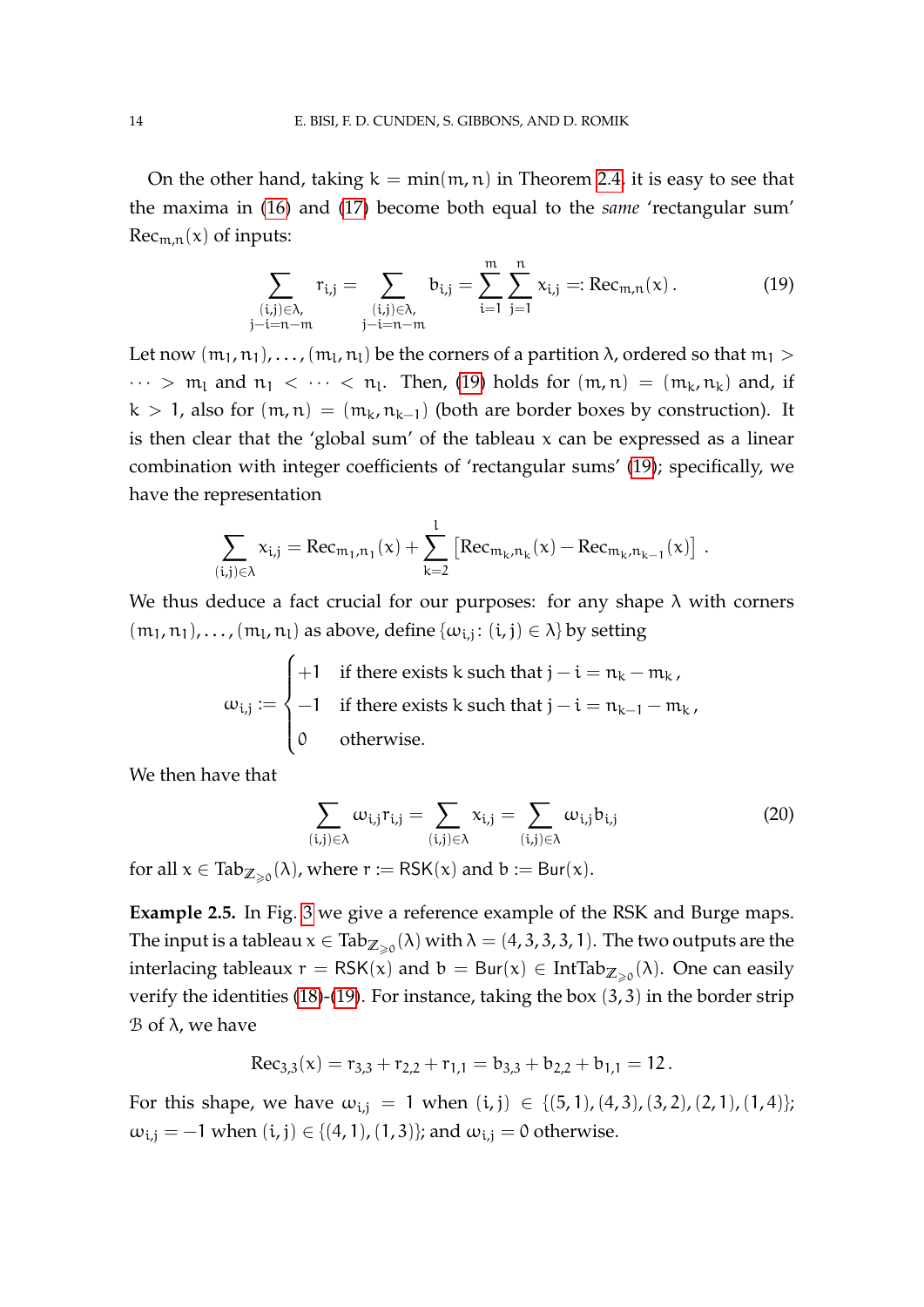<span id="page-14-0"></span>

FIGURE 3. Illustration of the RSK and Burge correspondences.

**2.3. EQUIDISTRIBUTION OF RANDOM RSK AND BURGE TABLEAUX.** We now formulate as a lemma the key identity in the proof of Theorem [2.2.](#page-10-0) In a broad sense, we will say that a random variable G is geometrically distributed (with *support*  $\mathbb{Z}_{\geqslant k}$ , for some integer  $k \geqslant 0$ , and *parameter*  $p \in (0,1)$  if

$$
\mathbb{P}(\mathsf{G}=\mathfrak{m})=\mathfrak{p}(1-\mathfrak{p})^{\mathfrak{m}-\mathsf{k}}\qquad\text{for all } \mathfrak{m}\in\mathbb{Z}_{\geqslant\mathsf{k}}.
$$

<span id="page-14-1"></span>**Lemma 2.6.** *If* X *is a random tableau of shape* λ *with i.i.d. geometric entries, then*

<span id="page-14-2"></span>
$$
RSK(X) \stackrel{\mathcal{D}}{=} \text{Bur}(X) \,. \tag{21}
$$

*Proof.* Assume first that X has i.i.d. geometric entries with support  $\mathbb{Z}_{\geq 0}$  and any parameter  $\mathfrak{p}\,\in\,(0,1).$  Fix a tableau  $\mathfrak{t}\,\in\,\mathrm{IntTab}_{\mathbb{Z}_{\geqslant0}}(\lambda)$  and let  $\mathfrak{y}\,:=\,\mathsf{RSK}^{-1}(\mathfrak{t})$  and  $z \mathrel{\mathop:}= \mathsf{Bur}^{-1}(\mathsf{t}).$  It then follows from [\(20\)](#page-13-1) that

$$
\begin{aligned} \mathbb{P}(\mathsf{RSK}(X) = t) = \mathbb{P}(X = y) = p^{|\lambda|}(1-p)^{\sum_{(i,j) \in \lambda} y_{i,j}} = p^{|\lambda|}(1-p)^{\sum_{(i,j) \in \lambda} \omega_{i,j} t_{i,j}} \\ = p^{|\lambda|}(1-p)^{\sum_{(i,j) \in \lambda} z_{i,j}} = \mathbb{P}(X = z) = \mathbb{P}(\mathsf{Bur}(X) = t)\,, \end{aligned}
$$

where  $|\lambda| := \sum_{i \geqslant 1} \lambda_i$  is the size of  $\lambda$ . This proves that RSK(X) and Bur(X) are equal in distribution.

The proof in the case of tableaux with i.i.d. geometric entries with support in  $\mathbb{Z}_{\geqslant k}$ ,  $k \geqslant 0$ , follows immediately from the following observation: if we shift all the entries of a tableau by a constant k, i.e. set  $Y_{i,j} := X_{i,j} + k$ , then from [\(16\)](#page-12-0)-[\(17\)](#page-12-1)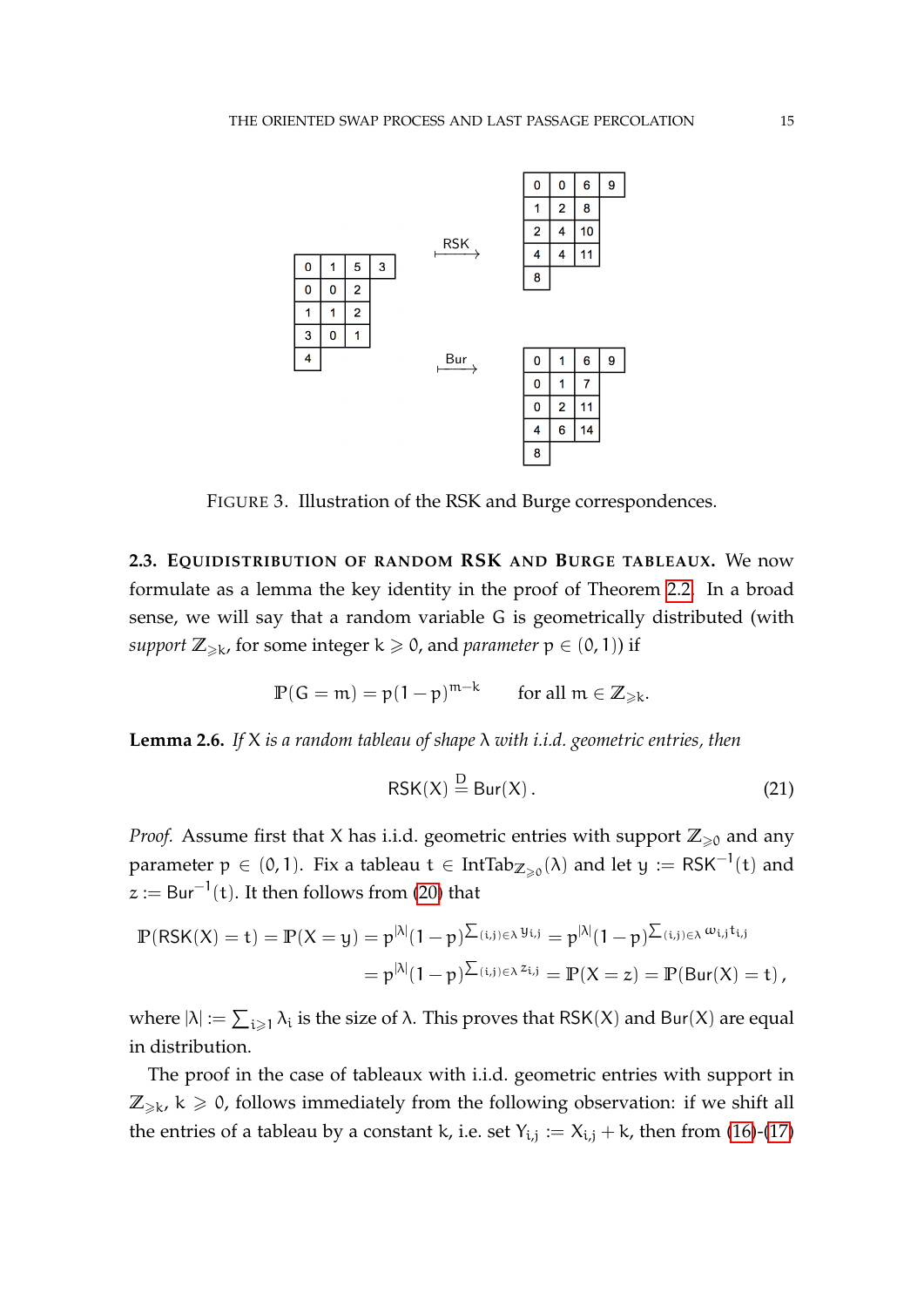we have

$$
RSK(Y)_{i,j} = RSK(X)_{i,j} + (i + j - 1)k,
$$
  
\n
$$
Bur(Y)_{i,j} = Bur(X)_{i,j} + (i + j - 1)k.
$$

By combining this lemma with [\(18\)](#page-12-2), we derive the announced conclusion.

*Proof of Theorem [2.2.](#page-10-0)* Fix a partition λ with border strip B. Let X be a random tableau of shape  $\lambda$ , and denote by L and L<sup>\*</sup> the corresponding LPP and dual LPP tableaux, respectively. Let  $RSK(X)$  and  $Bur(X)$  be the (random) images of X under the RSK and Burge correspondences, respectively. By [\(18\)](#page-12-2) we have the exact (not only distributional!) equalities

$$
\mathsf{RSK}(X)_{m,n} = L_{m,n} \quad \text{and} \quad \mathsf{Bur}(X)_{m,n} = L^*_{m,n}, \qquad \text{ for all } (m,n) \in \mathcal{B}.
$$

Assume first that the entries of X are i.i.d. geometric variables, so that X takes values in Tab $_{\mathbb{Z}_{\geqslant 0}}(\lambda)$ . By Lemma [2.6,](#page-14-1) RSK(X) and Bur(X) have the same joint distribution. It follows that the restrictions of the LPP and dual LPP tableaux to the border strip, namely  $\mathsf{RSK}(X)|_{\mathcal{B}} = L|_{\mathcal{B}}$  and  $\mathsf{Bur}(X)|_{\mathcal{B}} = L^*|_{\mathcal{B}}$ , are also equal in distribution.

Suppose now that X has i.i.d. exponential entries of rate  $\alpha$ . We have the convergence  $\epsilon X^{(\epsilon)} \stackrel{\epsilon \downarrow 0}{\longrightarrow} X$  in law, where  $X^{(\epsilon)}$  is a random tableau with i.i.d. geometric entries with parameter  $p = 1 - e^{-\epsilon \alpha}$  (any support  $\mathbb{Z}_{\geqslant k}$  works). Denote by  $\mathsf{L}^{(\epsilon)}$ and  $\mathsf{L}^{*(\epsilon)}$  the LPP and dual LPP tableaux, respectively, corresponding to the input tableau  $X^{(\epsilon)}.$  It is then immediate to see from the definition that  $\epsilon L^{(\epsilon)}$  and  $\epsilon L^{*(\epsilon)}$  are the LPP and dual LPP tableaux, respectively, corresponding to  $\epsilon X^{(\epsilon)}$ . Since both the LPP and dual LPP tableaux are continuous functions of the input tableau, we deduce from the continuous mapping theorem (see [\[Dur19,](#page-33-12) Theorem 3.2.10]) that

$$
\varepsilon L^{(\varepsilon)} \xrightarrow{\varepsilon \downarrow 0} L \quad \text{and} \quad \varepsilon L^{*(\varepsilon)} \xrightarrow{\varepsilon \downarrow 0} L^*
$$

in law. As the claim has already been proven for geometric weights, we know that  $\mathsf{L}^{(\epsilon)}|_{\mathcal{B}} \stackrel{\mathsf{D}}{=} \mathsf{L}^{*(\epsilon)}|_{\mathcal{B}}$ . It follows that  $\mathsf{L}|_{\mathcal{B}} \stackrel{\mathsf{D}}{=} \mathsf{L}^{*}|_{\mathcal{B}}$ , as required.

**Remark 2.7.** It is possible to extend Theorem [2.4](#page-11-0) to view the RSK and Burge correspondences as acting on tableaux with *real*, instead of integer, entries; see [\[BOZ20,](#page-32-7) § 2] for the construction. Viewed as real functions, these bijections turn out to be volume-preserving (i.e. their Jacobians are both of modulus 1 almost everywhere). Using this property, the argument used to prove Lemma [2.6](#page-14-1) can then be adapted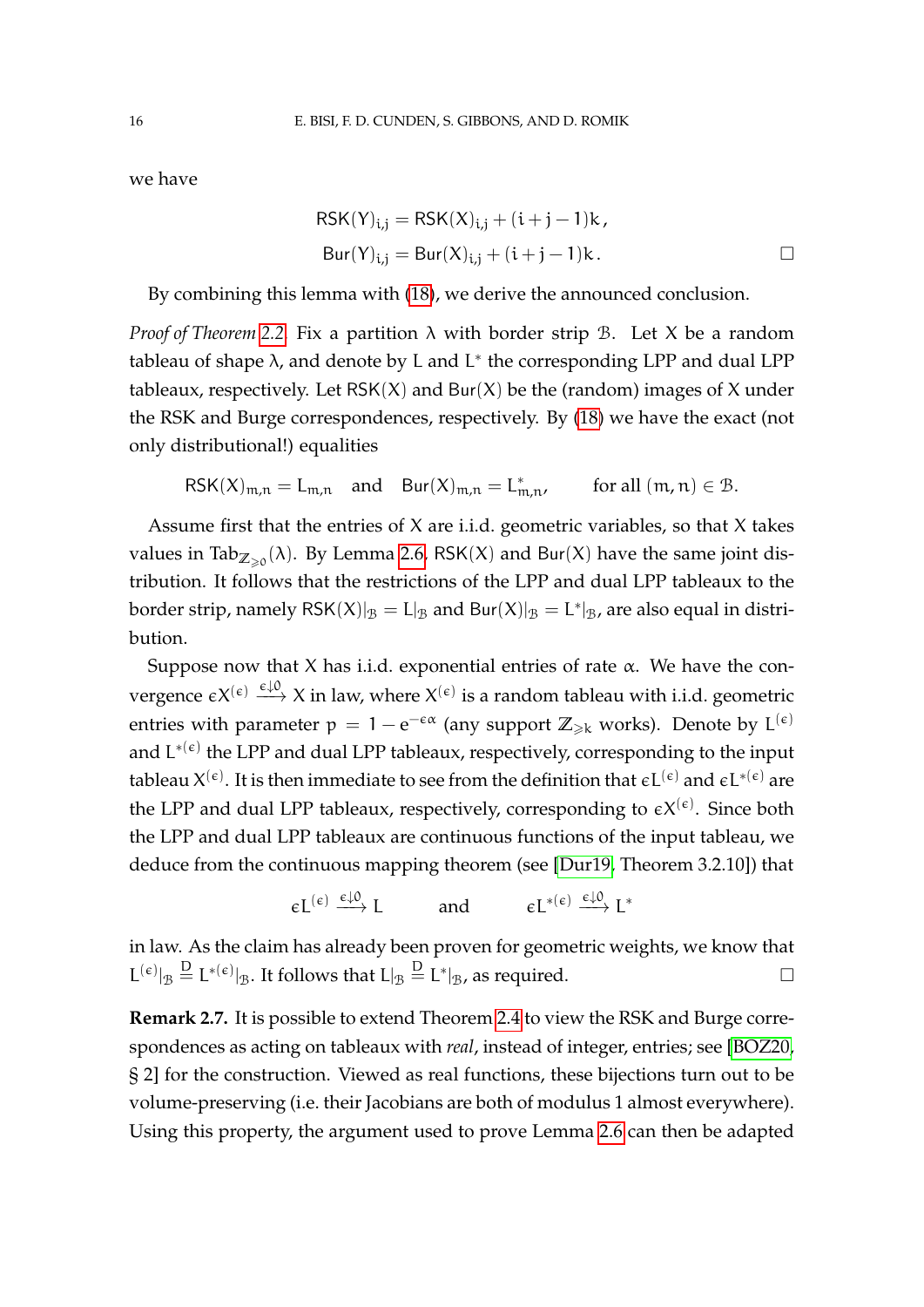to establish the distributional equality between  $RSK(X)$  and  $Bur(X)$  also when the input tableau X has exponential i.i.d. entries. The proof of Theorem [\(2.2\)](#page-10-0) in the exponential case would then be akin to the geometric case, with no need to take a scaling limit.

**Remark 2.8.** Let X be a random tableau of shape  $\lambda$ . The proof of Lemma [2.6](#page-14-1) suggests a *sufficient* condition on the joint distribution of X in order for [\(21\)](#page-14-2) (and, hence, Theorem [2.2\)](#page-10-0) to hold. Such a condition is the property that the  $\mathbb{P}(\mathsf{X}=\mathsf{y})\,=\,\mathbb{P}(\mathsf{X}\,=\,z)$  whenever  $\mathsf{y},z\,\in\,\text{Tab}_{\mathbb{Z}_{\geqslant 0}}(\lambda)$  have equal global sum, i.e.  $\sum_{(i,j)\in\lambda} y_{i,j} = \sum_{(i,j)\in\lambda} z_{i,j}$ . If we further assume the entries of X to be independent, this property forces the entries of X to be i.i.d. with a geometric distribution. The latter claim follows from the fact that, if  $f, g_1, \ldots, g_k$  are probability mass functions on  $\mathbb{Z}_{\geqslant0}$  such that  $g_1(x_1)g_2(x_2)\cdots g_k(x_k)$  is proportional to  $f(x_1+\cdots+x_k)$  for all  $x_1, \ldots, x_k \in \mathbb{Z}_{\geq 0}$ , then  $f, g_1, \ldots, g_k$  are necessarily all geometric with the same parameter.

### <span id="page-16-1"></span>**3. FROM A PROBABILISTIC TO A COMBINATORIAL CONJECTURE**

In this section we reformulate Conjecture [1.2](#page-5-0) by showing its equivalence to Conjecture [1.3.](#page-6-1) We start by discussing the two families of combinatorial objects and defining the relevant associated quantities appearing in identity [\(8\)](#page-6-2).

<span id="page-16-0"></span>**3.1. STAIRCASE SHAPE YOUNG TABLEAUX.** Let  $\delta_n$  denote the partition (n –  $1, n-2, \ldots, 1$  of  $N = n(n-1)/2$ ; as a Young diagram we will refer to  $\delta_n$  as the *staircase shape of order* n. Let  $SYT(\delta_n)$  denote the set of standard Young tableaux of shape  $\delta_n$ . We associate with each  $t \in SYT(\delta_n)$  several parameters, which we denote by  $\text{cor}_{t}$ ,  $\sigma_{t}$ , deg<sub>t</sub>, and  $f_{t}$ . (Note: these definitions are somewhat technical; refer to Example [3.1](#page-18-0) below for a concrete illustration that makes them easier to follow.)

First, we define

$$
cor_t := (t_{n-1,1}, t_{n-2,2}, \ldots, t_{1,n-1})
$$

to be the vector of corner entries of t read from bottom-left to top-right. Second, we define  $\sigma_t \in S_{n-1}$  to be the permutation encoding the ordering of the entries of cor<sub>t</sub>, so that cor<sub>t</sub>(j) < cor<sub>t</sub>(k) if and only if  $\sigma_t(j) < \sigma_t(k)$  for all j, k. The vector  $\overline{cor}_t$ will denote the increasing rearrangement of cor<sub>t</sub>, so that  $\overline{\text{cor}}_{\text{t}}(k) := \text{cor}_{\text{t}}(\sigma_{\text{t}}^{-1})$  $t^{-1}(k)$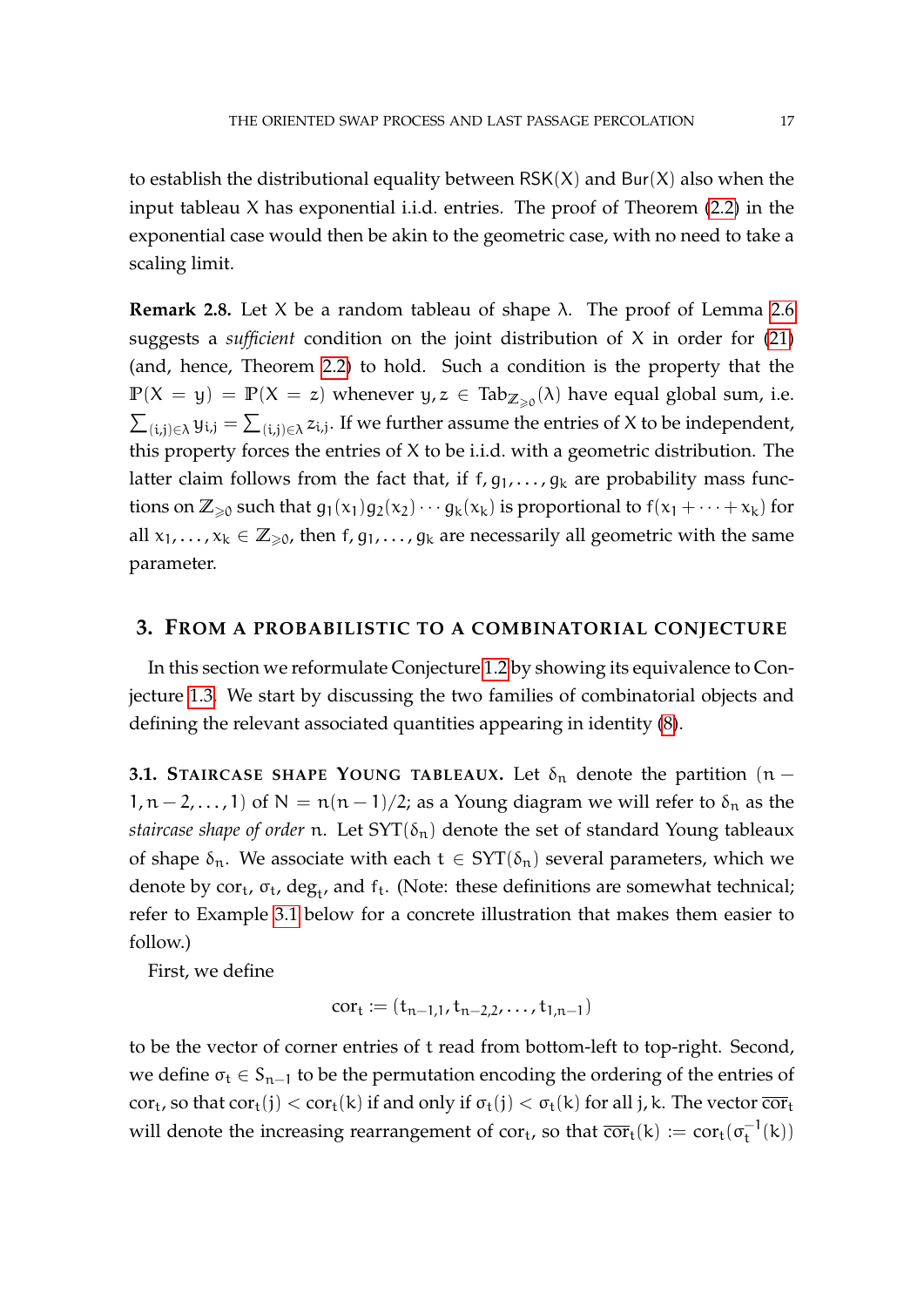for all k. For later convenience we also adopt the notational convention that  $\overline{\text{cor}}_t(0) = 0.$ 

Notice that a tableau  $t \in SYT(\delta_n)$  encodes a growing sequence

<span id="page-17-0"></span>
$$
\varnothing = \lambda^{(0)} \nearrow \lambda^{(1)} \nearrow \lambda^{(2)} \nearrow \dots \nearrow \lambda^{(N)} = \delta_n \tag{22}
$$

of Young diagrams that starts from the empty diagram, ends at  $\delta_n$ , and such that each  $\lambda^{(k)}$  is obtained from  $\lambda^{(k-1)}$  by adding the box  $(\mathfrak{i},\mathfrak{j})$  for which  $\mathfrak{t}_{\mathfrak{i},\mathfrak{j}}=$  k. We then define the vector  $\deg_{\mathfrak{t}} = (\deg_{\mathfrak{t}}(\mathfrak{0}), \ldots, \deg_{\mathfrak{t}}(N-1)),$  where  $\deg_{\mathfrak{t}}(k)$  is the number of boxes  $(i, j) \in \delta_n/\lambda^{(k)}$  such that  $\lambda^{(k)} \cup \{(i, j)\}$  is a Young sub-diagram of  $\delta_n$ . We may interpret  $\deg_{\mathfrak{t}}(\mathsf{k})$  as the out-degree of  $\lambda^{(\mathsf{k})}$  regarded as a vertex of the directed graph  $\mathcal{Y}(\delta_n)$  of Young diagrams contained in  $\delta_n$  (a sublattice of the *Young graph*, or *Young lattice*, *Y*), with edges corresponding to the box-addition relation  $\mu \nearrow \lambda$ ; see Fig. [1](#page-2-0)B.

Notice that the randomly growing Young diagram model introduced in Sub-section [1.1](#page-1-0) is nothing but a continuous-time simple random walk on  $\mathcal{Y}(\delta_n)$  that starts from the empty diagram (and necessarily ends at  $\delta_n$ ). Let T be the (random) standard Young tableau that encodes the path of such a random walk, i.e. the associated sequence of growing diagrams [\(22\)](#page-17-0); then,

<span id="page-17-2"></span>
$$
\mathbb{P}(\mathsf{T}=\mathsf{t})=\prod_{\mathfrak{j}=0}^{\mathsf{N}-1}\frac{1}{\deg_{\mathsf{t}}(\mathfrak{j})}\qquad\text{for all }\mathsf{t}\in\text{SYT}(\delta_{\mathfrak{n}}). \tag{23}
$$

Finally, we define the *generating factor* of t as the rational function

<span id="page-17-1"></span>
$$
f_t(x_1, \ldots, x_{n-1}) := \prod_{k=1}^{n-1} \prod_{\overline{cor}_t(k-1) < j \leq \overline{cor}_t(k)} \frac{1}{x_k + \deg_t(j)} \,. \tag{24}
$$

Recall from Section [1](#page-0-0) that the vector  $V_n$  records the times when the corner boxes of the shape  $\delta_n$  are added in the randomly growing Young diagram model / random walk on  $\mathcal{Y}(\delta_n)$ . The generating factor  $f_t(x_1, \ldots, x_{n-1})$  is, essentially, the joint Fourier transform of the vector  $V_n$ , conditioned on the random walk path encoded by the tableau t; see Subsection [3.5.](#page-23-0)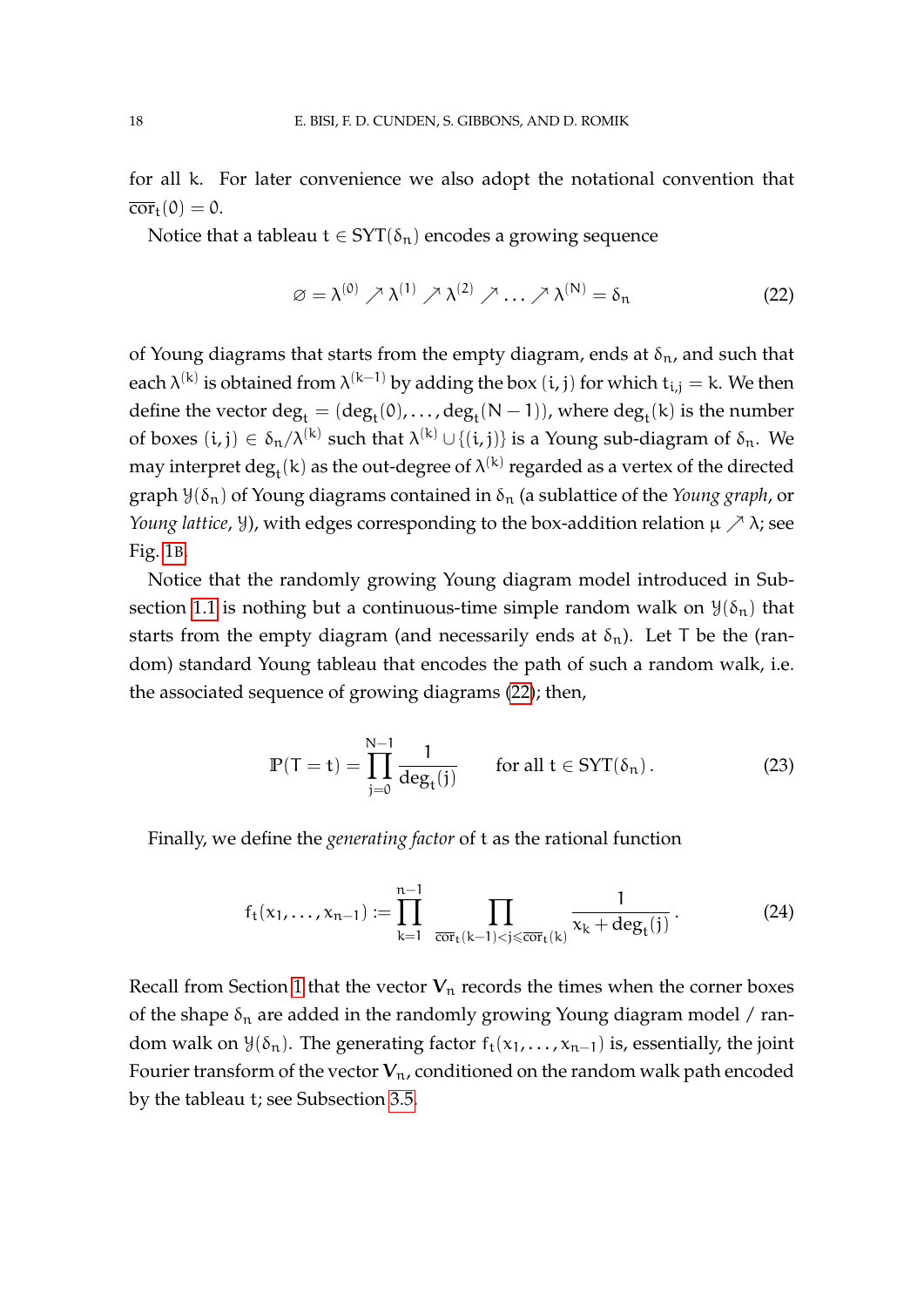<span id="page-18-1"></span>

FIGURE 4. A staircase shape standard Young tableau t of order 6, shown in 'English notation', and the associated sorting network  $s =$  $EG(t)$  of order 6 (illustrated graphically as a wiring diagram) with swap sequence (5, 1, 2, 4, 1, 3, 5, 4, 2, 1, 5, 3, 2, 4, 3).

<span id="page-18-0"></span>**Example 3.1.** For the tableau t shown in Fig. [4](#page-18-1) (left), we have

$$
cor_{t} = (10, 13, 15, 14, 11),
$$

$$
\sigma_{t} = (1, 3, 5, 4, 2),
$$

$$
deg_{t} = (1, 2, 2, 3, 3, 3, 4, 4, 4, 4, 3, 2, 3, 2, 1),
$$

$$
f_{t} = \frac{1}{(x_{1} + 1)(x_{1} + 2)^{2}(x_{1} + 3)^{3}(x_{1} + 4)^{4}} \cdot \frac{1}{x_{2} + 3} \cdot \frac{1}{(x_{3} + 2)(x_{3} + 3)} \cdot \frac{1}{x_{4} + 2} \cdot \frac{1}{x_{5} + 1}
$$

For example,  $\deg_t(5) = 3$ , because  $\lambda^{(5)}$ , the sixth Young diagram in the growth sequence associated with the tableau  $t$ , is the partition  $(3, 1, 1)$ , which has 3 external corners lying within  $\delta_5$ , that is, its out-degree in the graph  $\mathcal{Y}(\delta_5)$  is 3.

Here, we have used colors to illustrate how the entries of  $cor<sub>t</sub>$  determine a decomposition of  $\deg_{\mathbf{t}}$  into blocks, which correspond to different variables  $\mathsf{x}_{\mathsf{k}}$  in the definition of the generating factor  $f_t$ .

<span id="page-18-2"></span>**3.2. SORTING NETWORKS.** Recall that a *sorting network of order* n is a synonym for a reduced word decomposition of the reverse permutation  $rev_n = (n, n-1, \ldots, 1)$ in terms of the Coxeter generators  $\tau_i = (j \ j+1)$ ,  $1 \le j \le n$ , of the symmetric group  $S_n$ . Formally, a sorting network is a sequence of indices  $s = (s_1, \ldots, s_N)$  of length  $N = n(n-1)/2$ , such that  $1 \leqslant s_j < n$  for all j and  $rev_n = \tau_{s_N} \cdots \tau_{s_2} \tau_{s_1}$ .

We denote by  $SN_n$  the set of sorting networks of order n. The elements of  $SN_n$ can be portrayed graphically using *wiring diagrams*, as illustrated in Fig. [4.](#page-18-1) They can also be interpreted as *maximal length chains* in the *weak Bruhat order* or, equivalently, shortest paths in the poset lattice (which is the Cayley graph of  $S_n$  with the adjacent transpositions  $\tau_i$  as generators, see Fig. [1](#page-2-0)A) connecting the identity

.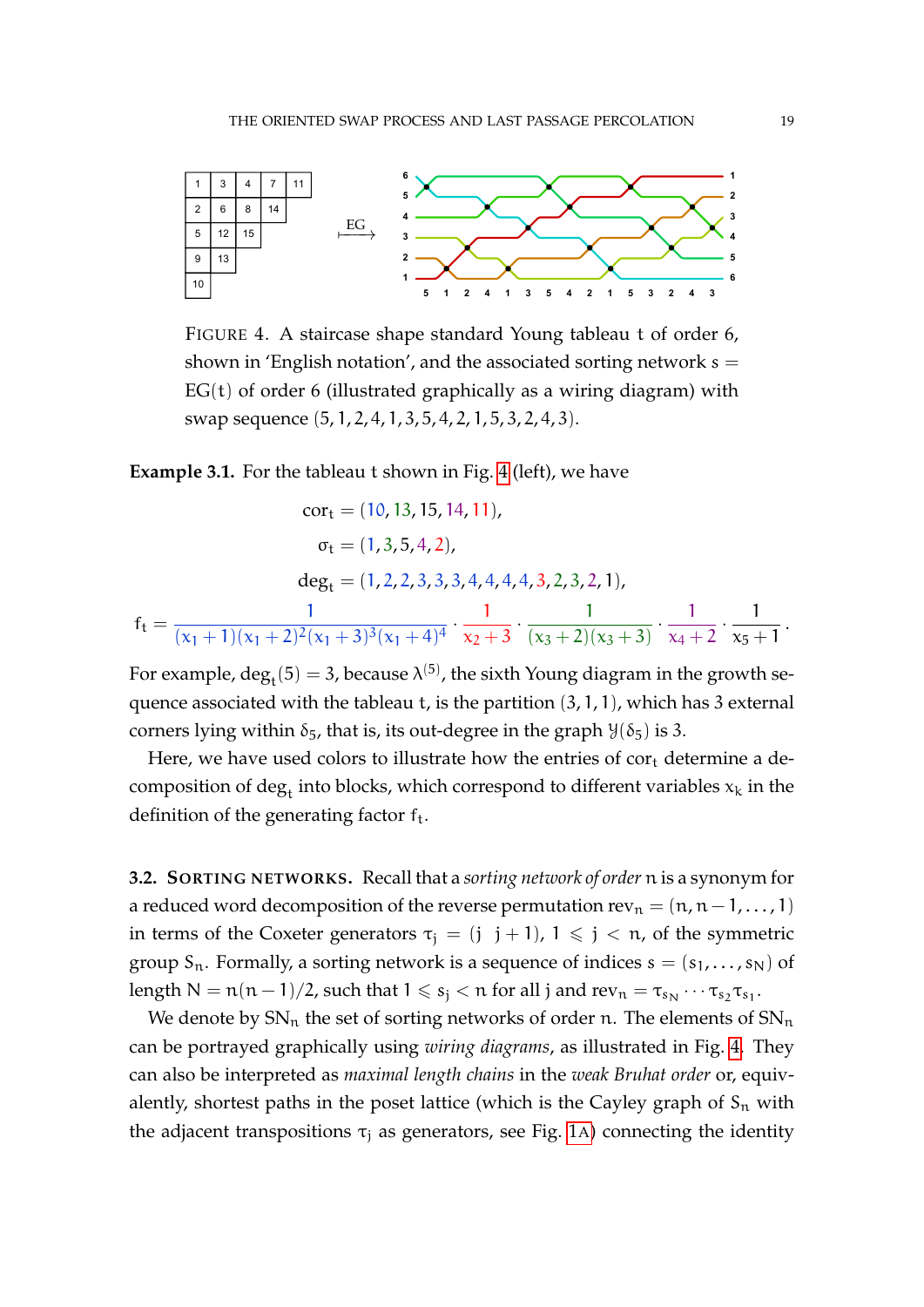permutation id<sub>n</sub> to the permutation rev<sub>n</sub>. We refer to [\[BB05;](#page-33-13) [Hum90\]](#page-34-7) for details on this terminology.

We associate with a sorting network  $s \in SN_n$  the parameters last<sub>s</sub>,  $\pi_s$ , deg<sub>s</sub>, and  $g_s$  that will play a role analogous to the parameters  $\mathrm{cor}_\mathrm{t}$ ,  $\sigma_\mathrm{t}$ , deg<sub>t</sub>, and  $\mathrm{f}_\mathrm{t}$  for  $t \in SYT(\delta_n)$ .

We define the vector last<sub>s</sub> = (last<sub>s</sub>(1), last<sub>s</sub>(2), ..., last<sub>s</sub>(n - 1)) by setting

$$
last_s(k) := max\{1 \leqslant j \leqslant N \colon s_j = k\}
$$

to be the index of the last swap occurring between positions  $k$  and  $k + 1$ . We define  $\pi_s \in S_{n-1}$  to be the permutation encoding the ordering of the entries of last<sub>s</sub>, so that last<sub>s</sub>(j) < last<sub>s</sub>(k) if and only if  $\pi_s(j) < \pi_s(k)$ . We denote by last<sub>s</sub> the increasing rearrangement of last<sub>s</sub>, and use the notational convention last<sub>s</sub>(0) = 0.

We next define  $\deg_{\rm s} = (\deg_{\rm s}(0), \ldots, \deg_{\rm s}(N-1))$  to be the vector with coordinates  $\deg_s(k):=|\{1\leqslant j\leqslant n-1\colon \nu^{(k)}(j)<\nu^{(k)}(j+1)\}|$ , where  $\nu^{(k)}:=\tau_{s_k}\cdots\tau_{s_2}\tau_{s_1}$ is the k-th permutation in the path encoded by s. In words,  $\deg_s(k)$  is the outdegree of  $\mathsf{v}^{(\mathsf{k})}$  in the Cayley graph of  $\mathsf{S}_\mathfrak{n}$  (with the adjacent transpositions as generators); see Fig. [1](#page-2-0)A.

Notice that the oriented swap process on n particles introduced in Subsection [1.1](#page-1-0) is a continuous-time simple random walk on this graph that starts from  $id_n$  (and necessarily ends at rev<sub>n</sub>). The (random) sorting network S that encodes the path of the OSP is then distributed as follows:

<span id="page-19-0"></span>
$$
\mathbb{P}(S=s) = \prod_{j=0}^{N-1} \frac{1}{\deg_s(j)} \qquad \text{for all } s \in SN_n. \tag{25}
$$

Finally, the *generating factor* g<sup>s</sup> of s is defined, analogously to [\(24\)](#page-17-1), as the rational function

<span id="page-19-1"></span>
$$
g_s(x_1,\ldots,x_{n-1})=\prod_{k=1}^{n-1}\prod_{\overline{\text{last}}_s(k-1)<\overline{j}\leqslant\overline{\text{last}}_s(k)}\frac{1}{x_k+\text{deg}_s(j)}.\tag{26}
$$

Recall from Section [1](#page-0-0) that the vector  $U_n$  records the times when the last swap between particles in any two neighboring positions occurs in the oriented swap process / random walk on the graph defined above. The generating factor  $g_s(x_1,...,x_{n-1})$  is, essentially, the joint Fourier transform of the vector  $\mathbf{U}_n$ , conditioned on the random walk path encoded by the sorting network s; see Subsection [3.5.](#page-23-0)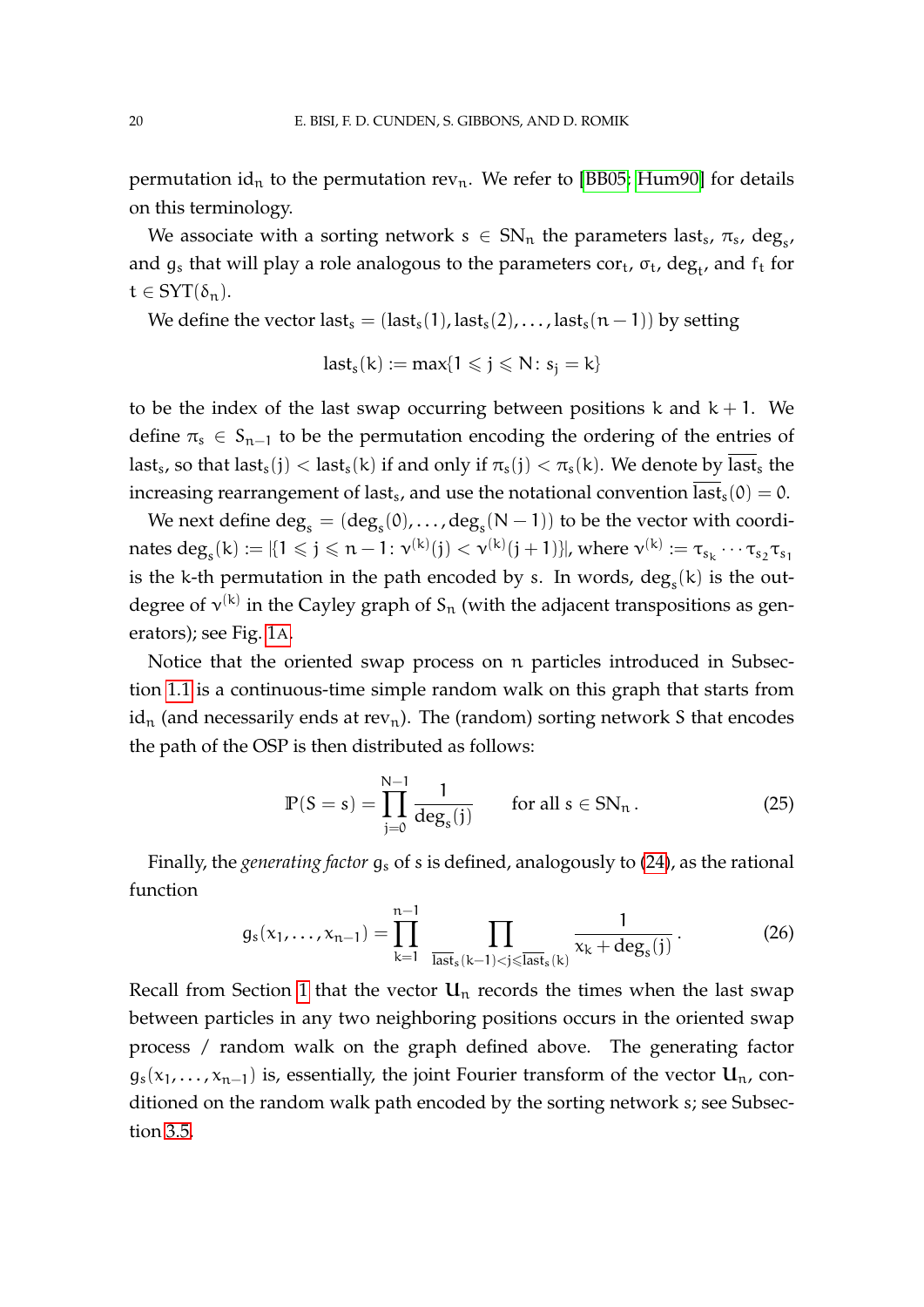<span id="page-20-0"></span>**Example 3.2.** For the sorting network  $s = (5, 1, 2, 4, 1, 3, 5, 4, 2, 1, 5, 3, 2, 4, 3) \in SN_6$ shown in Fig. [4](#page-18-1) (right), we have that

$$
last_{s} = (10, 13, 15, 14, 11),
$$

$$
\pi_{s} = (1, 3, 5, 4, 2),
$$

$$
deg_{s} = (5, 4, 3, 3, 3, 2, 3, 2, 2, 3, 2, 1, 2, 1, 1),
$$

$$
gs = \frac{1}{(x_{1} + 5)(x_{1} + 4)(x_{1} + 3)^{5}(x_{1} + 2)^{3}} \cdot \frac{1}{x_{2} + 2} \cdot \frac{1}{(x_{3} + 1)(x_{3} + 2)} \cdot \frac{1}{x_{4} + 1} \cdot \frac{1}{x_{5} + 1}.
$$

The above parameters are shown using color coding as in Example [3.1.](#page-18-0)

**3.3. THE EDELMAN-GREENE CORRESPONDENCE.** Stanley conjectured and then proved [\[Sta84\]](#page-34-8) that sorting networks are equinumerous with staircase shape Young tableaux of the same order, i.e.  $|SN_n| = |SYT(\delta_n)|$ . Edelman and Greene [\[EG87\]](#page-33-2) found an explicit combinatorial bijection EG :  $SYT(\delta_n) \rightarrow SN_n$ , which is now known as the Edelman–Greene correspondence (see also [\[HY14;](#page-34-9) [LS82;](#page-34-10) [Lit03\]](#page-34-11)). The standard tableau and the sorting network of Examples [3.1](#page-18-0) and [3.2](#page-20-0) (see also Fig. [\(4\)](#page-18-1)) are associated to each other via EG.

The map EG can be conveniently described in terms of the Schützenberger operator iterated N times until all the original labels of a tableau  $t \in SYT(\delta_n)$  are 'evacuated' (recall that  $N = n(n-1)/2$  is the number of boxes of the Young diagram  $\delta_n$ ).

The Schützenberger operator  $\Phi$ : SYT( $\delta_n$ )  $\to$  SYT( $\delta_n$ ) acts as follows. For a tableau t =  $(t_{i,j}) \in SYT(\delta_n)$ , define the *evacuation path* to be the sequence c =  $(c_1, c_2, \ldots, c_{n-1})$  of boxes  $c_m = (i_m, j_m) \in \delta_n$  such that:

- (i)  $c_1 = (i_1, j_1)$  where  $t_{i_1, j_1} = N$ ;
- (ii) if  $c_{m-1} = (a, b)$ , then  $c_m$  is the box  $(a 1, b)$  if  $t_{a-1,b} > t_{a,b-1}$  and the box  $(a, b - 1)$  otherwise, for all  $2 \le m \le n - 1$ .

In this definition the convention is that  $t_{i,0} = t_{i,0} = 0$  for all i and j. Note that  $c_{n-1} = (1, 1)$ . Define t' = (t<sub>i</sub>  $\mathcal{L}_{i,j}(t_{i,j}) \in \delta_n$  by letting  $t'_{c_m} := t_{c_{m+1}}$  for  $m = 1, \ldots n-2$ ,  $t'_{c_{n-1}} := 0$ , and  $t'_i$  $i_{i,j} := t_{i,j}$  whenever  $(i,j) \notin c$  (*sliding* along the evacuation path). Then, the tableau  $\Phi(t) = (\hat{t}_{i,j})_{(i,j)\in\delta_n}$  is constructed by setting  $\hat{t}_{i,j} = t'_{i,j} + 1$  for all  $(i, j) \in \delta_n$  (*increment*).

In the notation of [\[AHRV07,](#page-32-1) § 4], for a tableau  $t \in SYT(\delta_n)$ , set  $j_{max}(t) := j_1$ . Then, the Edelman–Green map takes the tableau t as an input and returns the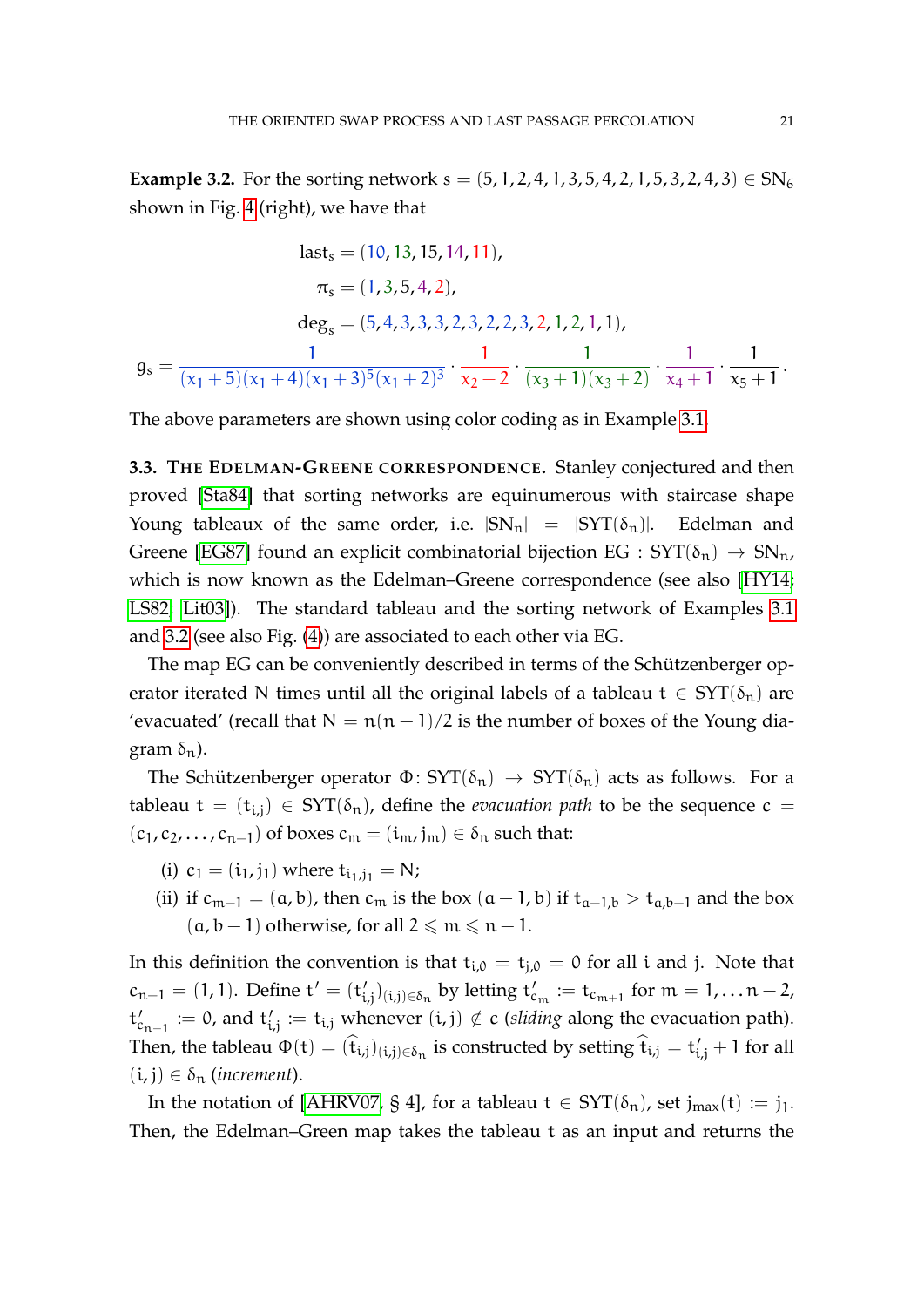<span id="page-21-0"></span>

FIGURE 5. The map  $EG:SYT(\delta_n) \to SN_n$  can be visualized as 'emptying' the tableau t. Here the tableau is the same as in Fig. [4.](#page-18-1) We highlight in blue the evacuation paths (obtained by starting from the maximum entry and repeatedly moving to the box above or to the left that contains the largest entry). At each step we perform an outward sliding along the evacuation path, keeping track of  $j<sub>max</sub>$ (in red). To keep the picture as intuitive as possible, we do not perform the increment  $+1$  (the omission of this step does not change the sequence of  $j_{max}$ 's) and we only indicate the original labels of the tableau t. The associated sorting network is the sequence of indices jmax's read in reverse order: (5, 1, 2, 4, 1, 3, 5, 4, 2, 1, 5, 3, 2, 4, 3).

sorting network

$$
EG(t):=\left(j_{max}\left(\Phi^{N-m}(t)\right)\right)_{1\leqslant m\leqslant N}\,,
$$

where  $\Phi^m$  denotes the m-th iterate of  $\Phi$ . See Fig. [5.](#page-21-0)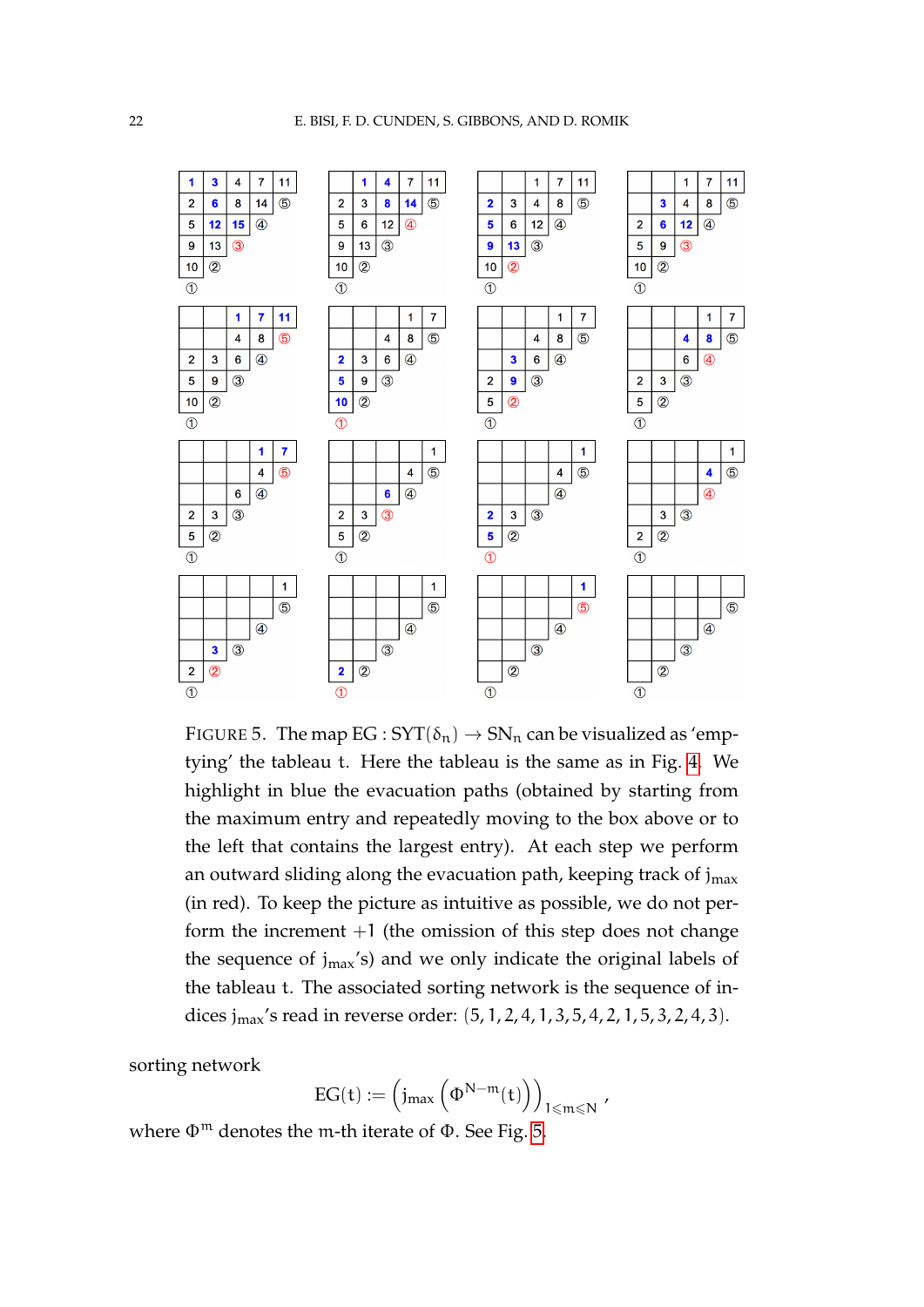The following result is easy to guess from Examples [3.1](#page-18-0) and [3.2.](#page-20-0)

<span id="page-22-1"></span>**Proposition 3.3.** *If*  $t \in SYT_n$  *and*  $s = EG(t) \in SN_n$ , *then* 

<span id="page-22-0"></span>
$$
last_s = cor_t \t and \t \pi_s = \sigma_t. \t (27)
$$

*Proof.* The second relation follows trivially from the first. This first identity is an easy consequence of the definition of the Edelman–Greene correspondence, and specifically of the way the map  $EG:SYT(\delta_n) \to SN_n$  can be visualized as 'emptying' the tableau t (see the discussion above and Fig. [5\)](#page-21-0) by repeatedly applying the Schützenberger operator:

last<sub>s</sub>(k) = max{1 ≤ m ≤ N : j<sub>max</sub>(
$$
\Phi^{N-m}(t)
$$
) = k}  
= N - min{0 ≤ r ≤ N - 1 : j<sub>max</sub>( $\Phi^{r}(t)$ ) = k}  
= N - (N - t<sub>n-k,k</sub>) = t<sub>n-k,k</sub> = cor<sub>t</sub>(k).

**3.4. THE COMBINATORIAL IDENTITY.** Let  $\mathbb{C}_{\mathbf{x}}^{n-1}$ S<sub>n−1</sub> denote the free vector space generated by the elements of  $S_{n-1}$  over the field of rational functions  $\mathbb{C}_{\mathbf{x}}^{\mathbf{n}-1}$  :=  $\mathbb{C}(x_1,...,x_{\mathbf{n}-1})$ . Define the following generating functions as elements of  $\mathbb{C}_{\mathbf{x}}^{n-1} \mathsf{S}_{n-1}$ :

<span id="page-22-3"></span><span id="page-22-2"></span>
$$
F_n(x_1,\ldots,x_{n-1}) := \sum_{t \in \text{SYT}(\delta_n)} f_t(x_1,\ldots,x_{n-1})\sigma_t, \qquad (28)
$$

$$
G_n(x_1,...,x_{n-1}) := \sum_{s \in SN_n} g_s(x_1,...,x_{n-1}) \pi_s.
$$
 (29)

Conjecture [1.3](#page-6-1) is the identity  $F_n(x_1,...,x_{n-1}) = G_n(x_1,...,x_{n-1})$  (an equality of vectors with  $(n - 1)!$  components).

**Remark 3.4.** Note that in general it is *not* true that  $f_t = g_s$  if  $s = EG(t)$ , as Examples [3.1](#page-18-0) and [3.2](#page-20-0) clearly show. Thus, the Edelman–Greene correspondence does not seem to imply the conjecture in an obvious way. However, using [\(27\)](#page-22-0) we see that the correspondence does imply the limiting case

$$
\lim_{x \to \infty} x^N(F_n(x, \dots, x) - G_n(x, \dots, x)) = 0.
$$
 (30)

The above limit is equivalent to the statement

$$
|\{t \in SYT(\delta_n): \sigma_t = \gamma\}| = |\{s \in SN_n: \pi_s = \gamma\}| \qquad \text{for all } \gamma \in S_{n-1},
$$

which is true by Proposition [3.3.](#page-22-1)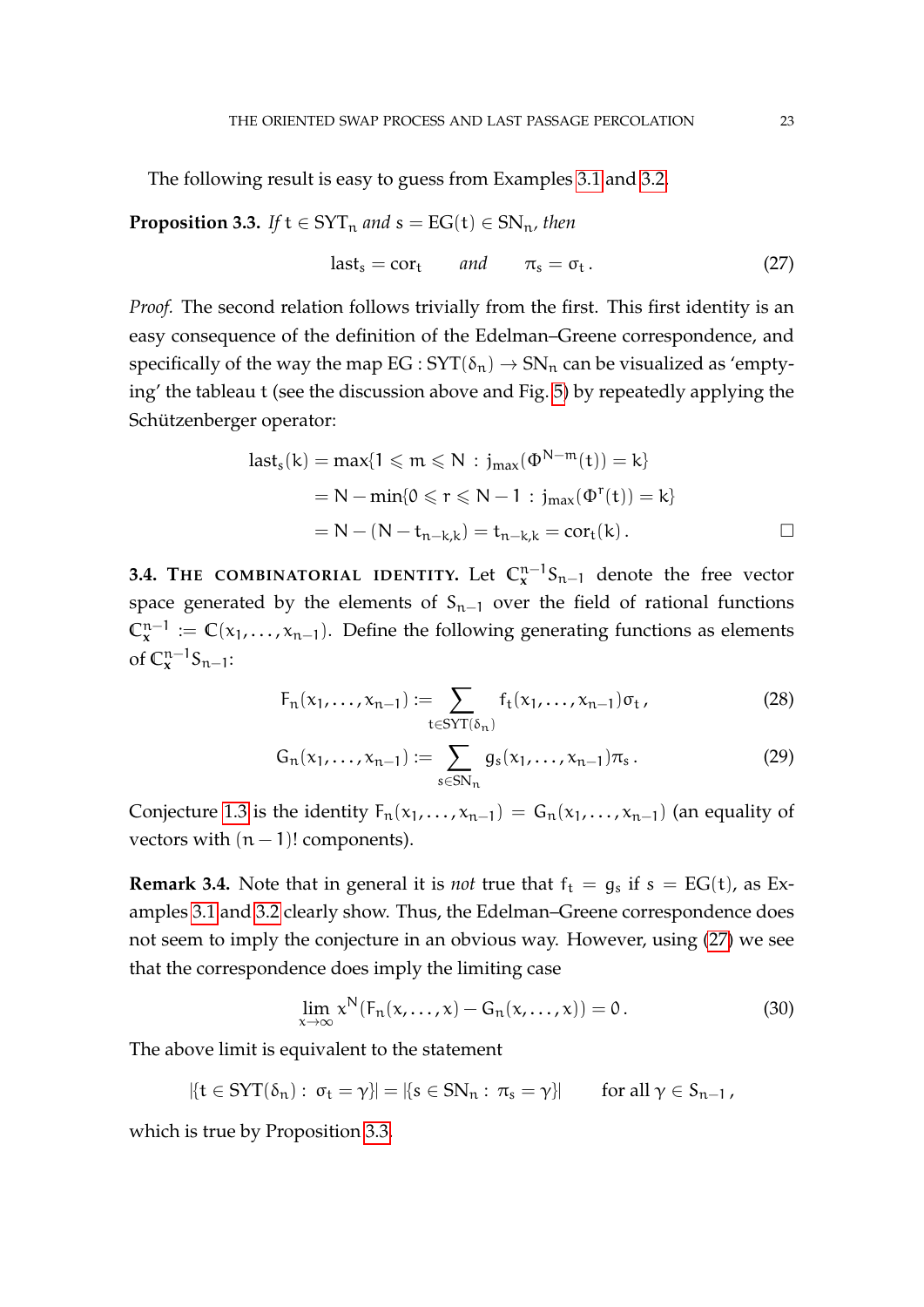**Remark 3.5.** It is natural to wonder if there exists a bijection  $\phi$ :  $SYT(\delta_n) \rightarrow SN_n$ (necessarily different from EG), such that  $f_t = g_{\phi(t)}$  for all  $t \in SYT(\delta_n)$ , thus lead-ing to a proof of Conjecture [1.2.](#page-5-0) However, already for  $n = 4$ , one can verify using Fig. [6](#page-24-0) that the two sets of generating factors  $\{f_t\}_{t\in \text{SYT}(\delta_n)}$  and  $\{g_s\}_{s\in \text{SN}_n}$  are different. Therefore, no bijection between  $SYT(\delta_n)$  and  $SN_n$  has the desired property.

The calculation of  $F_n(x_1,...,x_{n-1})$  and  $G_n(x_1,...,x_{n-1})$  involves a summation over  $|\text{SYT}(\delta_{\mathfrak n})|=|\text{SN}_{\mathfrak n}|=\mathsf{N}!/(1^{{\mathfrak n}-1}\cdot 3^{{\mathfrak n}-2}\cdots (2{\mathfrak n}-3)^1)$  elements (e.g, 768 elements for  $n = 5$  and 292864 elements for  $n = 6$ ). For  $n \le 6$  this calculation is feasible by using symbolic algebra software. We wrote code in Mathematica — downloadable as a companion package [\[BCGR19\]](#page-32-8) to this paper — to perform this calculation and check that the two functions are equal, thus proving Theorem [1.4.](#page-6-3)

**Example 3.6.** For  $n = 4$ , the generating functions can be computed by hand using the tables shown in Fig. [6](#page-24-0) above. For example, the component of the two generating functions associated with the identity permutation id  $= (1, 2, 3)$  is

$$
(F_4(x_1, x_2, x_3))_{id} = (G_4(x_1, x_2, x_3))_{id}
$$
  
= 
$$
\frac{x_1 + 2x_2 + 5}{(x_1 + 1)(x_1 + 2)^2(x_1 + 3)(x_2 + 1)(x_2 + 2)(x_3 + 1)}.
$$

<span id="page-23-0"></span>**3.5. EQUIVALENCE OF COMBINATORIAL AND PROBABILISTIC CONJECTURES.** We now prove the equivalence between Conjectures [1.2](#page-5-0) and [1.3.](#page-6-1) Conjecture [1.2](#page-5-0) can be viewed as claiming the equality  $p_{\mathbf{U}_n} = p_{\mathbf{V}_n}$  of the joint density functions of  $\mathbf{U}_\mathfrak{n}$  and  $\mathbf{V}_\mathfrak{n}.$  We thus aim to derive explicit formulas for  $\mathfrak{p}_{\mathbf{U}_\mathfrak{n}}$  and  $\mathfrak{p}_{\mathbf{V}_\mathfrak{n}}.$ 

DECOMPOSITION OF THE DENSITIES. As discussed in Subsections [3.1](#page-16-0) and [3.2,](#page-18-2) both the randomly growing Young diagram model and the oriented swap process can be interpreted as continuous-time random walks. The idea is then to write the density function of the last swap times  $U_n$  (resp.  $V_n$ ) as a weighted average of the conditional densities conditioned on the path that the process takes to get from the initial state id<sub>n</sub> (resp.  $\varnothing$ ) to the final state rev<sub>n</sub> (resp.  $\delta_n$ ):

$$
p_{\mathbf{U}_{n}}(u_{1},...,u_{n-1}) = \sum_{s \in SN_{n}} \mathbb{P}(S=s) p_{\mathbf{U}_{n}|S=s}(u_{1},...,u_{n-1}),
$$
  
\n
$$
p_{\mathbf{V}_{n}}(v_{1},...,v_{n-1}) = \sum_{t \in STT(\delta_{n})} \mathbb{P}(T=t) p_{\mathbf{V}_{n}|T=t}(v_{1},...,v_{n-1}).
$$
\n(31)

Here, s (resp. t) can be viewed as a realization of a simple random walk S (resp. T) on the Cayley graph of  $S_n$  (resp. on the directed graph  $\mathcal{Y}(\delta_n)$ ). The probabilities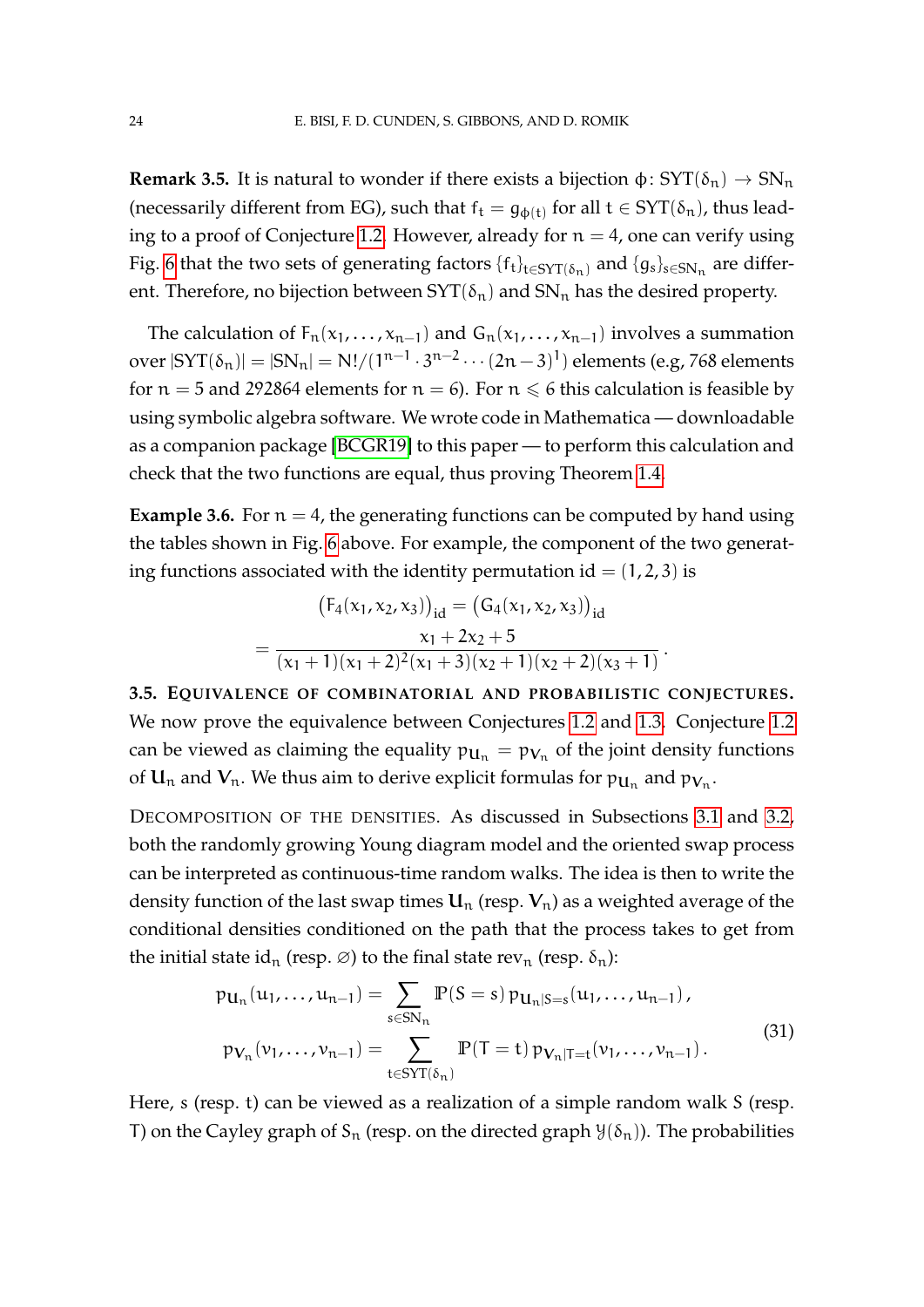<span id="page-24-0"></span>

FIGURE 6. The 16 staircase shape standard Young tableaux and sorting networks of order 4 (ordered so that entries in the same relative positions in the two tables correspond to each others via the Edelman-Greene correspondence). As in Examples 3.1-3.2, the coloring of the parameter entries emphasizes how different entries of deg<sub>t</sub> and deg<sub>s</sub> correspond to different factors in the definition of the generating factors  $f_t$  and  $g_s$ .

 $P(S = s)$  and  $P(T = t)$  are simply given by (23) and (25). We will now deal with the conditional densities.

CONDITIONAL DENSITIES. We will now show that the conditional densities  $p_{\mathbf{U}_n|S=s}(u_1,\ldots,u_{n-1})$  and  $p_{\mathbf{V}_n|T=t}(v_1,\ldots,v_{n-1})$  are completely determined by the vectors  $\overline{\text{last}}_s$  and  $\overline{\text{cor}}_t$  and their corresponding orderings  $\sigma_t$  and  $\pi_s$  in the simple random walks, and the sequences of out-degrees  $\deg_t$  and  $\deg_s$  along the paths (which correspond to the exponential clock rates to leave each vertex in the graph where the random walk is taking place).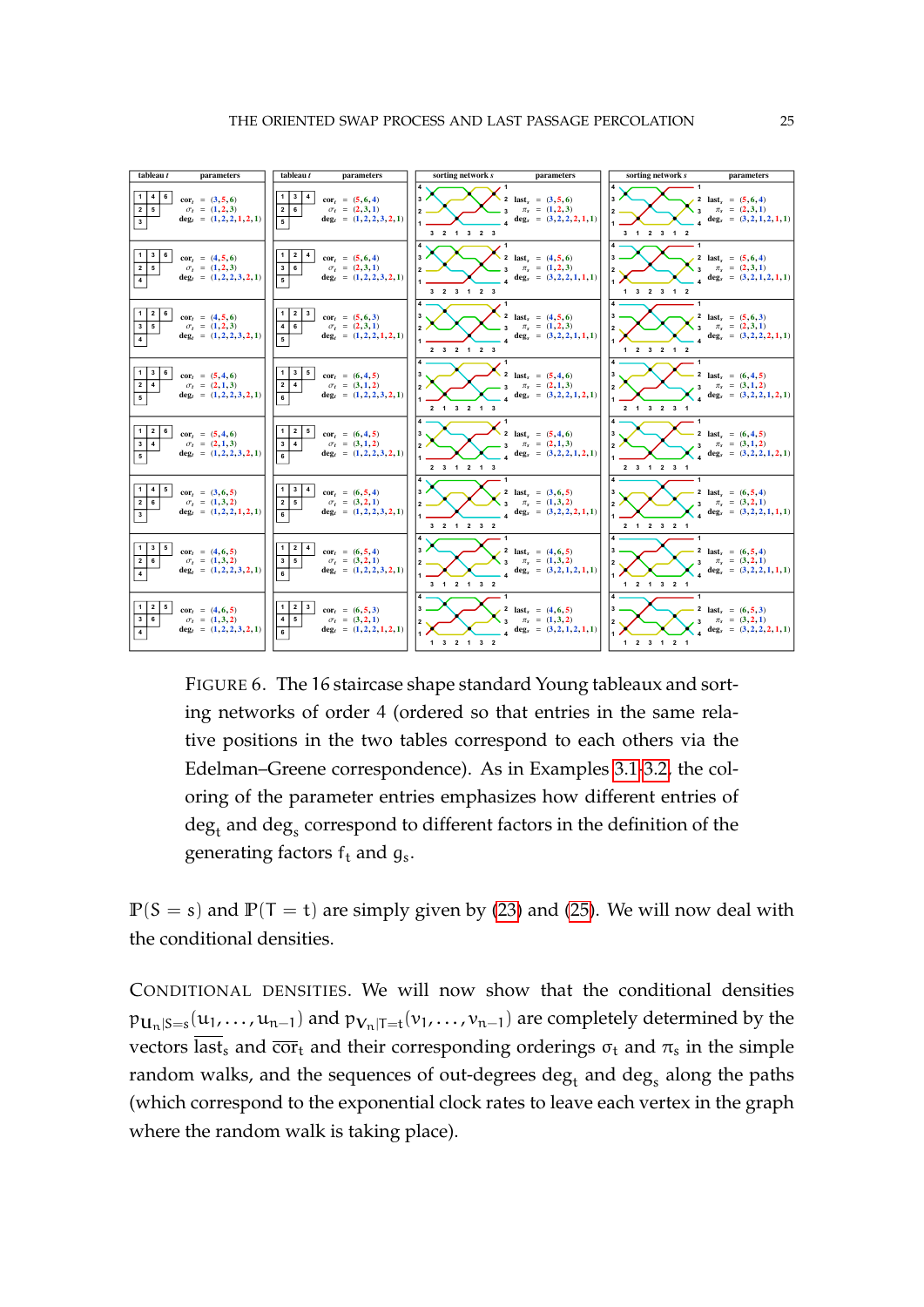In the case of the OSP conditioned on the path  $S = s$ , take a sequence of independent random variables ξ<sub>1</sub>,..., ξ<sub>N</sub>, where ξ<sub>i</sub> has exponential distribution with rate  $\deg_s(j)$ . Once the OSP has reached the state  $\tau_{s_k}\cdots\tau_{s_2}\tau_{s_1}$ , there are  $\deg_s(j)$ Poisson clocks running in parallel, so, by standard properties of Poisson clocks (see [\[Rom15,](#page-34-0) Ex. 4.1, p. 264]) the time until a swap occurs is distributed as  $\xi_i$  and is independent of the choice of the swap actually occurring. Let then  $\eta_t$  be defined as

$$
\eta_t:=\begin{cases} id_n &\text{if }0\leqslant t<\xi_1,\\ \tau_{s_1} &\text{if } \xi_1\leqslant t<\xi_1+\xi_2,\\ \tau_{s_2}\tau_{s_1} &\text{if } \xi_1+\xi_2\leqslant t<\xi_1+\xi_2+\xi_3,\\ \vdots &\vdots\\ \tau_{s_{N-1}}\cdots\tau_{s_2}\tau_{s_1} &\text{if } \xi_1+\xi_2+\cdots+\xi_{N-1}\leqslant t<\xi_1+\xi_2+\cdots+\xi_N,\\ \tau_{s_N}\tau_{s_{N-1}}\cdots\tau_{s_2}\tau_{s_1} &\text{if } \xi_1+\xi_2+\cdots+\xi_N\leqslant t. \end{cases}
$$

Thanks to the remarks above, this construction gives the correct distribution for the process  $\left(\eta_{\,rm t}\right)_{\rm t\geqslant0}$  as an oriented swap process on  ${\mathfrak n}$  particles.

Next, observe that the conditional density  $p_{\mathbf{U}_n|S=s}(u_1,\ldots,u_{n-1})$  is nonzero on one and only one of the  $(n - 1)!$  Weyl chambers

<span id="page-25-0"></span>
$$
W_\gamma:=\left\{ \mathbf{u}=(u_1,\ldots,u_{n-1})\in\mathbb{R}^{n-1}_{\geqslant 0}\colon u_{\gamma^{-1}(1)}\leqslant u_{\gamma^{-1}(2)}\leqslant\cdots\leqslant u_{\gamma^{-1}(n-1)}\right\}\quad \ (32)
$$

associated to each of the different possible orderings  $\gamma \in S_{n-1}$  of the variables  $u_1, \ldots, u_{n-1}$ . For a path  $s \in SN_n$ , the permutation  $\pi_s \in S_{n-1}$  encodes the information about the relative order of the variables  $U_n(1)$ ,  $U_n(2)$ , ...,  $U_n(n-1)$ , hence the conditional density will be nonzero precisely on the chamber  $W_{\pi_s}.$ 

The last piece of information needed to compute the conditional density is the vector of integers last, that encodes, for each  $k$ , the point along the path wherein the last swap between positions k and  $k+1$  occurred. Denote by  $\overline{u}_n$  the increasing rearrangement of  $U_n$ , so that  $\overline{U}_n(1) \leq \overline{U}_n(2) \leq \ldots \leq \overline{U}_n(n-1)$  are the order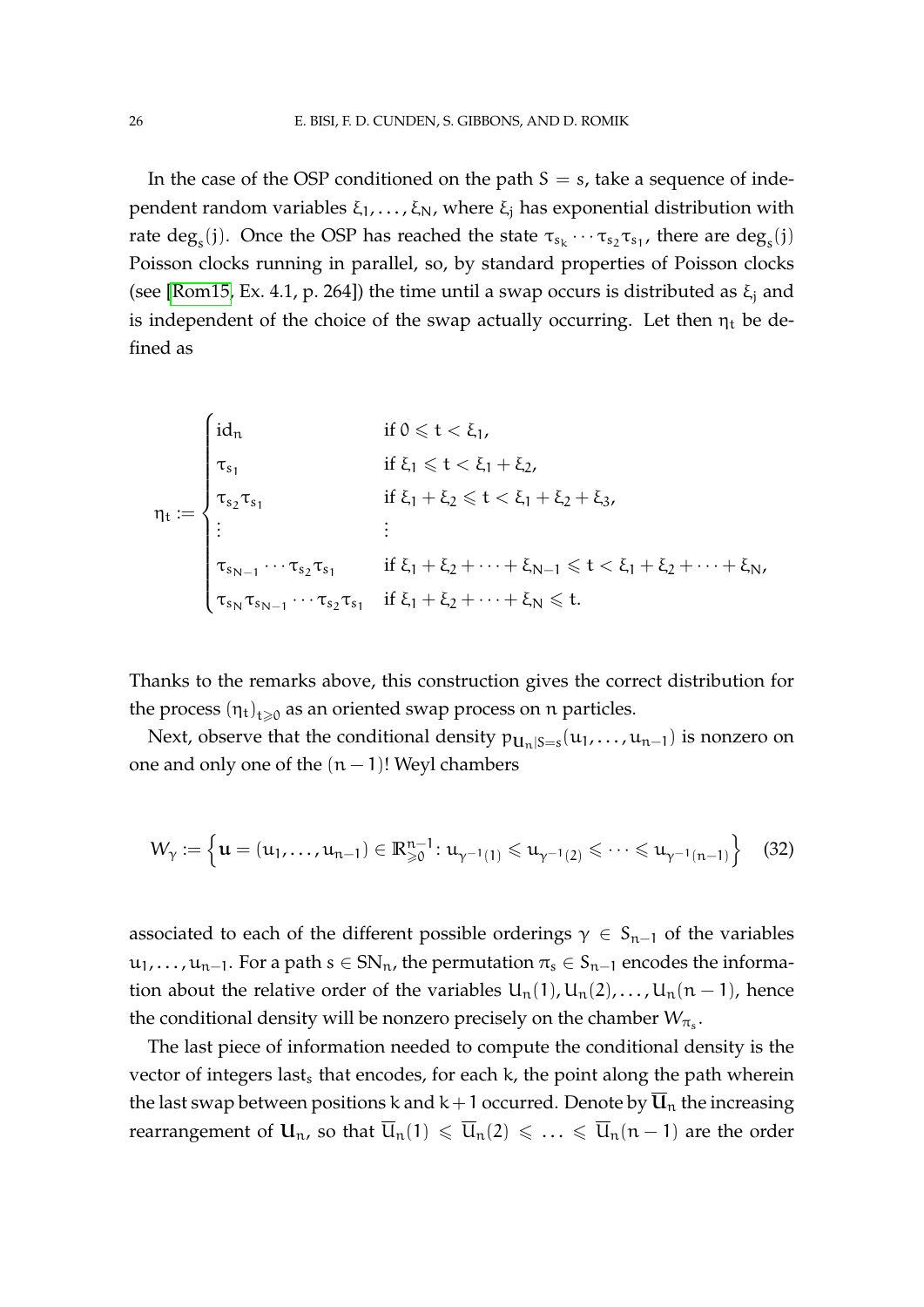statistics of  $\mathbf{U}_n$ . Conditioned on S = s, we have that  $\overline{\mathrm{U}}_{n}(\mathrm{k}) = \mathrm{U}_{n}(\pi_{\mathrm{s}}^{-1}(\mathrm{k}))$  and

$$
U_{n}(1) = \xi_{1} + \dots + \xi_{\overline{\text{last}}_{s}(1)},
$$
  
\n
$$
\overline{U}_{n}(2) - \overline{U}_{n}(1) = \xi_{\overline{\text{last}}_{s}(1)+1} + \dots + \xi_{\overline{\text{last}}_{s}(2)},
$$
  
\n
$$
\vdots
$$
  
\n
$$
\overline{U}_{n}(k) - \overline{U}_{n}(k-1) = \xi_{\overline{\text{last}}_{s}(k-1)+1} + \dots + \xi_{\overline{\text{last}}_{s}(k)},
$$
  
\n
$$
\vdots
$$
  
\n
$$
\overline{U}_{n}(n-1) - \overline{U}_{n}(n-2) = \xi_{\overline{\text{last}}_{s}(n-2)+1} + \dots + \xi_{\overline{\text{last}}_{s}(n-1)}.
$$

In particular, conditioned on the event S = s, the variables  $\overline{u}_n(k) - \overline{u}_n(k-1)$ ,  $k = 1, \ldots, n - 1$ , are independent and have density

$$
p_{\overline{U}_n(k)-\overline{U}_n(k-1)|S=s}(x)=\left(\begin{matrix}\frac{\overline{\text{last}}_s(k)}{\text{\texttt{*}}} \\ \text{\texttt{*}} \\ j=\overline{\text{last}}_s(k-1)+1 \end{matrix}\text{E}_{deg_s(j)}\right)(x)\,,
$$

where the notation <sup>m</sup>  $*$  f<sub>j</sub> is a shorthand for the convolution f<sub>1</sub> ∗ . . . ∗ f<sub>m</sub> of onedimensional densities and  $E_{\rho}(x) = \rho e^{-\rho x} \mathbb{1}_{[0,\infty)}(x)$  is the exponential density with parameter  $\rho > 0$ . We conclude that the density of  $\mathbf{U}_n$  conditioned on  $S = s$  is

<span id="page-26-0"></span>
$$
p_{\mathbf{U}_{n}|S=s}(\mathbf{u}) = \mathbb{1}_{W_{\pi_{s}}}(\mathbf{u}) \prod_{k=1}^{n-1} \left( \mathbf{I}_{j=\overline{\text{last}}_{s}(k-1)+1}^{\overline{\text{last}}_{s}(k)} E_{\text{deg}_{s}(j)} \right) \left( u_{\pi_{s}^{-1}(k)} - u_{\pi_{s}^{-1}(k-1)} \right), \quad (33)
$$

with the convention that  $u_0 := 0$  and, for any  $\gamma \in S_{n-1}$ ,  $\gamma(0) := 0$ .

An analogous construction holds for the continuous-time random walk on  $\mathcal{Y}(\delta_n)$ . *Mutatis mutandis*, we thus obtain that

<span id="page-26-1"></span>
$$
p_{\mathbf{V}_n|T=t}(\nu) = \mathbb{1}_{W_{\sigma_t}}(\nu) \prod_{k=1}^{n-1} \left( \mathcal{F}_{j=\overline{cor}_t(k-1)+1}^{\overline{cor}_t(k)} E_{deg_t(j)} \right) \left( \nu_{\sigma_t^{-1}(k)} - \nu_{\sigma_t^{-1}(k-1)} \right), \quad (34)
$$

with the convention that  $v_0 := 0$ .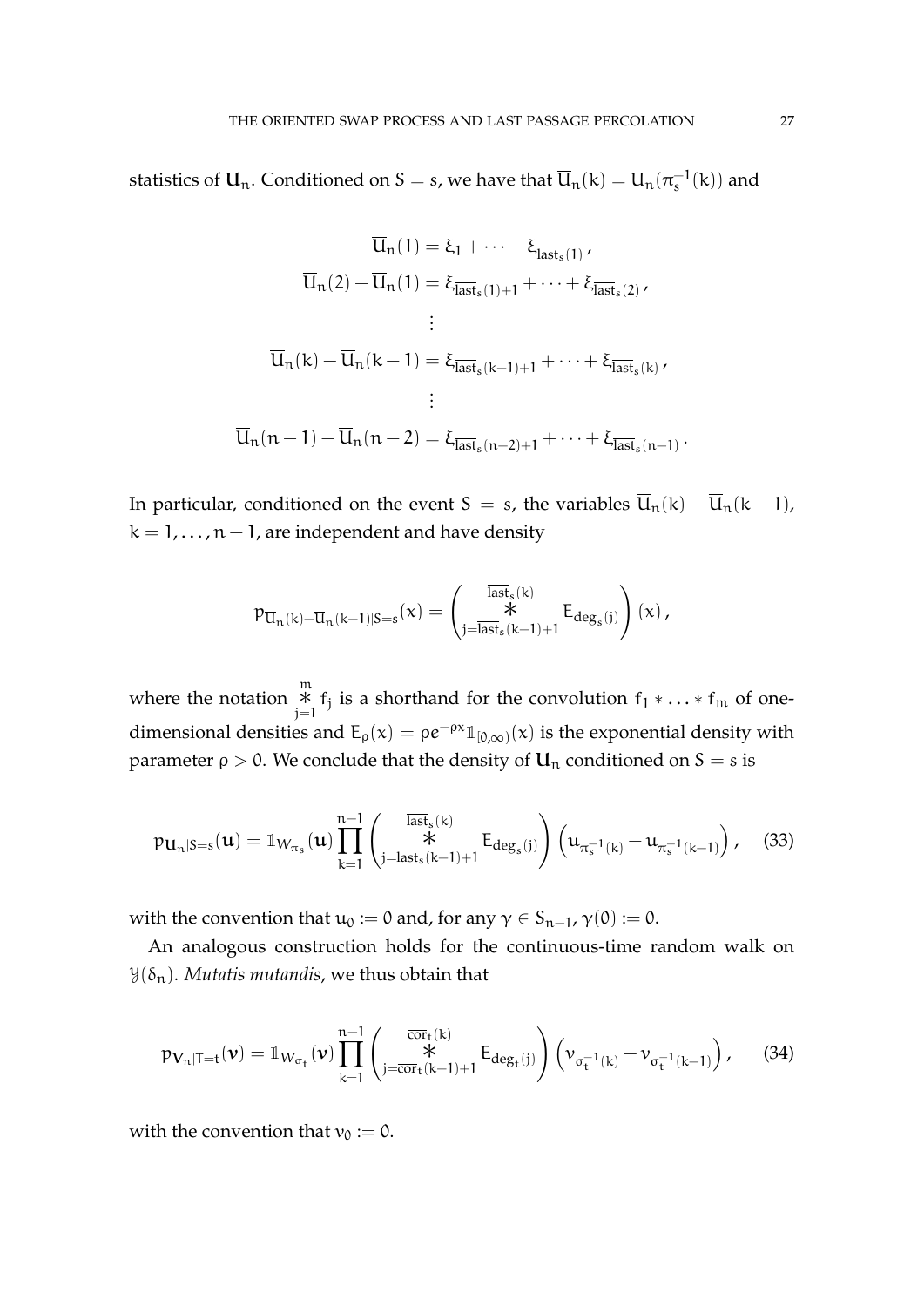PROBABILITY DENSITIES OF  $U_n$  AND  $V_n$ . Putting together [\(25\)](#page-19-0) with [\(33\)](#page-26-0) and [\(23\)](#page-17-2) with [\(34\)](#page-26-1), the formulas for the density functions of  $U_n$  and of  $V_n$  take the form

$$
\begin{aligned} p_{\boldsymbol{U}_n}(\boldsymbol{u})&=\sum_{s\in SN_n}\frac{\mathbb{I}_{W_{\pi_s}}(\boldsymbol{u})}{\displaystyle\prod_{j=0}^{N-1}deg_s(j)}\prod_{k=1}^{n-1}\left(\frac{\displaystyle\prod_{j=\overline{last}_s(k)}^{ \overline{last}_s(k)}}{\displaystyle\prod_{j=0}^{k-1}deg_s(j)}\right)\left(u_{\pi^{-1}_s(k)}-u_{\pi^{-1}_s(k-1)}\right),\\ p_{\boldsymbol{V}_n}(\boldsymbol{\nu})&=\sum_{t\in SYT(\delta_n)}\frac{\mathbb{I}_{W_{\sigma_t}}(\boldsymbol{\nu})}{\displaystyle\prod_{j=0}^{N-1}deg_t(j)}\prod_{k=1}^{n-1}\left(\frac{\overline{c}\sigma_{t_k}(k)}{\displaystyle\prod_{j=\overline{c}\sigma_{t_k}(k-1)+1}E_{deg_t(j)}}\right)\left(\nu_{\sigma^{-1}_t(k)}-\nu_{\sigma^{-1}_t(k-1)}\right). \end{aligned}
$$

Notice that the indicator functions of the Weyl chambers may be dropped, due to the support  $[0, \infty)$  of the exponential densities; however, we keep them in the formulas for later convenience.

**Example 3.7.** For  $n = 4$ , using the parameters last<sub>s</sub>,  $\pi_s$  and deg<sub>s</sub> from Fig. [6,](#page-24-0) we can deduce explicit formulas for  $\mathfrak{p}_{\mathbf{U}_4}(\mathfrak{u}_1,\mathfrak{u}_2,\mathfrak{u}_3)$  in every Weyl chamber. Using the same colors as in Fig. [6,](#page-24-0) we have, e.g., that

$$
p_{\mathbf{U}_4}(u_1, u_2, u_3) = [E_3 * E_2 * E_2(u_1)] [E_2 * E_1(u_2 - u_1)] [E_1(u_3 - u_2)]
$$
  
+ 2 [E\_3 \* E\_2 \* E\_2 \* E\_1(u\_1)] [E\_1(u\_2 - u\_1)] [E\_1(u\_3 - u\_2)]

if  $u_1 \leq u_2 \leq u_3$ , whereas

$$
p_{\mathbf{U}_4}(u_1, u_2, u_3) = 2 [E_3 * E_2 * E_2 * E_1(u_2)] [E_2(u_1 - u_2)] [E_1(u_3 - u_1)]
$$

if  $u_2 \leq u_1 \leq u_3$ . Considering all these 3! expressions, and evaluating the convolutions of exponential densities, one obtains that

$$
p_{u_{4}}(u_{1}, u_{2}, u_{3})
$$
\n
$$
= \begin{cases}\ne^{-(u_{1}+u_{2}+u_{3})}[e^{u_{1}+u_{2}}-(u_{1}-1)e^{u_{1}}-(u_{1}+1)e^{u_{2}}-1] & \text{if } u_{1} \leq u_{2} \leq u_{3}, \\
e^{-(u_{1}+u_{2}+u_{3})}[e^{u_{2}}-2u_{2}e^{u_{2}}-1] & \text{if } u_{2} \leq u_{1} \leq u_{3}, \\
e^{-(u_{1}+u_{2}+u_{3})}[e^{u_{1}+u_{3}}-(u_{1}-1)e^{u_{1}}-(u_{1}+1)e^{u_{3}}-1] & \text{if } u_{1} \leq u_{3} \leq u_{2}, \\
e^{-(u_{1}+u_{2}+u_{3})}[e^{u_{2}}-2u_{2}e^{u_{2}}-1] & \text{if } u_{2} \leq u_{3} \leq u_{1}, \\
e^{-(u_{1}+u_{2}+u_{3})}[e^{u_{1}+u_{3}}-(u_{3}-1)e^{u_{3}}-(u_{3}+1)e^{u_{1}}-1] & \text{if } u_{3} \leq u_{1} \leq u_{2}, \\
e^{-(u_{1}+u_{2}+u_{3})}[e^{u_{2}+u_{3}}-(u_{3}-1)e^{u_{3}}-(u_{3}+1)e^{u_{2}}-1] & \text{if } u_{3} \leq u_{2} \leq u_{1}.\n\end{cases}
$$

Similarly, one can compute  $\mathfrak{p}_{\mathsf{V}_4}$ , using the data cor<sub>t</sub>,  $\sigma_{\mathsf{t}}$  and  $\deg_{\mathsf{t}}$  (or, alternatively, using the recursion [\(5\)](#page-5-1)) and check that  $p_{U_4} = p_{V_4}$ .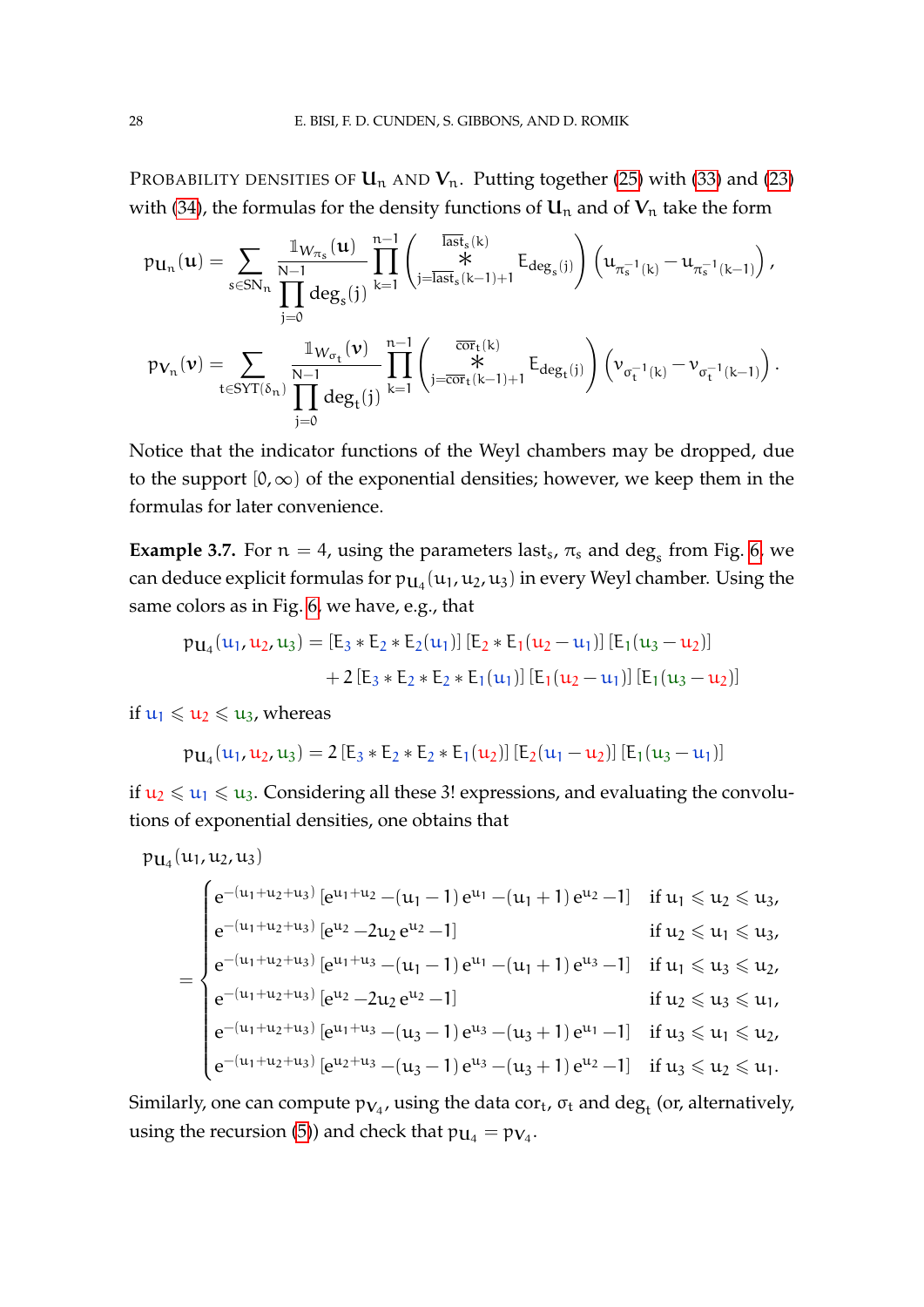FOURIER TRANSFORMS AND WEYL CHAMBERS. The conjectural equality  $p_{\mathbf{U}_n} =$  $\mathfrak{p}_{\mathsf{V}_n}$  of the joint density functions of  $\mathsf{U}_n$  and  $\mathsf{V}_n$  is equivalent to the equality  $\widehat{p_{\mathbf{u}_n}} = \widehat{p_{\mathbf{v}_n}}$  of their corresponding Fourier transforms. In turn, the latter can be manipulated and recast as the combinatorial identity [\(8\)](#page-6-2) of Conjecture [1.3.](#page-6-1) We now outline the calculations.

Recalling the notation  $W_{\gamma}$  for the Weyl chamber associated to a permutation  $\gamma \in S_{n-1}$ , as in [\(32\)](#page-25-0), we observe that the identity  $\mathfrak{p}_{\mathbf{u}_n} = \mathfrak{p}_{\mathbf{V}_n}$  is equivalent to the  $(n - 1)!$  equalities

<span id="page-28-0"></span>
$$
\mathfrak{p}_{\mathbf{u}_n}(z)\mathbb{1}_{W_\gamma}(z) = \mathfrak{p}_{\mathbf{V}_n}(z)\mathbb{1}_{W_\gamma}(z), \qquad \gamma \in S_{n-1}.
$$
 (35)

Introduce the change of variables

$$
\Gamma_{\gamma}: \mathbb{R}^{n-1}_{\geq 0} \to W_{\gamma}, \qquad z \mapsto \zeta = \Gamma_{\gamma}(z) \tag{36}
$$

defined by setting

$$
\zeta_k = z_1 + \cdots + z_{\gamma(k)} \qquad \text{for } 1 \leqslant k \leqslant n-1\,.
$$

Notice that for all permutations  $\gamma \in S_n$ ,  $\Gamma_{\gamma}$  is a bijection with inverse

$$
\Gamma_{\gamma}^{-1}: W_{\gamma} \to \mathbb{R}_{\geqslant 0}^{n-1}, \qquad \zeta \mapsto z = \Gamma_{\gamma}^{-1}(\zeta) \tag{37}
$$

given by

$$
z_1=\zeta_{\gamma^{-1}(1)}\qquad\text{and}\qquad z_k=\zeta_{\gamma^{-1}(k)}-\zeta_{\gamma^{-1}(k-1)}\qquad\text{for $2\leqslant k\leqslant n-1$}\,.
$$

Therefore, [\(35\)](#page-28-0) are equivalent to the  $(n - 1)!$  equalities

<span id="page-28-1"></span>
$$
q_{\mathbf{U}_n}^{\gamma}(z) = q_{\mathbf{V}_n}^{\gamma}(z), \qquad \gamma \in S_{n-1}, \qquad (38)
$$

where

$$
\begin{aligned} q_{\mathbf{U}_n}^\gamma(z) &:= p_{\mathbf{U}_n}(\Gamma_\gamma(z)) \mathbb{1}_{\mathbb{R}^{n-1}_\geq 0}(z)\,, \\ q_{\mathbf{V}_n}^\gamma(z) &:= p_{\mathbf{V}_n}(\Gamma_\gamma(z)) \mathbb{1}_{\mathbb{R}^{n-1}_\geq 0}(z)\,. \end{aligned}
$$

Now, the identities [\(38\)](#page-28-1) are equivalent to the equalities of the corresponding Fourier transforms. Using the explicit expression for the density of  $\mathbf{U}_{\text{n}}$ , the Fourier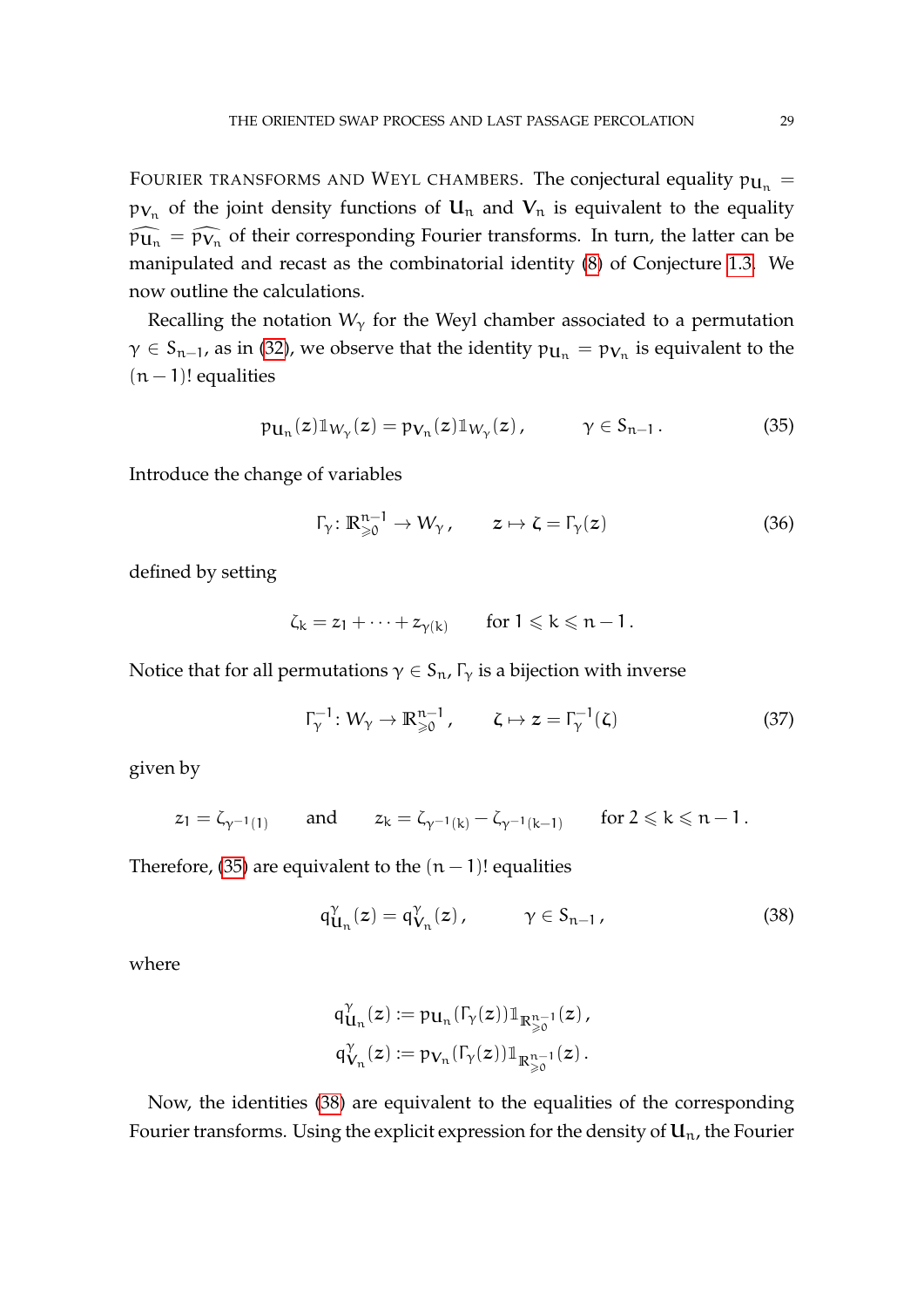transform of  $q_1^{\gamma}$  $\mathbf{u}_{\mathbf{n}}$  can be written as

$$
\widehat{\mathfrak{q}}_{\mathbf{u}_{n}}^{\gamma}(x_{1},...,x_{n-1}) = \int_{\mathbb{R}^{n-1}} \mathfrak{q}_{\mathbf{u}_{n}}^{\gamma}(z_{1},...,z_{n-1}) \prod_{k=1}^{n-1} e^{-ix_{k}z_{k}} \, dz_{k}
$$
\n
$$
= \int_{\mathbb{R}^{n-1}} p_{\mathbf{u}_{n}}(\Gamma_{\gamma}(z)) \mathbb{1}_{\mathbb{R}^{n-1}_{\geq 0}}(z) \prod_{k=1}^{n-1} e^{-ix_{k}z_{k}} \, dz_{k}
$$
\n
$$
= \sum_{s \in SN_{n}} \int_{\mathbb{R}^{n-1}} \prod_{k=1}^{n-1} \left( \frac{\overline{\text{last}}_{s}(k)}{\sum_{j=\text{last}}^{i}(\overline{\text{last}}_{s}(k-1)+1} E_{\text{deg}_{s}(j)}) \right) \left( \Gamma_{\pi_{s}}^{-1}(\Gamma_{\gamma}(z)) \right)
$$
\n
$$
\times \frac{\mathbb{1}_{W_{\pi_{s}}}(\Gamma_{\gamma}(z))}{\prod_{j=0}^{N-1} \text{deg}_{s}(j)} \mathbb{1}_{\mathbb{R}^{n-1}_{\geq 0}}(z) \prod_{k=1}^{n-1} e^{-ix_{k}z_{k}} \, dz_{k}.
$$

Observe now that, when  $\boldsymbol{z} \in \mathbb{R}_{\geqslant 0}^{n-1}$  ,

$$
\Gamma_\gamma(z)\in W_{\pi_s}\quad\Longleftrightarrow\quad \pi_s=\gamma\,.
$$

Applying the convolution theorem and the fact that the Fourier transform of the exponential density is

$$
\widehat{E_{\rho}}(x) := \int_{\mathbb{R}} E_{\rho}(u) e^{-ixu} du = \frac{\rho}{\rho + ix},
$$

we then continue the above computation:

$$
\begin{aligned} \widehat{\mathfrak{q}}_{\mathsf{U}_{n}}^{\gamma}(x_{1},\ldots,x_{n-1})&=\sum_{s\in SN_{n}}\frac{\mathbb{1}_{\{\pi_{s}=\gamma\}}}{\displaystyle\prod_{j=0}^{N-1}deg_{s}(j)}\prod_{k=1}^{n-1}\int_{\mathbb{R}}\Big(\frac{\overline{\mathrm{last}}_{s}(k)}{\sum\limits_{j=\mathrm{last}_{s}(k-1)+1}g_{\mathrm{deg}_{s}(j)}}\Big)(z_{k})\,e^{-ix_{k}z_{k}}\,dz_{k}\\&=\sum_{s\in SN_{n}}\frac{\mathbb{1}_{\{\pi_{s}=\gamma\}}}{\displaystyle\prod_{j=0}^{N-1}deg_{s}(j)}\prod_{k=1}^{n-1}\prod_{j=\mathrm{last}_{s}(k-1)+1}^{\mathrm{last}_{s}(k)}\int_{\mathbb{R}}E_{deg_{s}(j)}\,(z_{k})\,e^{-ix_{k}z_{k}}\,dz_{k}\\&=\sum_{s\in SN_{n}}\frac{\mathbb{1}_{\{\pi_{s}=\gamma\}}\prod_{k=1}^{n-1}\prod_{j=\mathrm{last}_{s}(k-1)+1}^{\mathrm{last}_{s}(k)}\frac{1}{deg_{s}(j)+ix_{k}}\,.\end{aligned}
$$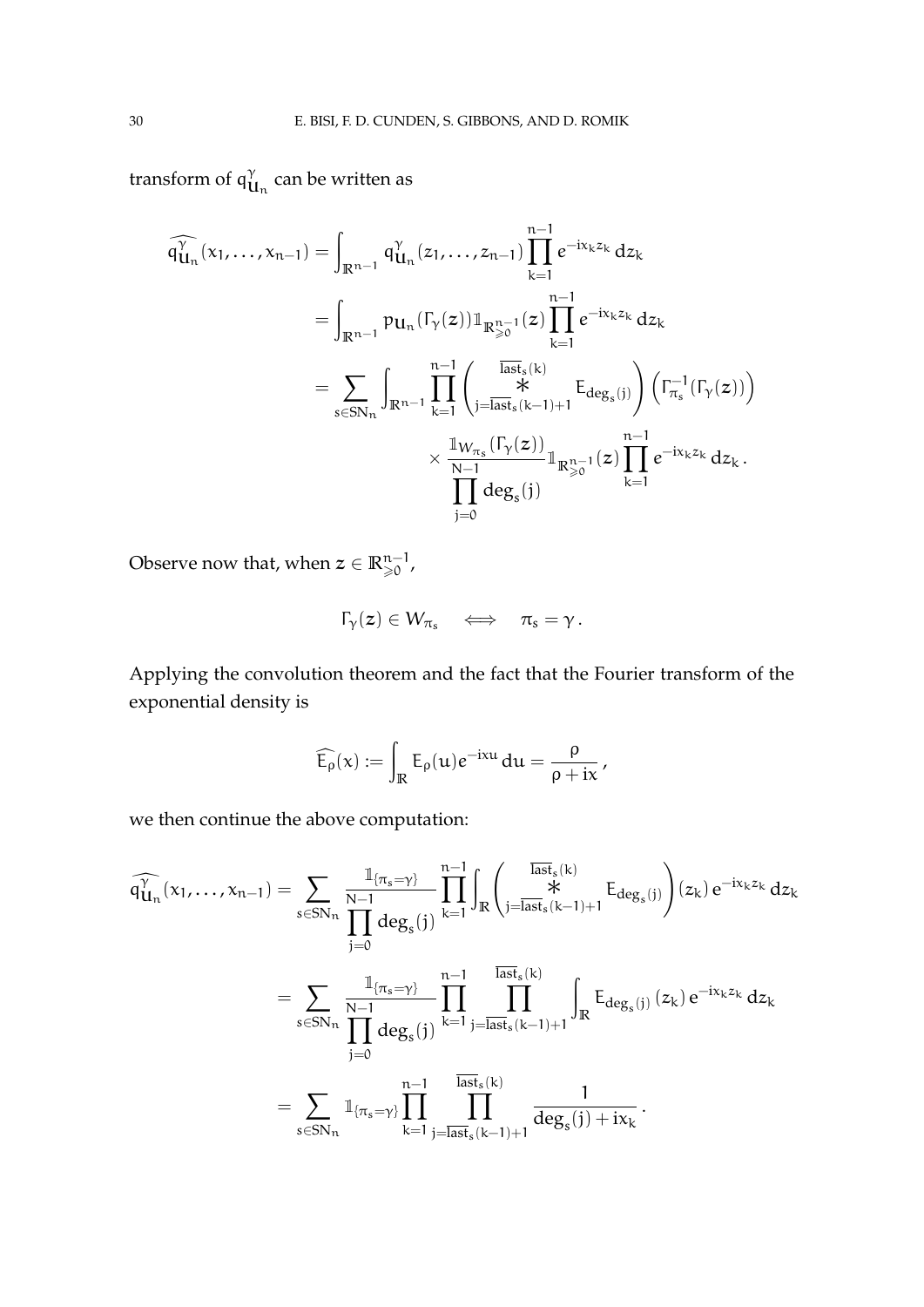Similarly, the expression for the density of  $V_n$  yields

$$
\widehat{\mathfrak{q}_{V_n}^{\gamma}}(x_1, \ldots, x_{n-1}) = \int \mathfrak{q}_{V_n}^{\gamma}(z_1, \ldots, z_{n-1}) \prod_{k=1}^{n-1} e^{-ix_k z_k} \, dz_k
$$
\n
$$
= \sum_{t \in SYT(\delta_n)} \mathbb{1}_{\{\sigma_t = \gamma\}} \prod_{k=1}^{n-1} \prod_{j = \overline{cor}_t(k-1)+1}^{\overline{cor}_t(k)} \frac{1}{\deg_t(j) + ix_k}.
$$

Replacing each  $x_k$  with  $-ix_k$  in the expressions for  $\widehat{\mathfrak{qU}}_n$  and  $\widehat{\mathfrak{qV}}_n$ , we recognize the generating factors  $g_s$  and  $f_t$  from [\(26\)](#page-19-1) and [\(24\)](#page-17-1), respectively. We thus conclude that the equality  $\mathfrak{p}_{\mathbf{U}_\mathfrak{n}}=\mathfrak{p}_{\mathbf{V}_\mathfrak{n}}$  is equivalent to the  $(\mathfrak{n}-1)!$  identities

$$
\sum_{s\in SN_n} \mathbb{1}_{\{\pi_s=\gamma\}}\ g_s(x_1,\ldots,x_{n-1})=\sum_{t\in SYT(\delta_n)} \mathbb{1}_{\{\sigma_t=\gamma\}}\ f_t(x_1,\ldots,x_{n-1})\,,\qquad \gamma\in S_{n-1}\,.
$$

These can be written more compactly as the equality of the generating functions  $F_n$  and  $G_n$  defined in [\(28\)](#page-22-2)-[\(29\)](#page-22-3), that is, the relation [\(8\)](#page-6-2).

**Acknowledgments.** Elia Bisi was supported by ERC Grant *IntRanSt* - 669306. Fabio Deelan Cunden was supported by ERC Grant *IntRanSt* - 669306 and GNFM-INdAM. Shane Gibbons was supported by the 2019 Undergraduate Summer Research programme of the School of Mathematics and Statistics, University College Dublin. Dan Romik was supported by the National Science Foundation grant No. DMS-1800725.

### <span id="page-30-0"></span>**APPENDIX A. THE RSK AND BURGE CORRESPONDENCES**

In this appendix we translate the results of [\[Kra06\]](#page-34-4) into Theorem [2.4.](#page-11-0)

We identify a Young diagram  $\lambda$  with the sequence  $(m_i, n_i)_{i=1}^{k-1}$  $\sum_{i=1}^{K-1}$  of its border boxes, ordered so that  $m_i \ge m_{i-1}$  and  $n_i \le n_{i-1}$  for all  $2 \le i \le k-1$ . Such a sequence forms a directed 'line-to-line' path, i.e. a directed path starting on the line  $\{(i, j) \in \mathbb{N}^2 \colon i = 1\}$  and ending on the line  $\{(i, j) \in \mathbb{N}^2 \colon j = 1\}$ . In other words, we have that  $m_1 = 1$ ,  $n_{k-1} = 1$ , and each increment  $w_i := (m_i, n_i) - (m_{i-1}, n_{i-1})$  is either D := (0,−1) or R := (1,0) for all 2  $\leqslant$  i  $\leqslant$  k − 1<sup>[†](#page-30-1)</sup>. Setting also by convention  $w_1 := R$  and  $w_k := D$ , one can identify  $\lambda$  with a 'D-R-sequence'  $w = w_1 \dots w_k$ 

<span id="page-30-1"></span><sup>†</sup>Letters D and R refer to *down* and *right* steps of the directed path, respectively, if one uses the French notation for Young diagrams as in [\[Kra06\]](#page-34-4). In the English translation, which we have used throughout this paper, D and R correspond to left and down steps, respectively.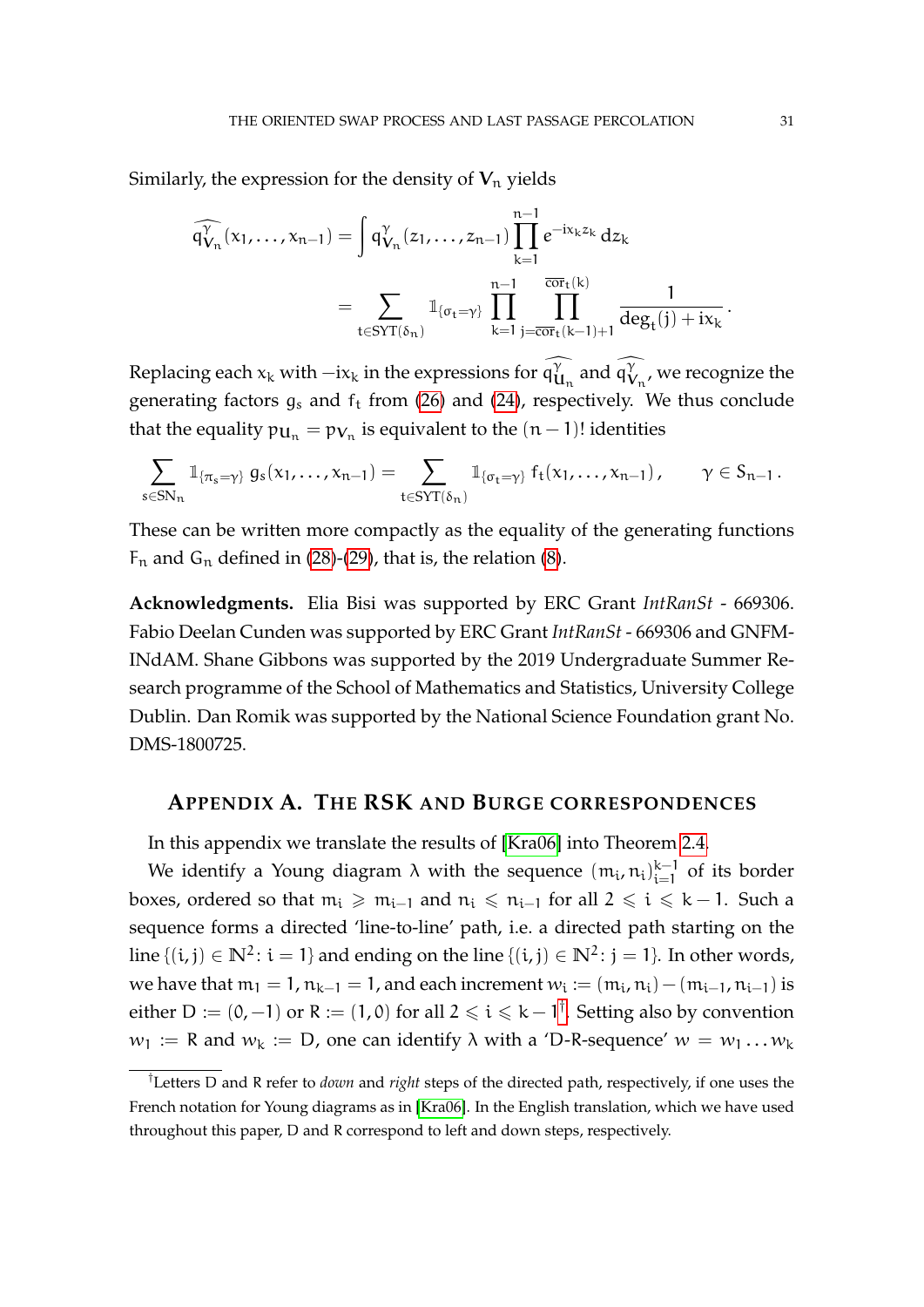starting at R and ending at D. For instance, the shape of the tableaux in Fig. [3](#page-14-0) is encoded as the sequence RDRRRDDRD.

Given a partition  $\lambda$  associated with a D-R sequence  $w = w_1 \dots w_k$  [\[Kra06,](#page-34-4) Theorem 7] describes the RSK map as a bijection between Young tableaux x of shape  $\lambda$  with non-negative integers entries and sequences  $(\varnothing=\mu^0,\mu^1,\ldots,\mu^k=\varnothing)$  of partitions such that  $\mu^i/\mu^{i-1}$  is a horizontal strip if  $w_i =$  R and  $\mu^{i-1}/\mu^i$  is a horizontal strip if  $w_i = D$ . One can easily verify that, for  $1 \leq i \leq k - 1$ , the partition  $\mu^i$  is of length  $p_i := min(m_i, n_i)$  at most. We can then form a new Young tableau  $r = \{r_{i,j} \colon (i,j) \in \lambda\}$  by setting the diagonal of  $r$  that contains the border box  $(m_i, n_i)$ to be

$$
(r_{m_i,n_i},r_{m_i-1,n_i-1},\ldots,r_{m_i-p_i+1,n_i-p_i+1}):=\mu^i\qquad\quad\text{for }1\leqslant i\leqslant k-1.
$$

It is then easy to check that the conditions on  $\mu^{\rm i}/\mu^{\rm i-1}$  and  $\mu^{\rm i-1}/\mu^{\rm i}$  are equivalent to the fact that r is an interlacing tableau in the sense of [\(14\)](#page-9-1). Therefore, the sequence  $(\varnothing = \mu^0, \mu^1, \ldots, \mu^k = \varnothing)$  can be rearranged into an interlacing tableau of shape  $\lambda$ with non-negative integer entries, thus yielding the RSK correspondence of Theo-rem [2.4.](#page-11-0) The fact that [\(16\)](#page-12-0) holds follows then from [\[Kra06,](#page-34-4) Theorem 8- $(G<sup>1</sup>1)$ ].

The statement about the Burge correspondence in Theorem [2.4,](#page-11-0) which is called *dual RSK'* (to be read: dual RSK prime) in [\[Kra06\]](#page-34-4), can be recovered in a similar way from the results of that paper. Given a partition  $\lambda$  associated with a D-R sequence  $w = w_1 \dots w_k$ , [\[Kra06,](#page-34-4) Theorem 11] presents the Burge correspondence as a bijection between Young tableaux  $x$  of shape  $\lambda$  with non-negative integer entries and sequences  $(\varnothing = \mathsf{v}^0, \mathsf{v}^1, \dots, \mathsf{v}^k = \varnothing)$  of partitions such that  $\mathsf{v}^{\mathsf{i}}/\mathsf{v}^{\mathsf{i}-1}$  is a vertical strip if  $w_i = R$  and  $v^{i-1}/v^i$  is a *vertical* strip if  $w_i = D$ . This time, we define the Young tableau  $b = \{b_{i,j}: (i,j) \in \lambda\}$  by identifying the diagonal of b that contains  $(m_i, n_i)$  with the *conjugate* partition of  $v^i$ :

$$
(\textbf{b}_{m_i,n_i},\textbf{b}_{m_i-1,n_i-1},\ldots,\textbf{b}_{m_i-p_i+1,n_i-p_i+1}):=(\nu^i)'\qquad \text{ for }1\leqslant i\leqslant k-1.
$$

This resulting map  $x \mapsto b$  satisfies [\(17\)](#page-12-1) thanks to [\[Kra06,](#page-34-4) Theorem 12-(G<sup>4</sup>2)].

When  $\lambda$  is a rectangular shape [1, m]  $\times$  [1, n], the RSK and Burge correspondences degenerate to the classical ones in the following way. The sequence of partitions  $(\varnothing\,=\,\mu^0,\mu^1,\ldots,\mu^{m+n}\,=\,\varnothing)$  corresponding to an  $\mathfrak{m}\times\mathfrak{n}$  matrix  $\chi$  via RSK can be split into an ascending and a descending sequence:

$$
\varnothing=\mu^0\subseteq\mu^1\subseteq\cdots\subseteq\mu^m\supseteq\cdots\supseteq\mu^{m+n-1}\supseteq\mu^{m+n}\varnothing\,.
$$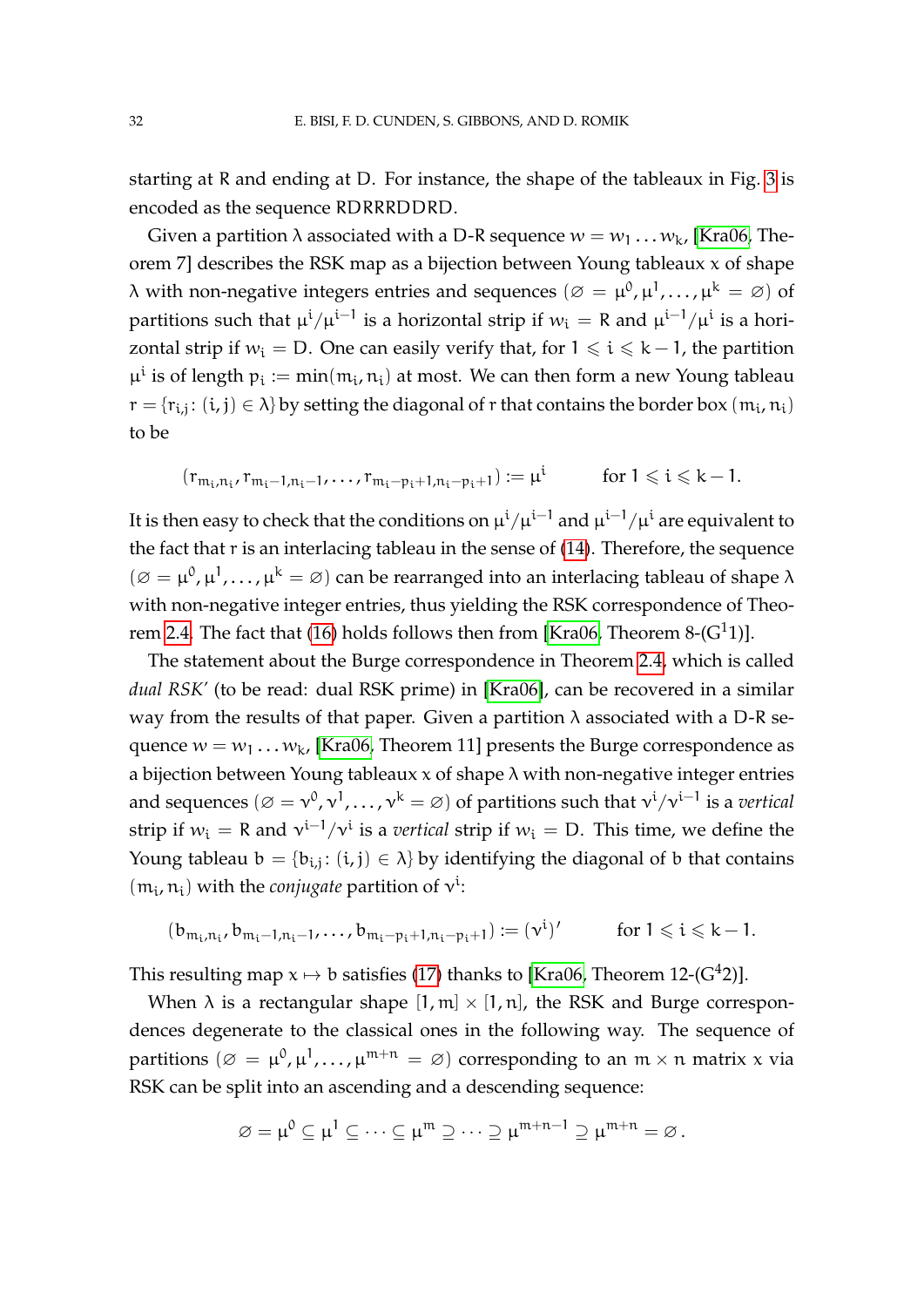One can then form two Young tableaux P and Q of common shape  $\mu^m$  by setting  $Q_{i,j} := k$  if and only if  $(i, j) \in \mu^k / \mu^{k-1}$  for all  $1 \leqslant k \leqslant m$  and  $P_{i,j} := l$  if and only if (i, j) ∈  $\mu^{m+n-l}/\mu^{m+n-l+1}$  for all  $1 \leq l \leq n$ . The constraint on the partitions make the two tableaux P and Q semistandard, and the map  $x \mapsto (P, Q)$  corresponds to the classical RSK correspondence. An analogous connection with the classical Burge correspondence also holds.

# **REFERENCES**

- <span id="page-32-0"></span>[ADHV19] O. ANGEL, D. DAUVERGNE, A. E. HOLROYD, and B. VIRÁG. The local limit of random sorting networks. Ann. Inst. H. Poincaré Probab. *Statist.* 55.1 (2019), pp. 412–440.
- <span id="page-32-2"></span>[AHR09] O. ANGEL, A. E. HOLROYD, and D. ROMIK. The oriented swap process. *Ann. Probab.* 37.5 (2009), pp. 1970–1998.
- <span id="page-32-1"></span>[AHRV07] O. ANGEL, A. E. HOLROYD, D. ROMIK, and B. VIRÁG. Random sorting networks. *Adv. Math.* 215.2 (2007), pp. 839–868.
- <span id="page-32-4"></span>[BR01a] J. BAIK and E. M. RAINS. Algebraic aspects of increasing subsequences. *Duke Math. J.* 109.1 (2001), pp. 1–65.
- <span id="page-32-5"></span>[BR01b] J. BAIK and E. M. RAINS. The asymptotics of monotone subsequences of involutions. *Duke Math. J.* 109.2 (2001), pp. 205–281.
- <span id="page-32-8"></span>[BCGR19] E. BISI, F. D. CUNDEN, S. GIBBONS, and D. ROMIK. *OrientedSwaps: a Mathematica package*. 2019. URL: [https://www.math.ucdavis.edu/](https://www.math.ucdavis.edu/~romik/orientedswaps/) [~romik/orientedswaps/](https://www.math.ucdavis.edu/~romik/orientedswaps/).
- <span id="page-32-6"></span>[BZ19] E. BISI and N. ZYGOURAS. GOE and  $Airy_{2\rightarrow1}$  marginal distribution via symplectic Schur functions. *Probability and Analysis in Interacting Physical Systems: In Honor of S.R.S. Varadhan*. Ed. by P. FRIZ et al. Berlin: Springer, 2019.
- <span id="page-32-3"></span>[BCGR20] E. BISI, F. D. CUNDEN, S. GIBBONS, and D. ROMIK. Sorting networks, staircase Young tableaux and last passage percolation. *S´eminaire Lotharingien de Combinatoire 84B (2020), Proceedings of the 32nd Conference on Formal Power Series and Algebraic Combinatorics*. 2020, #3.
- <span id="page-32-7"></span>[BOZ20] E. BISI, N. O'CONNELL, and N. ZYGOURAS. The geometric Burge correspondence and the partition function of polymer replicas (2020). arXiv: [2001.09145](https://arxiv.org/abs/2001.09145).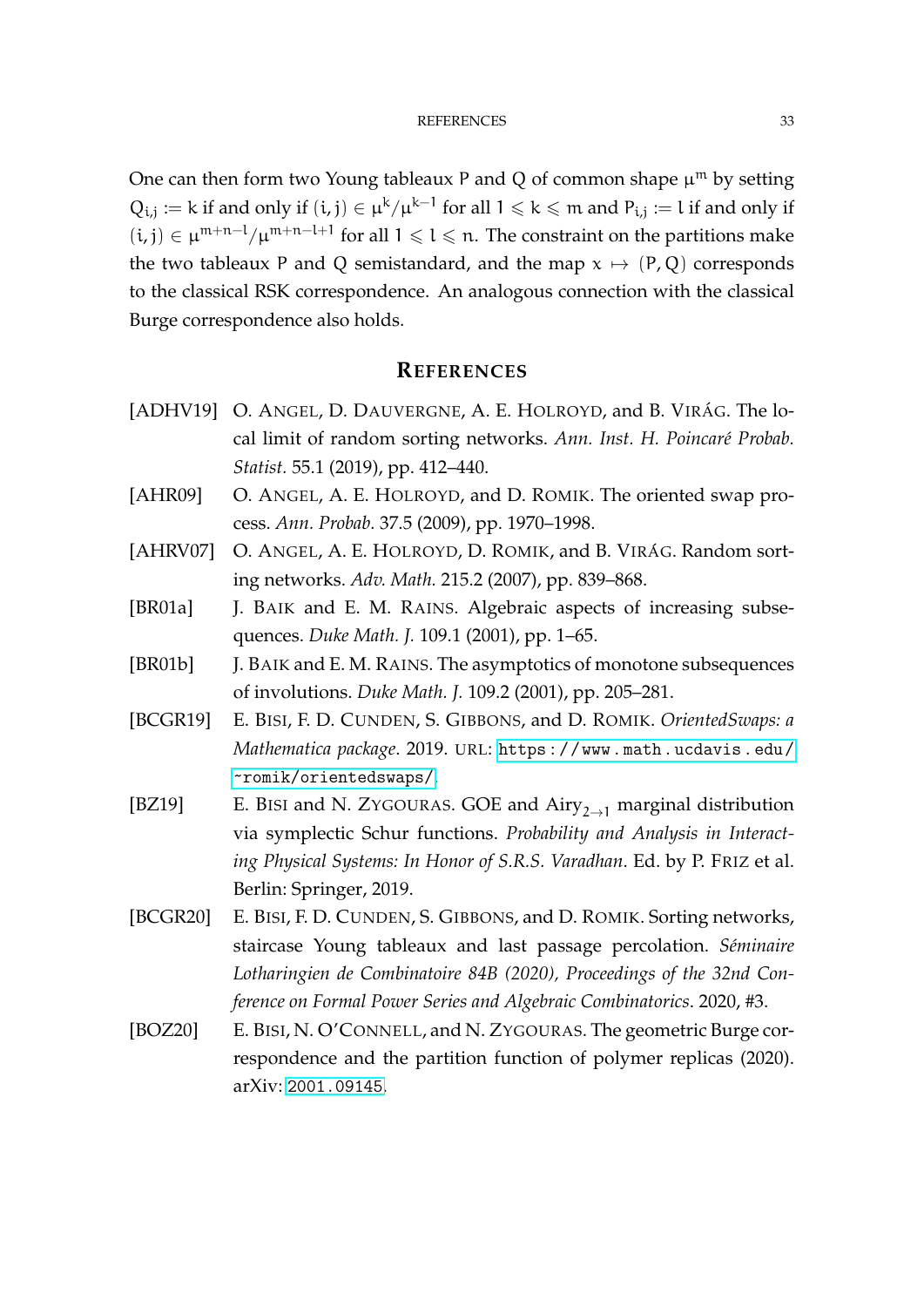- <span id="page-33-13"></span>[BB05] A. BJÖRNER and F. BRENTI. *Combinatorics of Coxeter Groups*. Graduate Texts in Mathematics. Springer, 2005.
- <span id="page-33-6"></span>[BFPS07] A. BORODIN, P. L. FERRARI, M. PRÄHOFER, and T. SASAMOTO. Fluctuation properties of the TASEP with periodic initial configuration. *J. Stat. Phys.* 129 (2007), pp. 1055–1080.
- <span id="page-33-3"></span>[BGW19] A. BORODIN, V. GORIN, and M. WHEELER. Shift-invariance for vertex models and polymers (2019). arXiv: [1912.02957](https://arxiv.org/abs/1912.02957).
- <span id="page-33-8"></span>[BGR21] A. BUFETOV, V. GORIN, and D. ROMIK. Absorbing time asymptotics in the oriented swap process. *Ann. Appl. Probab.* (2021+). To appear. arXiv: [2003.06479](https://arxiv.org/abs/2003.06479).
- <span id="page-33-10"></span>[Bur74] W. H. BURGE. Four correspondences between graphs and generalized Young tableaux. *J. Combin. Theory A* 17.1 (1974), pp. 12–30.
- <span id="page-33-1"></span>[DV20] D. DAUVERGNE and B. VIRÁG. Circular support in random sorting networks. *Trans. Amer. Math. Soc.* 373 (2020), pp. 1529–1553.
- <span id="page-33-0"></span>[Dau18] D. DAUVERGNE. The Archimedean limit of random sorting networks (2018). arXiv: [1802.08934](https://arxiv.org/abs/1802.08934).
- <span id="page-33-4"></span>[Dau21] D. DAUVERGNE. Hidden invariance of last passage percolation and directed polymers. *Ann. Probab.* (2021+). To appear. arXiv: [2002 .](https://arxiv.org/abs/2002.09459) [09459](https://arxiv.org/abs/2002.09459).
- <span id="page-33-12"></span>[Dur19] R. DURRETT. *Probability: Theory and Examples*. 5th ed. Cambridge Series in Statistical and Probabilistic Mathematics. Cambridge University Press, 2019.
- <span id="page-33-2"></span>[EG87] P. EDELMAN and C. GREENE. Balanced tableaux. *Adv. Math.* 63.1 (1987), pp. 42–99.
- <span id="page-33-5"></span>[FW20] W. FITZGERALD and J. WARREN. Point-to-line last passage percolation and the invariant measure of a system of reflecting Brownian motions. *Probab. Theory Relat. Fields* 178 (2020), pp. 121–171.
- <span id="page-33-7"></span>[For10] P. J. FORRESTER. *Log-gases and random matrices*. London Mathematical Society monographs. Princeton University Press, 2010.
- <span id="page-33-11"></span>[Ful97] W. FULTON. *Young Tableaux: With Applications to Representation Theory and Geometry*. London Mathematical Society Student Texts. Cambridge University Press, 1997.
- <span id="page-33-9"></span>[Gre74] C. GREENE. An extension of Schensted's theorem. *Adv. Math.* 14.2 (1974), pp. 254–265.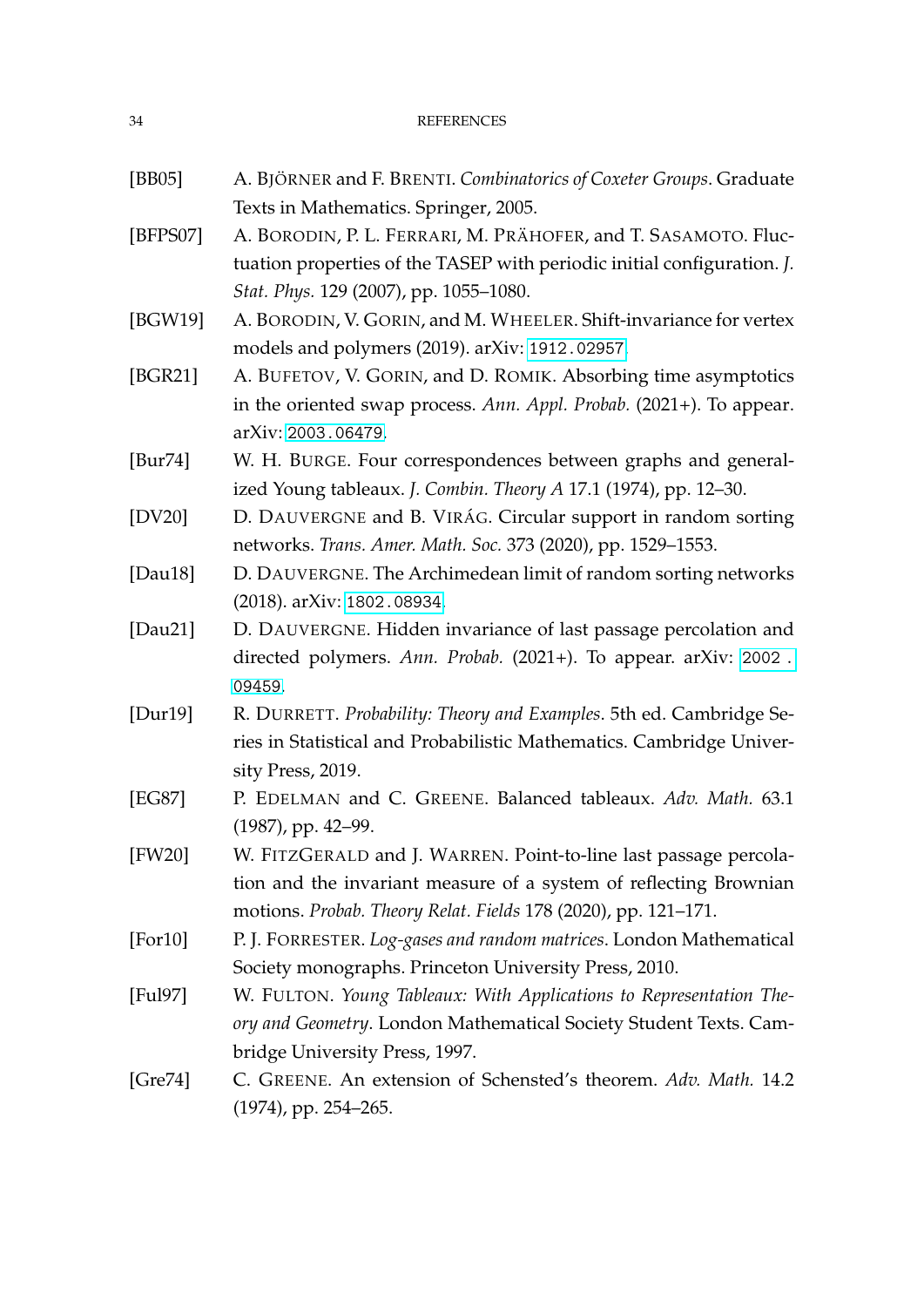#### REFERENCES 35

- <span id="page-34-9"></span>[HY14] Z. HAMAKER and B. YOUNG. Relating Edelman-Greene insertion to the Little map. *J. Algebr. Comb.* 40.3 (2014), pp. 693–710.
- <span id="page-34-7"></span>[Hum90] J. E. HUMPHREYS. *Reflection Groups and Coxeter Groups*. Cambridge Studies in Advanced Mathematics. Cambridge University Press, 1990.
- <span id="page-34-2"></span>[Joh01] I. M. JOHNSTONE. On the distribution of the largest eigenvalue in principal components analysis. *Ann. Stat.* 29.2 (2001), pp. 295–327.
- <span id="page-34-5"></span>[Knu70] D. E. KNUTH. Permutations, matrices, and generalized Young tableaux. *Pacific J. of Math.* 34.3 (1970), pp. 709–727.
- <span id="page-34-4"></span>[Kra06] C. KRATTENTHALER. Growth diagrams, and increasing and decreasing chains in fillings of Ferrers shapes. *Adv. Appl. Math.* 37.3 (2006), pp. 404–431.
- <span id="page-34-10"></span>[LS82] A. LASCOUX and M.-P. SCHÜTZENBERGER. Structure de Hopf de l'anneau de cohomologie et de l'anneau de Grothendieck d'une variété de drapeaux. C. R. Acad. Sci. Paris Sér. I Math. 295 (1982), p. 629.
- <span id="page-34-11"></span>[Lit03] D. P. LITTLE. Combinatorial aspects of the Lascoux-Schützenberger tree. *Adv. Math.* 174.2 (2003), pp. 236–253.
- <span id="page-34-0"></span>[Rom15] D. ROMIK. *The Surprising Mathematics of Longest Increasing Subsequences*. Cambridge University Press, 2015.
- <span id="page-34-3"></span>[Sas05] T. SASAMOTO. Spatial correlations of the 1D KPZ surface on a flat substrate. *J. Phys. A* 38.33 (2005), pp. L549–L566.
- <span id="page-34-8"></span>[Sta84] R. P. STANLEY. On the number of reduced decompositions of elements of Coxeter groups. *Eur. J. Comb.* 5.4 (1984), pp. 359–372.
- <span id="page-34-6"></span>[Sta99] R. P. STANLEY. *Enumerative combinatorics: volume 2*. Vol. 62. Cambridge Studies in Advanced Mathematics. Cambridge University Press, 1999.
- <span id="page-34-1"></span>[TW96] C. A. TRACY and H. WIDOM. On orthogonal and symplectic matrix ensembles. *Commun. Math. Phys.* 177.3 (1996), pp. 727–754.